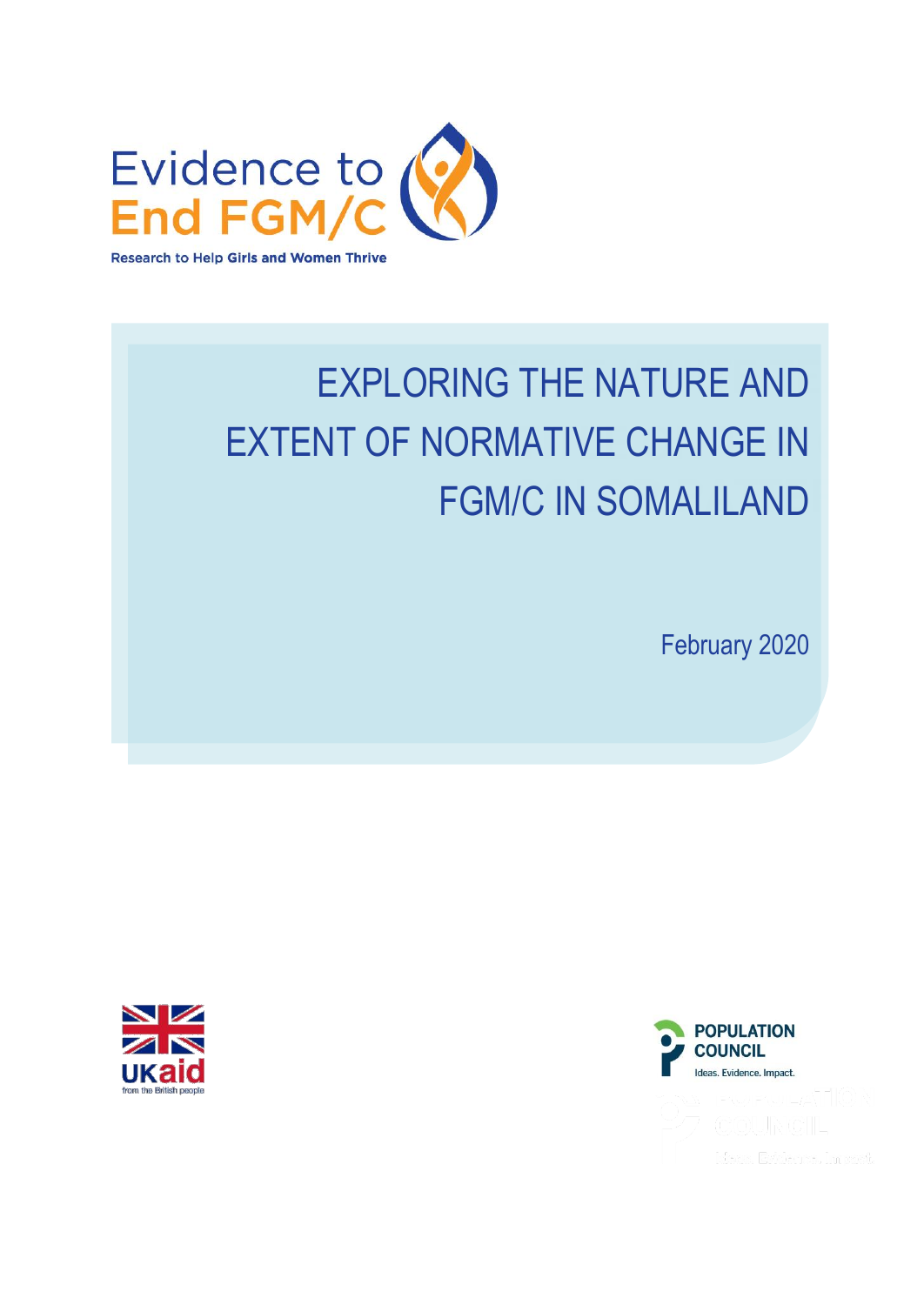# EXPLORING THE NATURE AND EXTENT OF NORMATIVE CHANGE IN FGM/C IN SOMALILAND

RICHARD A. POWELL MWAPO HEALTH DEVELOPMENT GROUP

> MOHAMED YUSSUF POPULATION COUNCIL

BETTINA SHELL-DUNCAN UNIVERSITY OF WASHINGTON

> CAROLINE KABIRU POPULATION COUNCIL

> > FEBRUARY 2020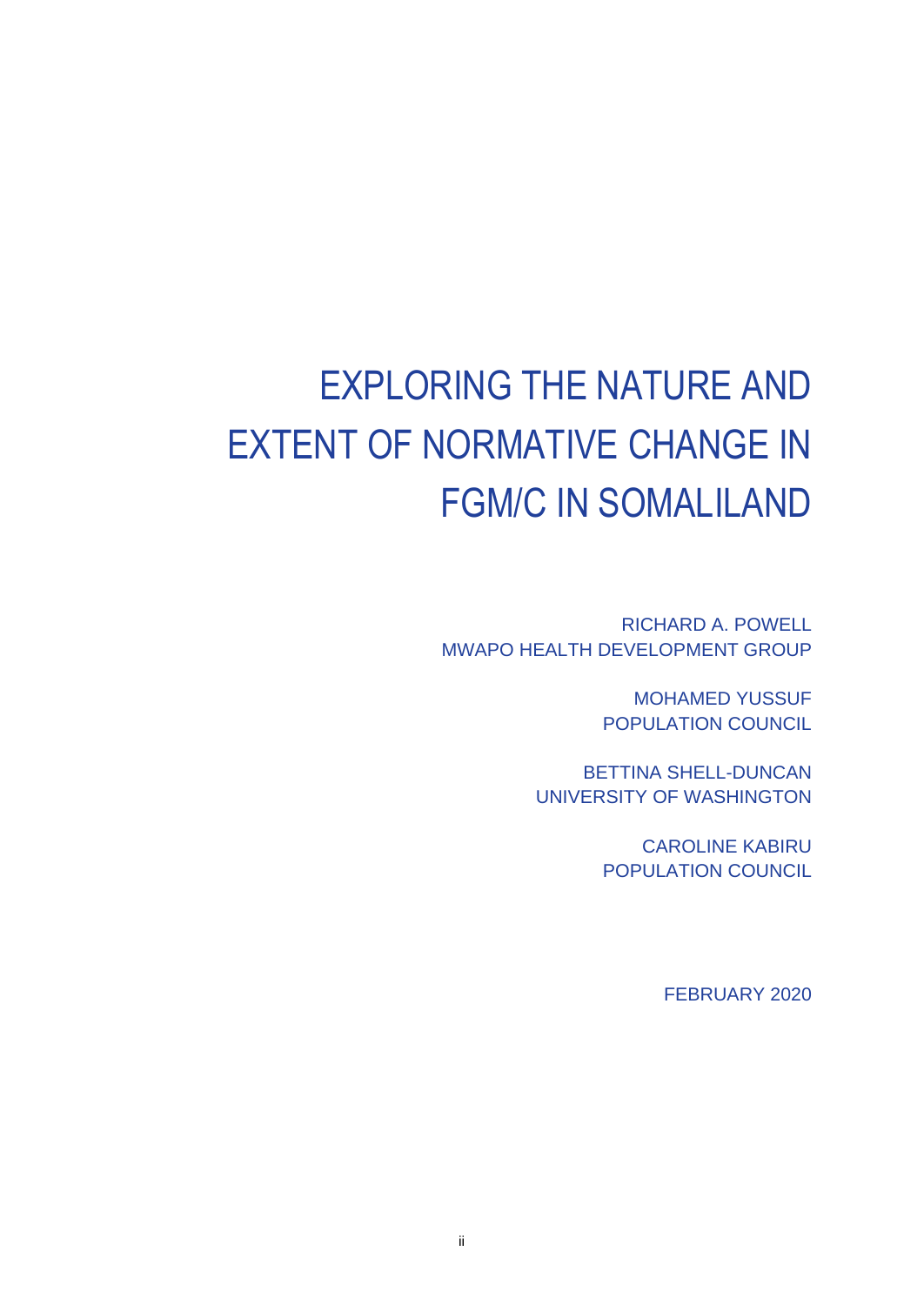**Evidence to End FGM/C: Research to Help Girls and Women Thrive generates evidence to inform and influence investments, policies, and programmes for ending female genital mutilation/cutting in different contexts.** Evidence to End FGM/C is led by the Population Council, Nairobi in partnership with the Africa Coordinating Centre for the Abandonment of Female Genital Mutilation/Cutting (ACCAF), Kenya; the Global Research and Advocacy Group (GRAG), Senegal; Population Council, Nigeria; Population Council, Egypt; Population Council, Ethiopia; MannionDaniels, Ltd. (MD); Population Reference Bureau (PRB); University of California, San Diego (Dr. Gerry Mackie); and University of Washington, Seattle (Prof. Bettina Shell-Duncan).



The Population Council confronts critical health and development issues—from stopping the spread of HIV to improving reproductive health and ensuring that young people lead full and productive lives. Through biomedical, social science, and public health research in 50 countries, we work with our partners to deliver solutions that lead to more effective policies, programmes, and technologies that improve lives around the world. Established in 1952 and headquartered in New York, the Council is a nongovernmental, nonprofit organisation governed by an international board of trustees. [www.popcouncil.org](http://www.popcouncil.org/)



Vision: To enhance health and social care outcomes across Africa.

Mission: Developing and strengthening adaptive health and social care systems using innovation, scale-up of best practices and evidence-based solutions.

Goals: Improve health and social care systems performance through organizational development and services integration; Strengthen evidence-based solutions through M&E and Research; and Enhance health and social care systems adaptability through policy reviews, advocacy and communication.



Vision: The University of Washington educates a diverse student body to become responsible global citizens and future leaders through a challenging learning environment informed by cuttingedge scholarship. Discovery is at the heart of our university. We discover timely solutions to the world's most complex problems and enrich the lives of people throughout our community, the state of Washington, the nation and the world. Our values are: Integrity, Diversity, Excellence, Collaboration, Innovation, Respect.

**Suggested citation:** Richard A. Powell, Mohamed Yussuf, Bettina Shell-Duncan, Caroline Kabiru. 2020. "Exploring the nature and extent of normative change in FGM/C in Somaliland." *Evidence to End FGM/C: Research to Help Girls and Women Thrive.*  New York: Population Council.

This is a working paper and represents research in progress. This paper represents the opinions of the authors and is the product of professional research. This paper has not been peer reviewed, and this version may be updated with additional analyses in subsequent publications. Contact: [richard2powell@yahoo.co.uk].

#### **Please address any inquiries about the Evidence to End FGM/C programme consortium to:**

Dr Jacinta Muteshi, Project Director, *jmuteshi@popcouncil.org* 

Funded by:



This document is an output from a programme funded by UK Aid from the UK government for the benefit of developing countries. However, the views expressed and information contained in it are not necessarily those of, or endorsed by the UK government, which can accept no responsibility for such views or information or for any reliance placed on them.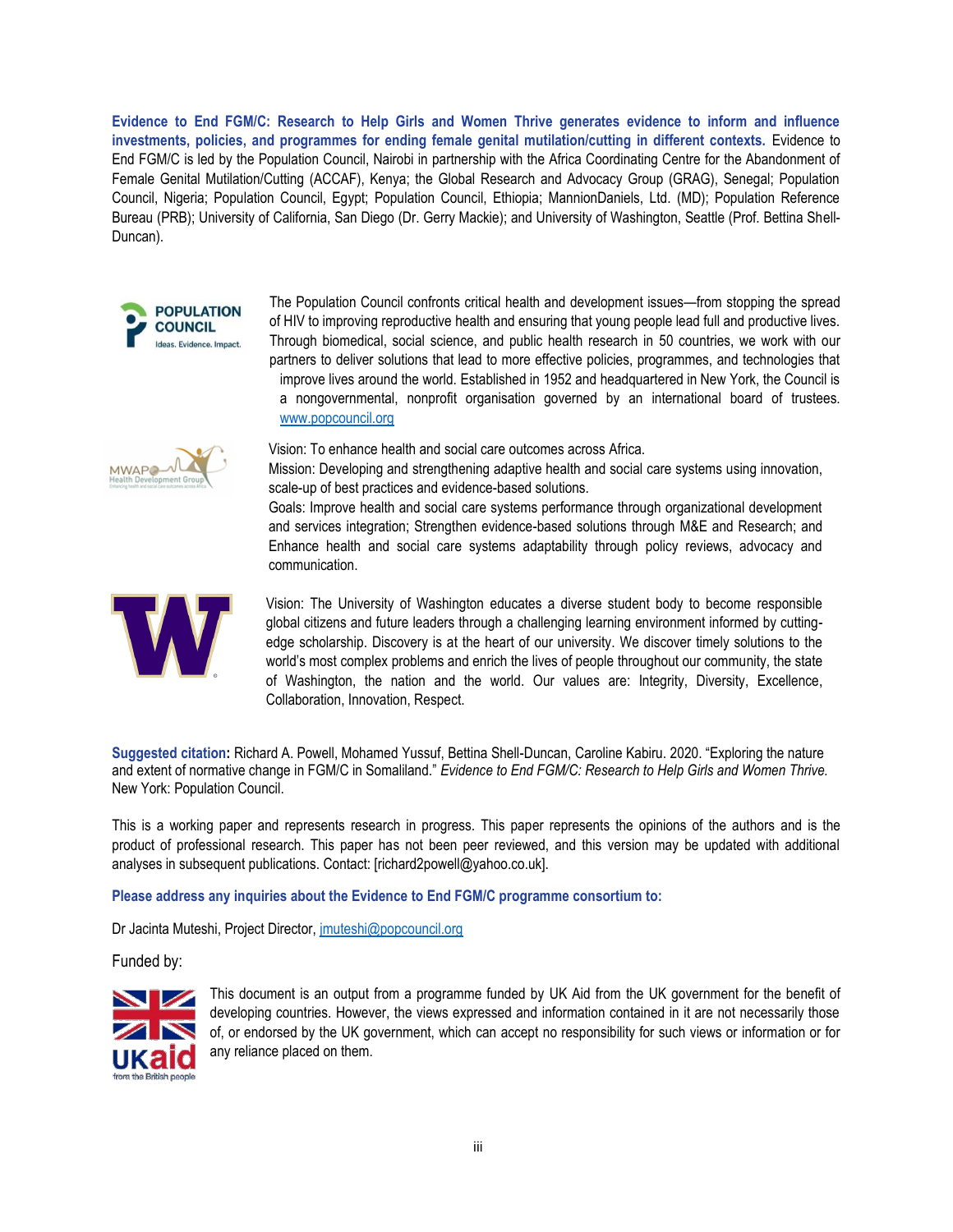# **Table of Contents**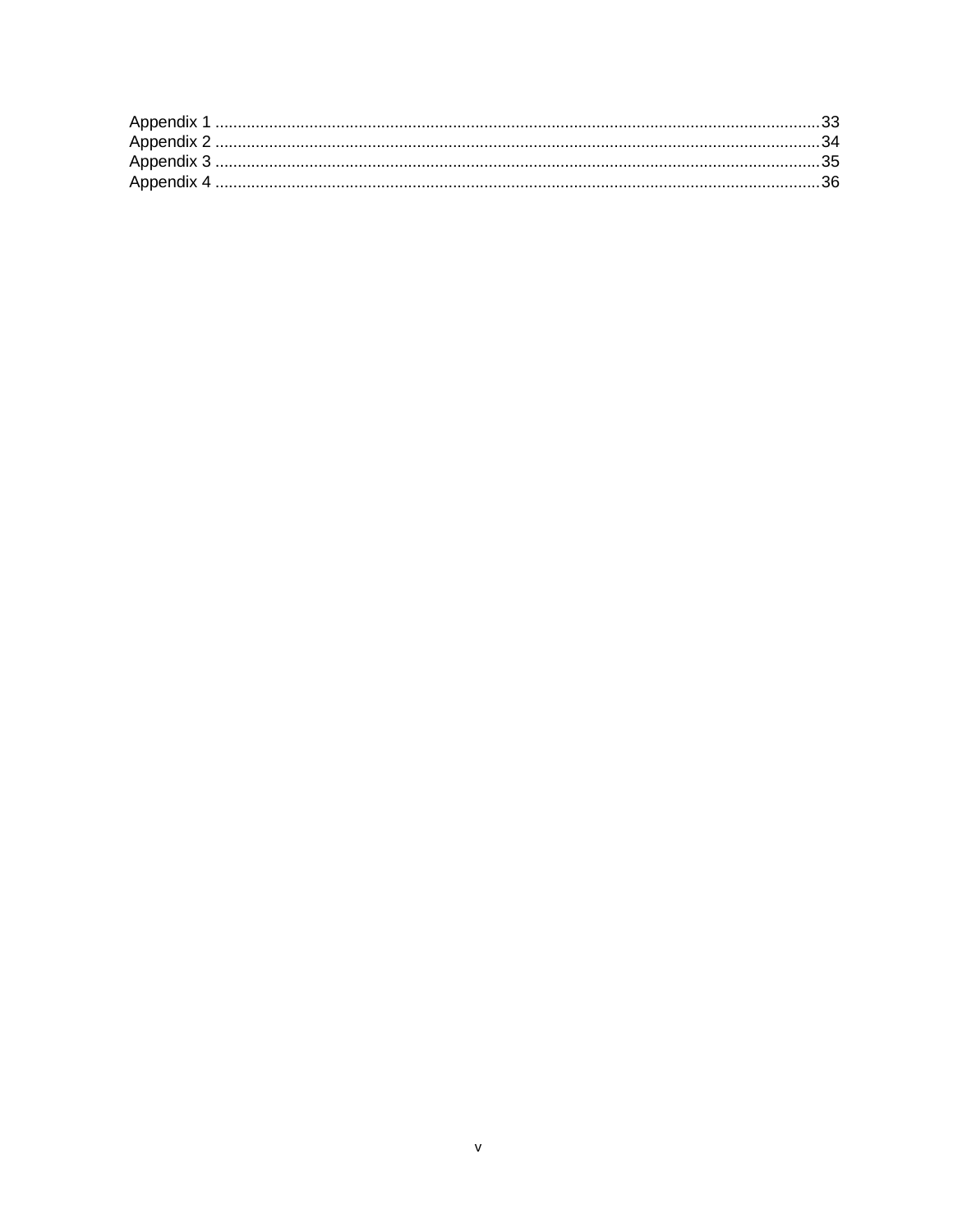# <span id="page-5-0"></span>**List of Acronyms**

| <b>DfID</b>   | Department for International Development |
|---------------|------------------------------------------|
| FGD           | Focus group discussion                   |
| FGM/C         | Female genital mutilation/cutting        |
| <b>MICS</b>   | Multiple Indicator Cluster Survey        |
| <b>UNFPA</b>  | <b>United Nations Population Fund</b>    |
| <b>UNICEF</b> | United Nations Children's Fund           |
| <b>WHO</b>    | <b>World Health Organization</b>         |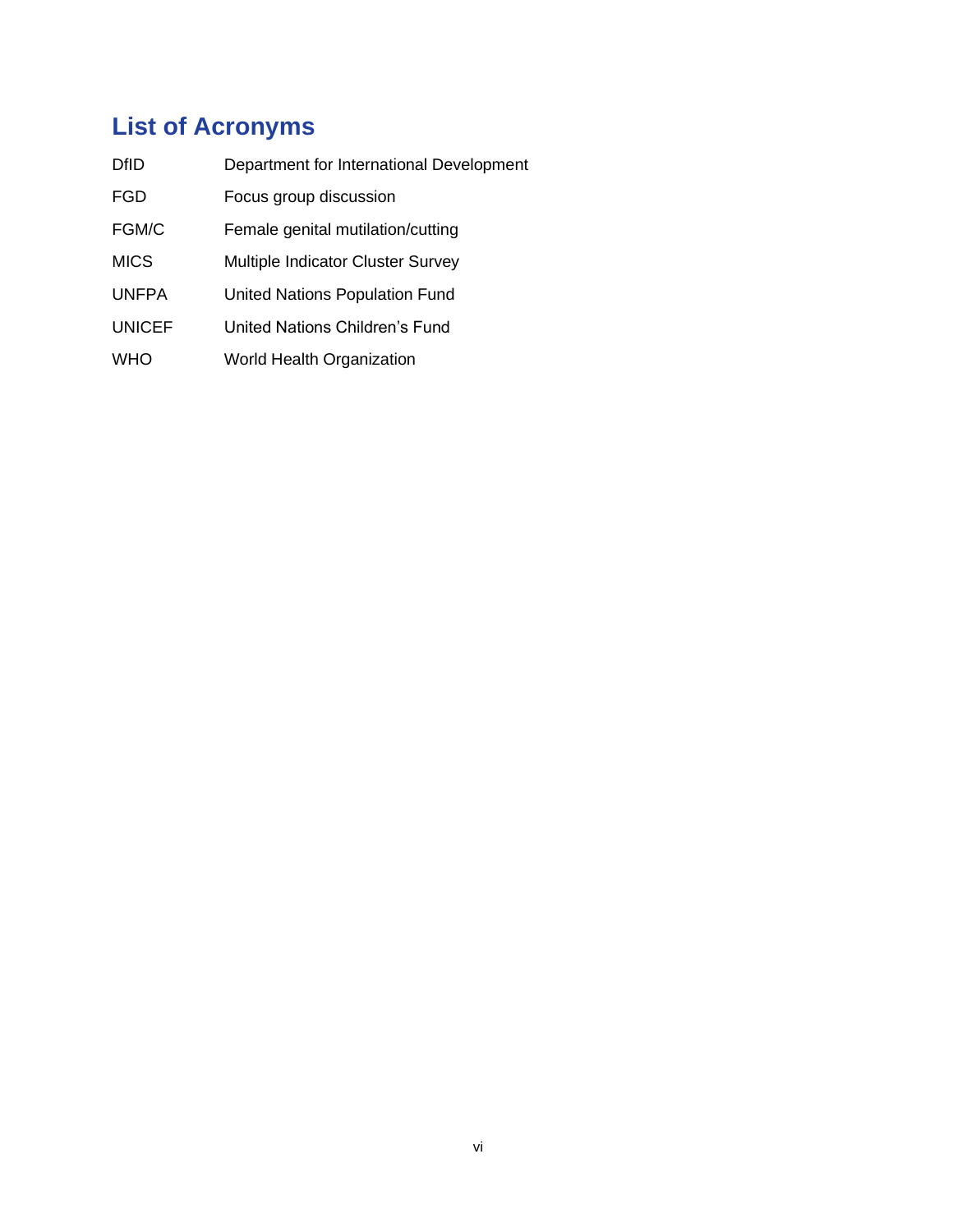# <span id="page-6-0"></span>**Acknowledgments**

The authors thank the following people for their invaluable contributions to this study, especially those respondents who kindly participated in the community survey and group discussions and gave so openly of their attitudes and experiences, and the data collectors who worked diligently throughout the study.

We thank our colleagues at Population Council who provided support and insights as well as the editing and layout of this report.

Similar gratitude is expressed to the reviewers of the report: Drs. Michelle J. Hindin, Director of the Reproductive Health Program, Population Council; Susan M. Igras, Senior Technical Adviser, Institute for Reproductive Health, Georgetown University; and Ben Cislaghi, Assistant Professor in Social Norms, Gender Violence and Health Centre, London School of Hygiene and Tropical Medicine.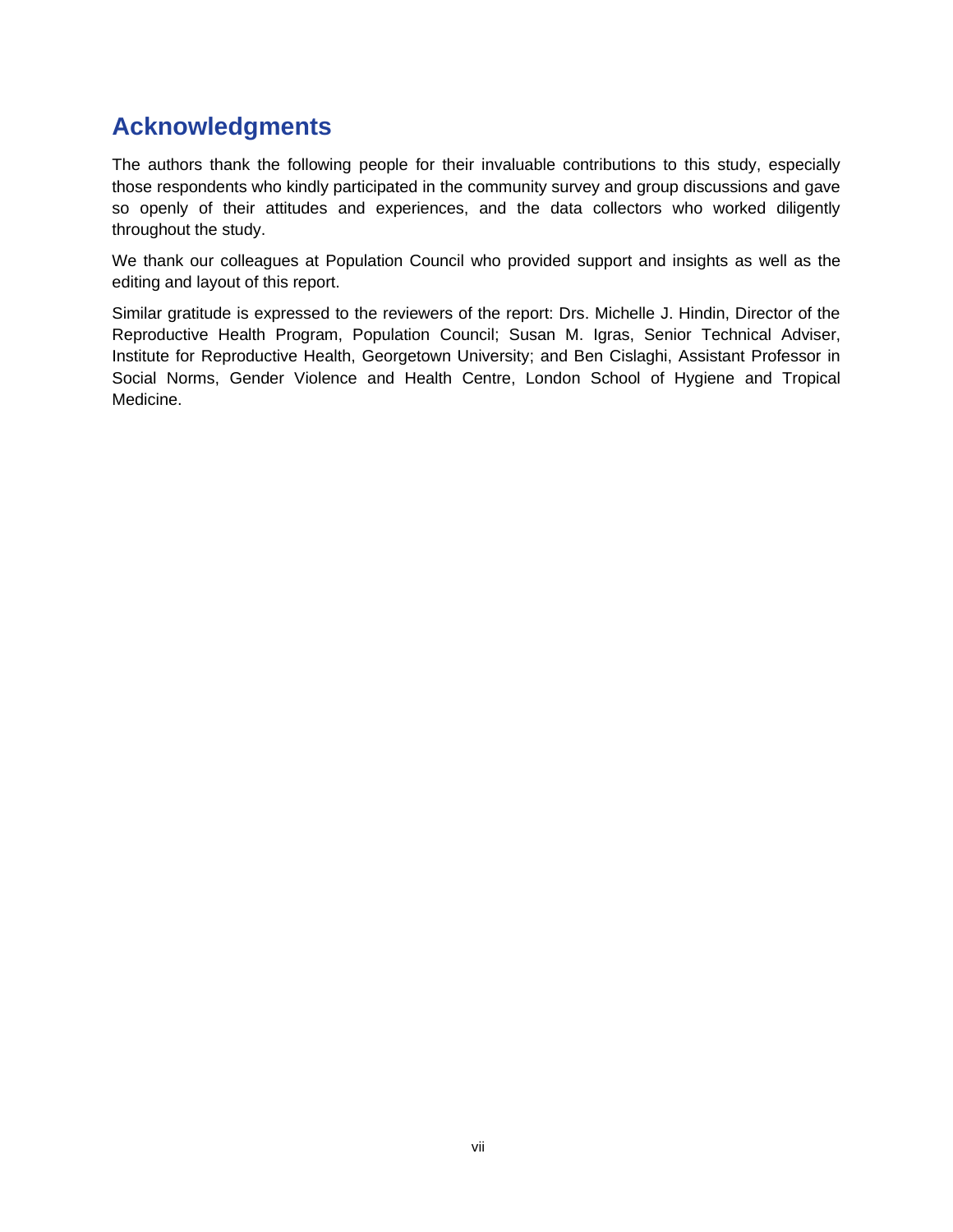# <span id="page-7-0"></span>**Executive Summary**

#### **Background**

More than 200 million girls and women alive today have undergone FGM/C across 30 countries in the Middle East, Asia, and Africa. While most affected countries have adopted legal frameworks prohibiting FGM/C, these have been varyingly effective in preventing the practice or significantly accelerating its abandonment. The success of programmatic interventions to address FGM/C has also been variable. One possible reason for the limited success of these initiatives is the neglect of the collectively held social norms underpinning the practice's continuation.

This study was conducted in Somaliland where FGM/C is almost universal among women aged 15– 49 years. It aimed to investigate: 1) if the norms associated with FGM/C are consistent with a social coordination norm; 2) which norms—if any—are associated with different stages of readiness to change; 3) how, to what extent, and by whom the norms and practices are being contested or altered' and 4) if the stages of readiness to change are associated with gender, location (i.e., rural and urban), and generational differences.

#### **Methods**

#### *Study design*

The study adopted a cross-sectional design, using mixed data-collection methods, i.e., household survey and focus group discussions (FGDs).

#### *Research setting & study population*

The study was conducted in 30 villages in Somaliland, in five of its six regions: Awdal, Sahil, Maroodi-Jeex, Togdheer, Sanaag. and Sool. The study population comprised women aged 18–40 years who have given birth to at least one girl; approximately a quarter of the women's husbands also participated. A total of approximately 715 community members (570 women and 145 men for the survey) and eight FGDs were conducted.

#### *Recruitment process*

A multistage sampling procedure was employed to select a study sample. First, a cluster sample of districts was undertaken within the five study regions. Second, a random sampling of districts was conducted to select one study district in each region. Segmentation was undertaken within each site to randomly select one segment where the survey was conducted. In each selected district, villages were stratified by geographical location (rural and urban) to ensure a representative sample, with the numbers proportional to population size. As a result of security concerns, the research team had to change two of the selected study sites in which the survey was supposed to be undertaken in the region of Sanaag during the data-collection process. Randomization was therefore recomputed to select two new rural sites where data collection was subsequently undertaken.

Given that there could be more than one eligible woman in each household—who potentially shared characteristics, such as household wealth, household size, etc.—we selected only one eligible woman per household. To achieve this, the team approached each household and developed a comprehensive list of all women meeting the study inclusion criteria, from which we randomly selected one name. If this woman was unavailable or declined to participate in the survey, we randomly selected another woman from the same household list using a random number generator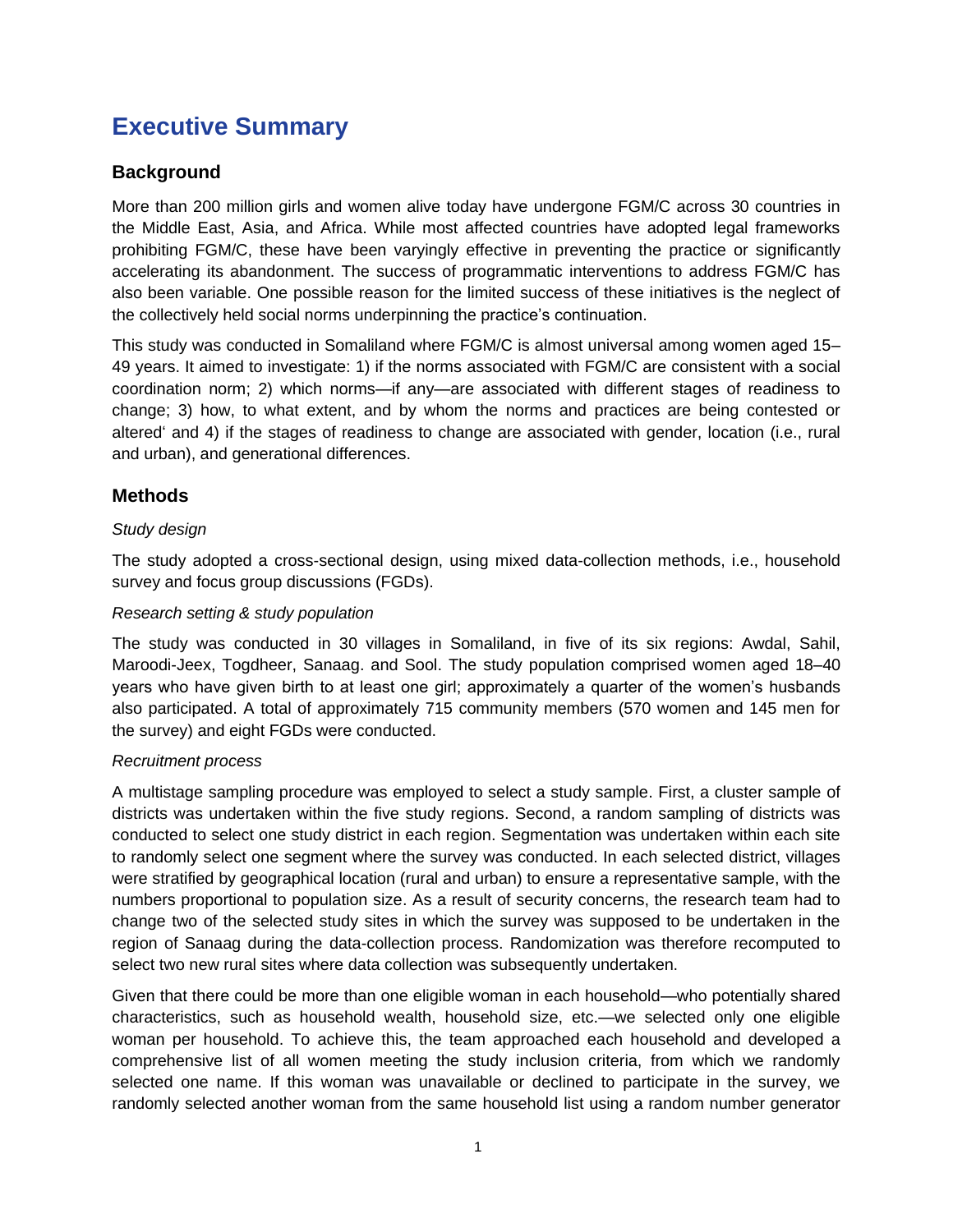app called Random#pro. One-quarter of the women's husbands were invited to participate, who were again randomly selected using the same app; no interviews were conducted as a marital pair.

Participants in the eight FGDs were selected using a purposive sampling technique—following identification of the original seed respondent with local social enablers in the community and healthcare facility settings—to construct the study sample. Using gender as a control characteristic, and two break characteristics—i.e., characteristics that differentiate groups from each other—of age (i.e., over 30 year of age vs. under 30 years of age) and location of residence (i.e., urban vs. rural), four focus group categories were defined: younger urban women/men, older urban women/men, younger rural women/men and older rural women/men. These participants were aged 18–40, unmarried or married, and the women had given birth to at least one girl.

#### *Data collection and analysis*

Following the tool development and piloting phases, the study's data-gathering activities included a household-level survey and FGDs. All data collection was conducted in the relevant local languages by trained research assistants and back-translated for analysis. Household survey data were analysed using descriptive statistics and factor analysis. FGDs were digitally audio recorded with the consent of all participants. Qualitative data were analysed by three independent analysts using a modified version of reflexive thematic analysis to identify patterned thematic meaning within the data using NVivo V11 software.

#### **Results**

Men completing the household survey were slightly older than the women, with higher educational levels, and proportionally more of married status. Among the FGD participants, men were proportionally more aged 20–29 years (mean age was identical), with much higher levels of education (especially at secondary, college/university), and more of an unmarried status. A much greater proportion of the women than men were from urban areas.

In the community survey, an inventory of 40 questions on explicit associations was administered to 715 respondents. To explore these data for the purpose of creating scales on explicit associations, we performed an exploratory factor analysis using Promax rotations (an oblique rotation) and principle axis factoring. The factor analysis based upon these explicit associations suggested a fourfactor solution: Factor 1 represents pro-medicalisation; Factor 2 represents being pro-Sunna but anti-pharaonic circumcision; Factor 3 represents feminine virtue; and Factor 4 represents anticircumcision (all forms). In measuring their internal consistency, the Cronbach's alpha values ranged from .835 (for feminine virtue) to .879 (for pro-medicalization), indicating high internal consistency across all four factors.

While additional advanced analysis will explore the concept of readiness to change, when directly asked regarding their readiness to continue the practice, as well as their commitment to, and preferred type of, cut for girls in their immediate family, there was a clear preference to continue the practice but only with the Sunna version (85%; n=612). Moreover, most respondents committed to circumcising the girls in their immediate family (91%; n=654), with the Sunna version of the cut again being the prime preference (83%; n=556). These quantitative findings were echoed by the qualitative data.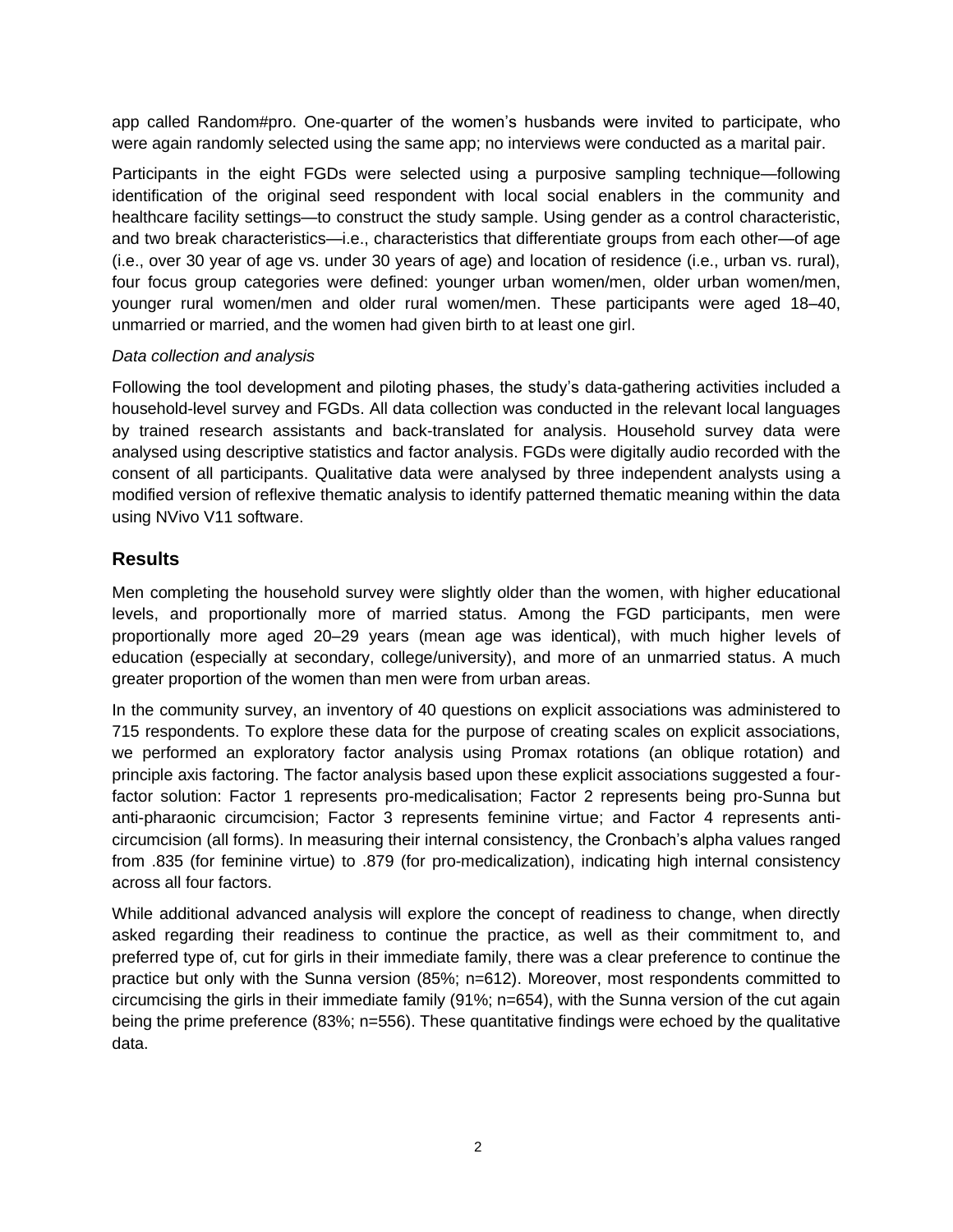#### **Discussion**

Despite the universality of FGM/C in Somaliland, there is clear variation in respondents' preferences for the practice in the future, with the vast majority endorsing the Sunna cut generally but also in terms of their commitment to undertake that form of circumcision with girls in their immediate family. Only 2% (n=14) advocated for the complete abandonment of the practice. It is also clear that norms are evolving—which are primarily religious and engendered in nature—that support these preferences, with a number of sanctions and rewards in place to ensure they are sustained.

#### **Implications for policy/programmes/research**

- Subject to the proposed further analyses, the study's initial policy implications include the need for further discussion on the type and limitations of normative readiness to change that can receive wider support within the Somaliland context and a debate on pragmatism and purism in policy initiatives.
- Programmatically, there is clearly a need to engage religious leaders, in part on the interpretation of religious texts and resulting pronouncements and unequivocal clarification of what the proposed Sunna exactly entails.
- A future research agenda based upon this study will be outlined following more conclusive additional analyses.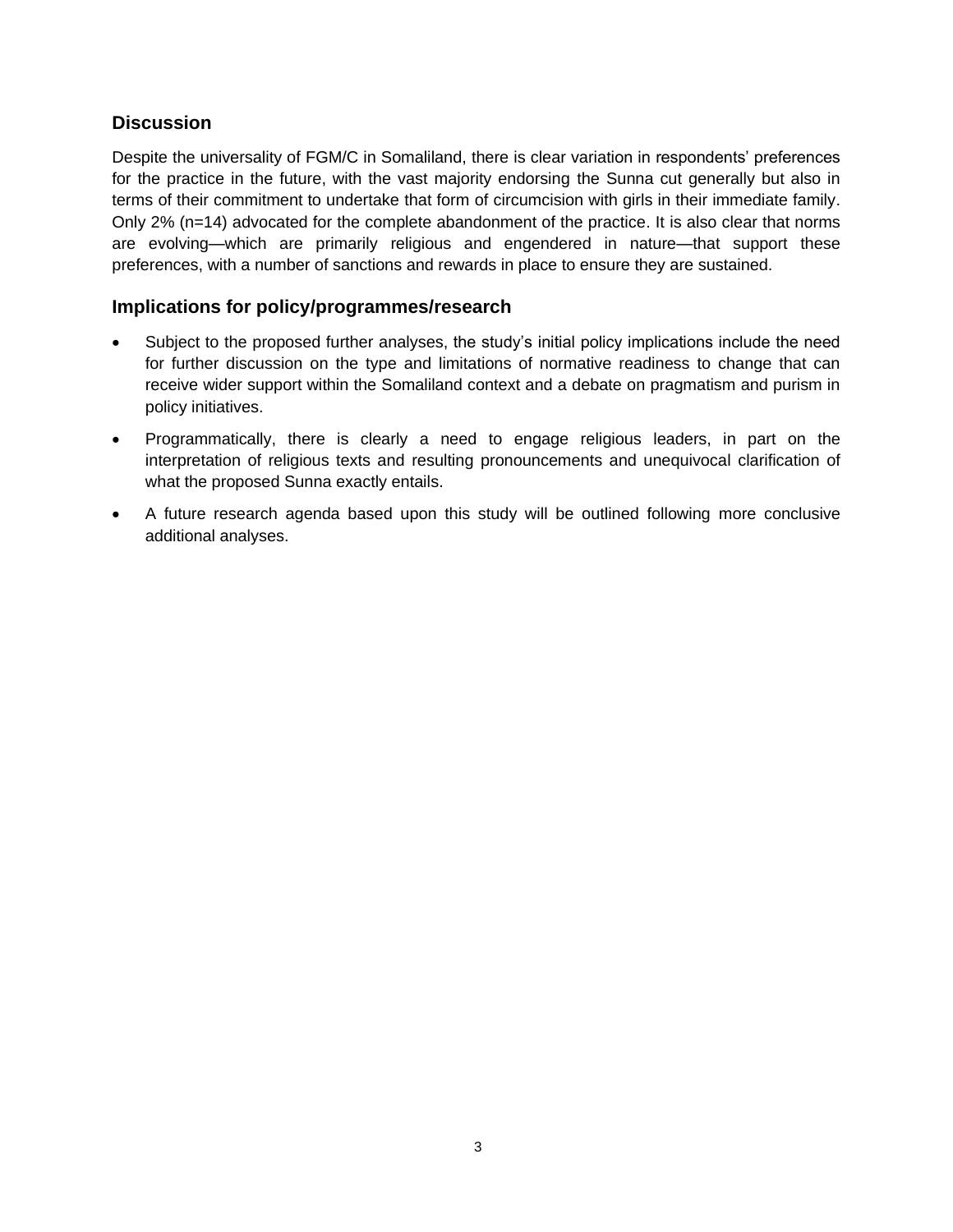# <span id="page-10-0"></span>**Introduction**

#### <span id="page-10-1"></span>**Background**

Comprised of all procedures involving partial or total removal of the external female genitalia, or other injury to the female genital organs for nonmedical reasons (World Health Organization, 2016), female genital mutilation / cutting's (FGM/C) affects approximately 87 million girls and women aged 15 and older in the 28 countries where it is most common (Yoder, Wang, and Johansen 2013). More than 200 million girls and women alive today have undergone FGM/C across 30 countries in the Middle East, Asia and Africa (UNICEF 2016), with 70 million girls aged 0-14 years being, or are at risk of being, cut (Shell-Duncan, Naik, and Feldman-Jacobs 2017). Moreover, 15 of 29 countries show no clear evidence of a decline in prevalence (Shell-Duncan, Naik, and Feldman-Jacobs 2017).

While most affected countries have legally prohibited FGM/C, such measures have been varyingly effective in preventing the practice or accelerating its abandonment. The success of programmatic interventions to address FGM/C has also been variable, with a review of their effectiveness in reducing its prevalence concluding not only were the effect sizes in reported studies relatively small, but the low quality of the body of evidence affected the interpretation of the results (Denison et al. 2009; Berg & Denison 2012). Potential reasons for the ineffectiveness of legal prohibitions include sub-optimal enforcement of the prescriptive legislation, inadequate monitoring of the practice, and poor advocacy at the community level that could result in ignorance of the laws (Muthumbi et al. 2015). Another possible reason is the inadequacy of the theoretical paradigm framing FGM/C interventions neglecting the collectively held social norms underpinning the practice's continuation.

#### <span id="page-10-2"></span>**Theoretical underpinnings**

Since its emergence, social norms theory has been used extensively to understand and improve a wide range of health-related behaviours (Rah et al. 2004; Campo et al. 2004; Scholly et al. 2005). Social norms are rules of behaviour that members of a community are expected and motivated to follow. They are held in place by the reciprocal expectations of people within a "reference group," and are maintained by social influence: approval, including positive sanctions, or disapproval, including negative sanctions; or by one's belief in the legitimacy of others' expectations among enough members of the reference group (i.e., in a coordinated manner).

In the last two decades, social norms theory has been particularly effective in investigating seemingly otherwise inexplicable compliance with FGM/C (UNICEF 2013). The theory contends that the perpetuation of harmful practices—such as FGM/C—and the creation of beneficial new ones, may be attributable to social motivations involving an entire community's interdependent beliefs and actions, rather than simply those of individuals and their families. Mackie et al. (2015) propose that there are three broad categories of beliefs: beliefs about the nonsocial environment; beliefs about the social environment, about what others in the group believe or do; and beliefs about one's self. While most development programs study and act upon beliefs about the nonsocial environment (e.g., beliefs about the effect of FGM/C on girls' bodies), few consider beliefs about the social environment, such as social norms. Social norms are beliefs about 1) what others do, and 2) what others think people should do, and often guide a person's actions in their social setting. If a harmful practice is social in nature, programmes that concentrate on the education of the individual, or an increase in the availability of alternatives, or provide external incentives, may be insufficient to modify social practices meaningfully. Rather, Mackie et al. (2015) contend that programmes may be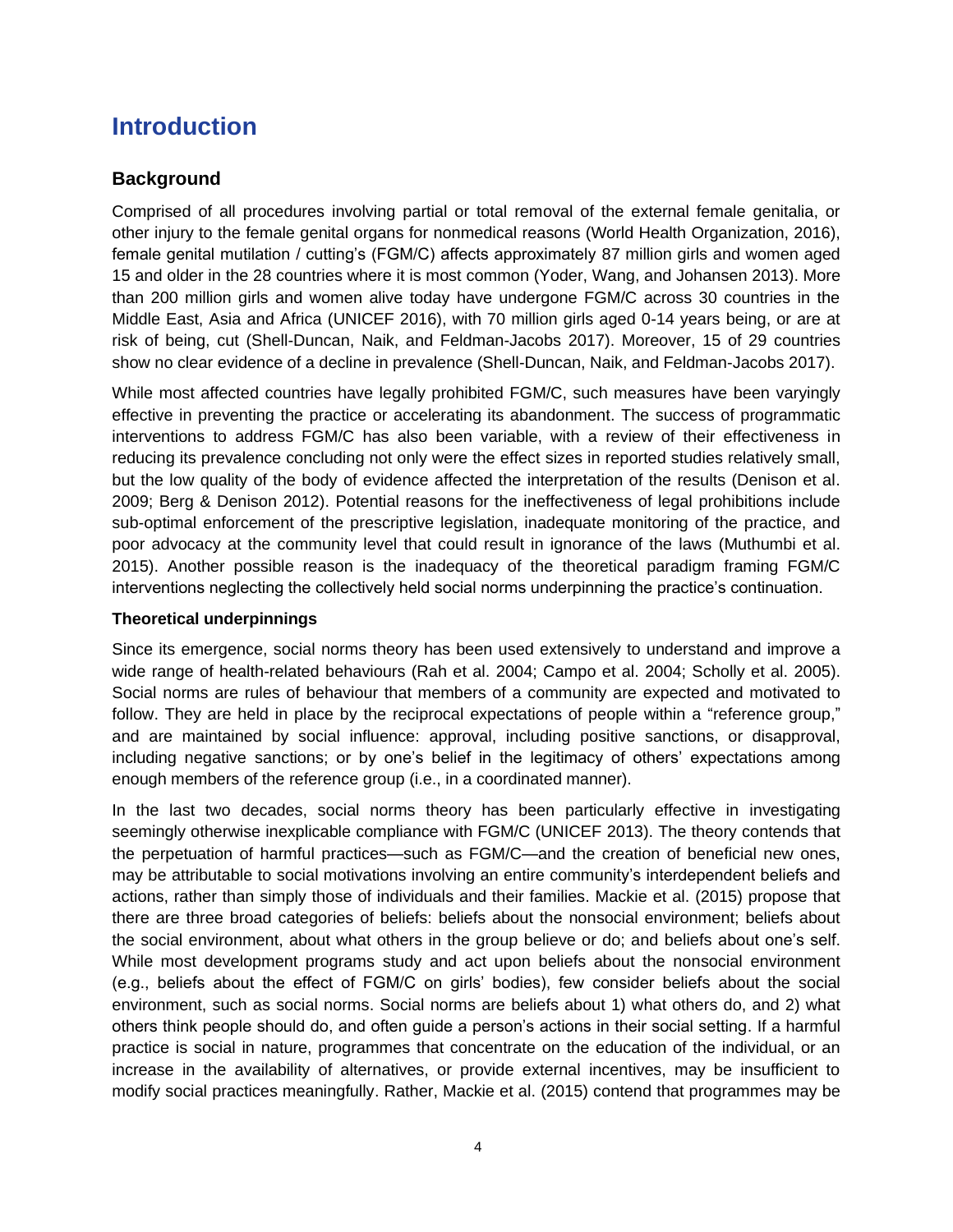more effective if they support the revision of social norms adhered to by people in the entire community.

Given that they can play a significant role in perpetuating a practice, social norms make it extremely problematic for individuals and families to stop a practice independently. FGM/C is therefore not only a social convention—i.e., a regularity widely observed by a group of agents—but also a coordinated social norm. Compliance is inevitable if the community is comprised of the individual's or family's significant others—i.e., their reference group—and it is motivated by expectations of rewards for adherence to the norm and fear of sanctions for non-adherence.

Importantly, for a beneficial new norm to come into existence, a sufficient number of group members must believe that enough of them are adopting the new norm (Mackie et al. 2015). This is a necessary prerequisite—and constitutes a "tipping point'" in the status quo—to effecting behavioral changes underpinned by societal norms, and often the culmination of a gradual process of normative reflection and transfiguration. More specifically, values deliberations about what one should do and what others should do can originate in a small core group, with knowledge shared, or diffused, especially from programmatic work—sometimes in an organized manner, with encouragement from practitioners but led by programme participants (Cislaghi et al. 2019)—through the remainder of the reference group, until enough are ready to institute change.

#### <span id="page-11-0"></span>**Prevalence of FGM/C in Somaliland**

In several countries contemporary and repeat data on FGM/C are limited, rendering conclusions from trend analysis problematic. Most recent Somalian data are derived from the 2006 UNICEF multiple indicator cluster survey (MICS) (UNICEF 2006) and its 2011 equivalent, which included a dedicated report on Somaliland (UNICEF Somalia and SMPND 2014). The near-universal prevalence of FGM/C in 2006 renders differences by background variables minimal in percentage terms. However, there were zonal differences across the constituent areas of Somalia with, for example, the percentage of women undergoing infibulation varying: 77% nationally but 90% in the North West and North East zones, and 70% in the Central South zone. Similarly, while nationally two-thirds (65%) believed that FGM/C should continue, in the North East zone 53% supported its continuation and only 32% in the North West. Lastly, for the age at which girls experienced FGM/C, the majority (79%) did so aged 5–9 years, while in the North West zone more girls (21%) experienced FGM/C at 8 years.

Five years later, in Somaliland, while there were differences between approval for FGM/C (28.9% in Somaliland compared with 65% in Somalia as a whole in 2006) and the prevalence of FGM/C among daughters/girls (27.7% in Somaliland compared with 46% in Somalia)—with the caveat that we cannot be sure if these data reflect true changes in support for continuation of FGM/C or courtesy bias—there is also an interesting discordancy within Somaliland itself. Despite only 28.9% approving the practice, FGM/C was effectively universal (99.1%) among women aged 15–49 years, with the majority experiencing the "pharaonic" FGM/C form (usually involving infibulation). Moreover, approval of the practice was not directly correlated with age (with older women approving it more). Those aged 15–19 years were more likely to want FGM/C to continue (45.3%), with the range for those aged 20–9 years varying from 25.6% (25–29 year olds) to 32.7% (40–44 year olds).

Despite its near-universal status, however, there are signs of potential shifts in the type of FGM/C performed in Somaliland. Powell and Yussuf (2018) found a fundamental shift in the type of FGM/C procedures conducted—from the invasive pharaonic cut to the less severe Sunna cut, varyingly interpreted to entail a "pricking," "nicking," or excision of the prepuce of the clitoris—explained as an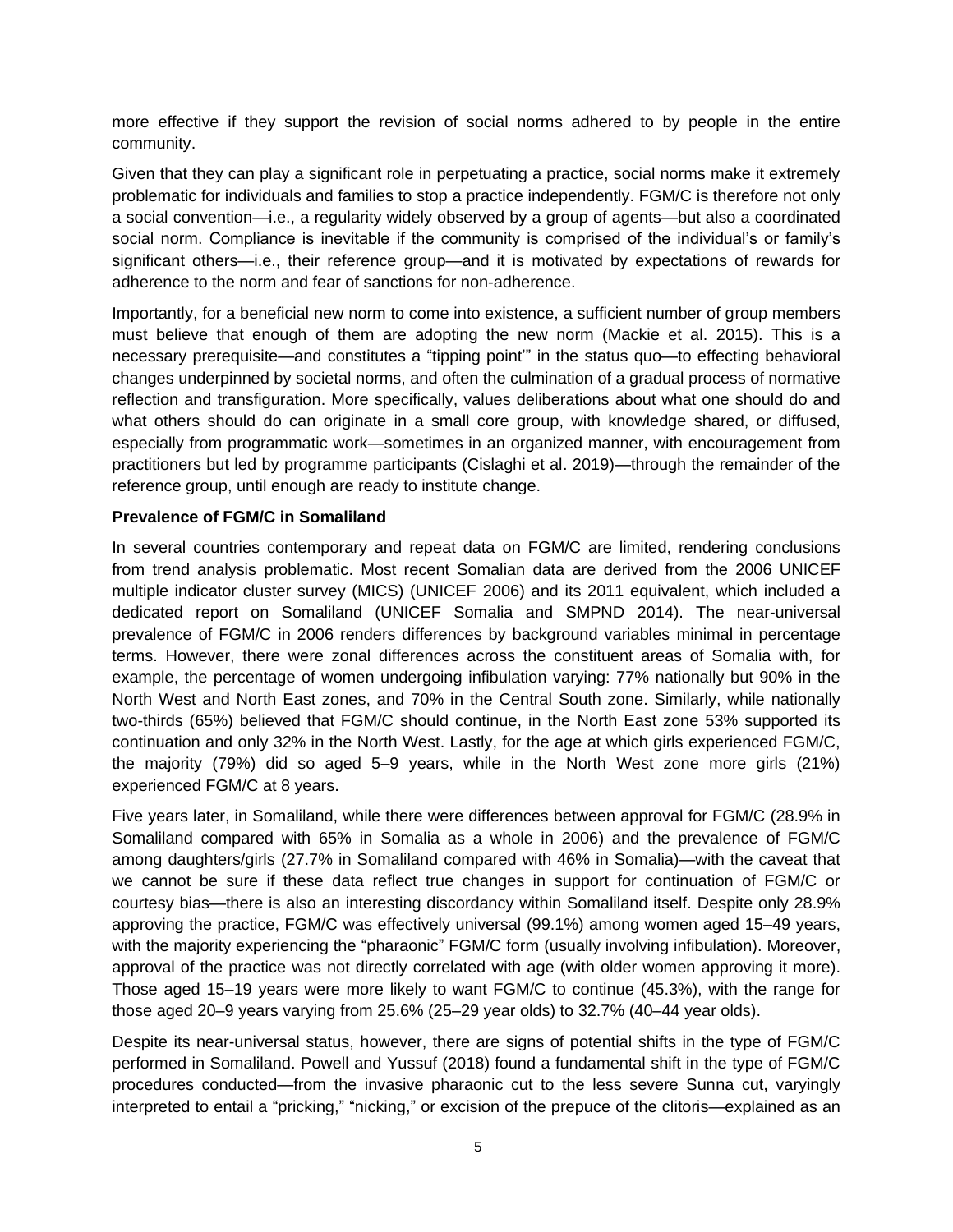attempt to address the biomedical narrative of many anti-FGM/C campaigns (i.e., that the practice is deleterious to the girl's/woman's health) and find an acceptable balance between health preservation and sociocultural normative conformity. Combined with the discordancy in the 2006 national data regarding approval of the practice—nuanced by higher approval rates for its continuation among the youngest cohort interviewed—this layered landscape could potentially be explained by the "dimensions of readiness to change" typology described by Shell-Duncan, Naik, and Feldman-Jacobs (2017) with the "chasm" between attitudinal disapproval and practice mitigated by the influence of societal factors, including socially coordinated normative values and people's reference groups (Ibid: 25).

#### <span id="page-12-0"></span>**Objectives**

The extent to which FGM/C is a socially coordinated norm has, however, been questioned. Efferson et al. (2015) postulate that if coordination is an appropriate theoretical framework explaining the practice, two predictions would hold: (i) communities should have either very low or very high cutting rates, with attitudes reflecting either a noncutting or a cutting norm, and (ii) if cutting practices and attitudes vary, pronounced discontinuity should separate noncutting from cutting communities. This study in Somaliland seeks in part to engage with the Efferson et al. (2015) predictions, investigating:

- If the norms associated with FGM/C are consistent with a social coordination norm;
- Which norms—if any—are associated with different stages of readiness to change;
- How, to what extent, and by whom the norms and practices are being contested or altered; and
- If the stages of readiness to change are associated with gender, location (rural and urban) and generational differences.

This study's goal is to generate evidence of the extent to which the norms associated with FGM/C are consistent with a social coordination norm, are associated with different stages of readiness to change, and the extent and nature of their contestation and associated socio-demographic variables.

The specific objectives of the study are to:

- 1) Enumerate potential shifts in social norms and behavior, including readiness to change, regarding FGM/C;
- 2) Determine what "readiness to change" exactly means, in terms of what is being changed and how that is manifesting itself;
- 3) Determine the extent to which FGM/C norms are supported as explicit associations, and consistently expressed by contrasting with more implicit associations; and
- 4) Measure positive and negative normative constructs associated with the dynamics of behaviour change.

Based upon these objectives, the study has several exploratory hypotheses:

- 1) Positive and negative norms associated with FGM/C will be expressed consistently within the social coordination norm framework (i.e., presenting as a unimodal data distribution with minimal response discrepancies, given the practice's near universality).
- 2) Explicit associations among cut women will vary according to readiness to change but differences will be driven by valuations of positive associations rather than negative valuations.
- 3) Norms will be more contested by younger than older, female than male and urban- than ruralbased participants.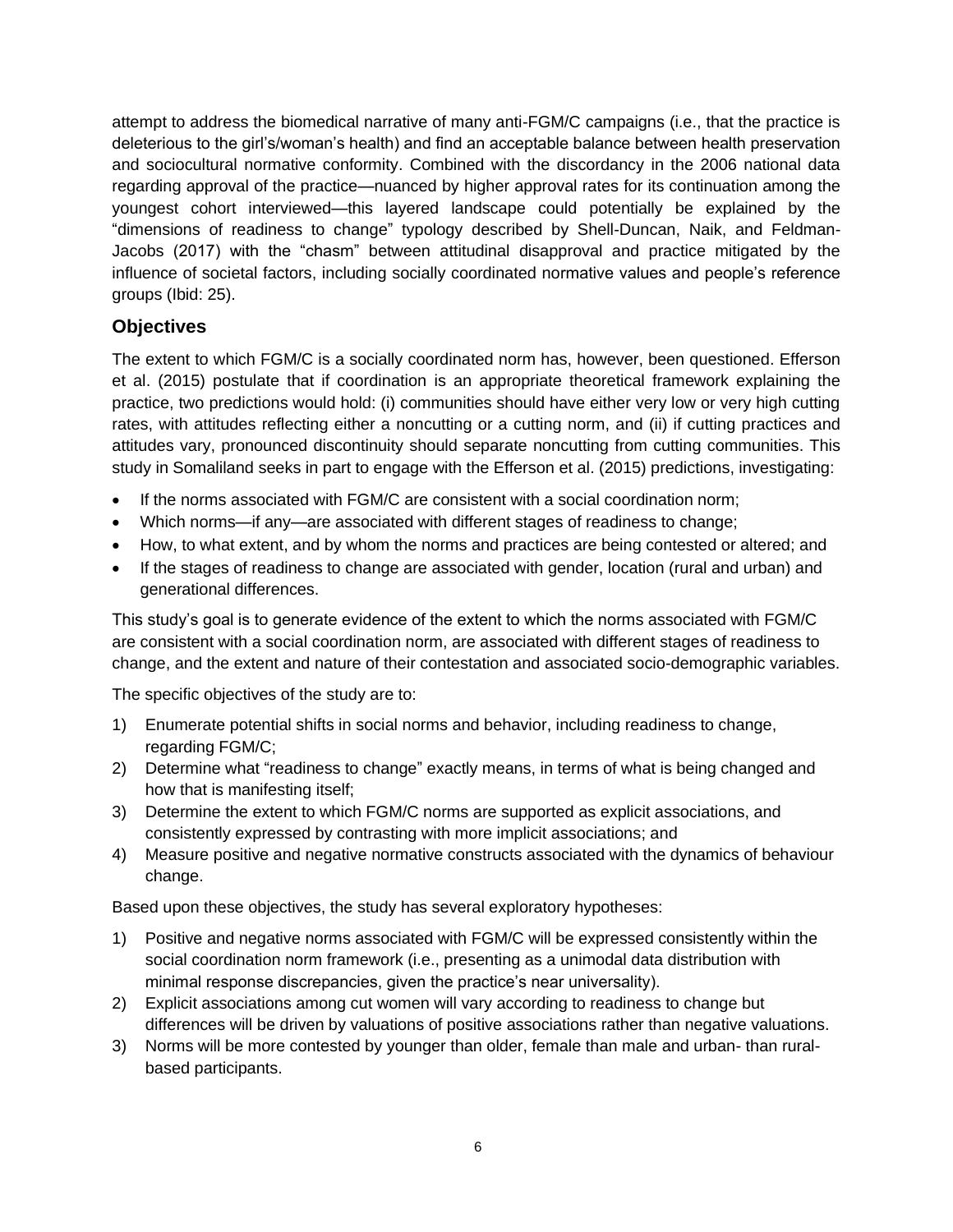- 4) Support for continuation of FGM/C will be lower among younger than older, female than male, urban- than rural-based participants.
- 5) Those who choose non-infibulating forms of FGM/C—such as the Sunna cut—in comparison with those who select infibulation for their daughters will have a lower readiness to change.

# <span id="page-13-0"></span>**Methods**

#### <span id="page-13-1"></span>**Study design**

This is a cross-sectional, mixed methods study design.

#### <span id="page-13-2"></span>**Study sites**

Located in the Horn of Africa, and bordered by Ethiopia to the west, Djibouti to the northwest, the Gulf of Aden to the north, the Indian Ocean to the east, and Kenya to the southwest, Somalia officially the Federal Republic of Somalia—has a population of around 10.8 million, of whom approximately 85% are ethnic Somalis (CIA 2016). The population is predominantly Muslim, the majority of whom are Sunni. Somalia is officially divided into eighteen regions (i.e., gobollada), in turn subdivided into districts. The regions are: Lower Juba, Middle Juba, Gedo, Bay, Bakool, Lower Shebelle, Banaadir, Middle Shebelle, Hiran, Galguduud, Mudug, Nugal, Bari, Sool, Sanaag, Togdheer, Woqooyi Galbeed, and Awdal. Northern Somalia is now de facto divided up among the autonomous regions of Puntland—self-declared as an autonomous but unrecognized state—and Somaliland, which is seeking international recognition as a sovereign state and is not governed by the Federal Government of Somalia. In central Somalia, Galmudug is another regional entity that emerged just south of Puntland. Jubaland in the far south is a fourth autonomous region within the federation (CIA 2016). In 2014, a new South West State was likewise established, and in April 2015 a formation conference was launched for a new Central Regions State (Anon. 2016).

Given wider security threats in the country, the study took place in Somaliland which, with the exception of low-intensity conflicts with neighboring Puntland over a border dispute in the Sanaag region, is relatively peaceful and stable. Its estimated population is 1.8 million. The study was conducted in 30 community settings in five of Somaliland's six regions: Awdal, Saahil, Maroodi-Jeex, Togdheer, and Sanaag.

#### <span id="page-13-3"></span>**Participants**

Following the tool development and piloting phases—described below in the "Procedures" subsection—the study employed a mixed-methods approach, combining a household-level survey and vignette-based focus group discussions (FGDs).

The survey tool was applied within the community settings to women residents between the ages of 18–40 years who had given birth to at least one girl and one quarter of their husbands. The FGD guide was administered to eight FGDs among 64 people, including women who had given birth to a girl and men aged 18–40 who had a wife who had given birth to a girl.

#### <span id="page-13-4"></span>**Procedures and Instruments**

The procedures followed and instruments used for the household survey and FGDs are outlined below.

*(ii) Household-level survey*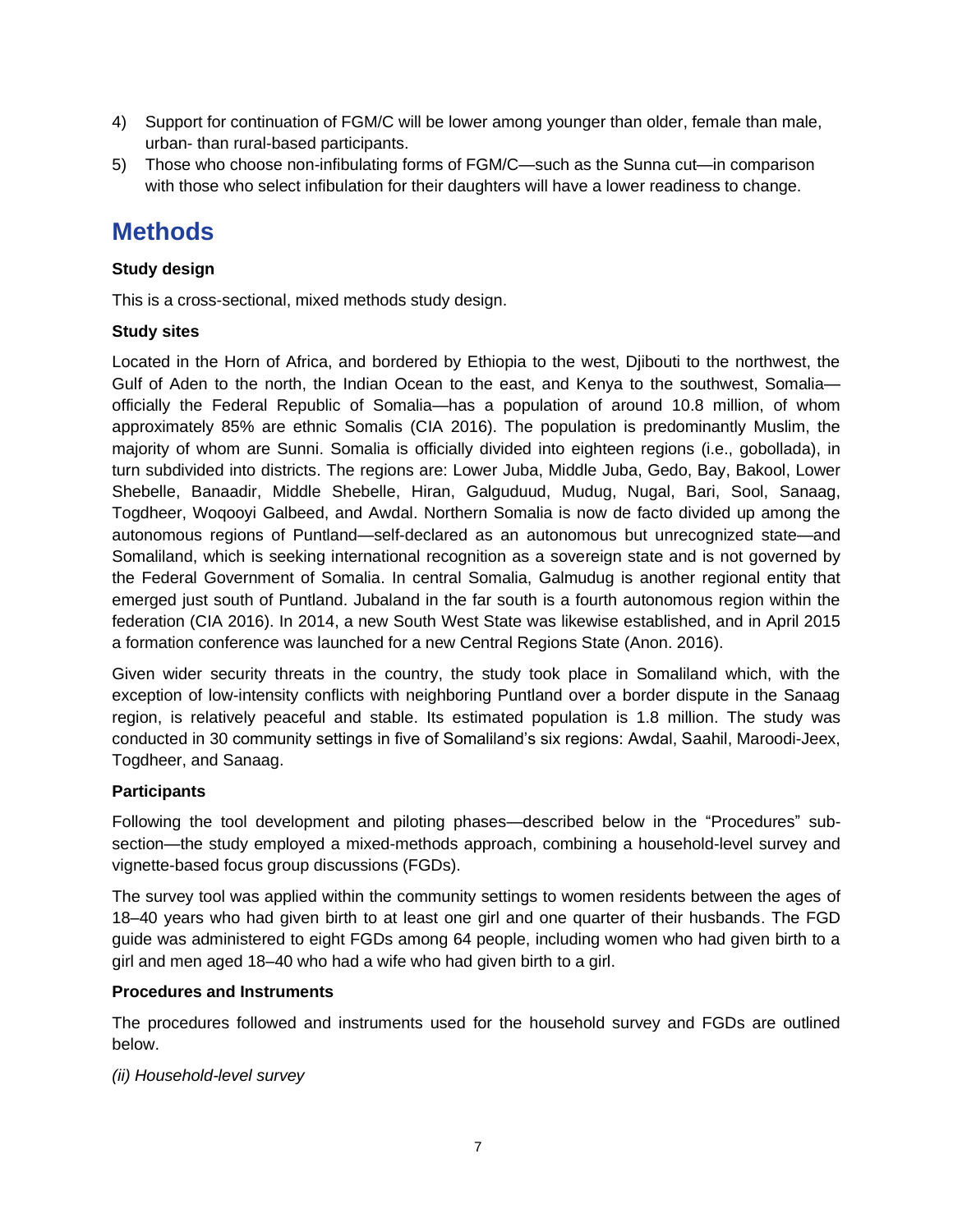The survey tool was developed in four stages: *Stage 1:* Using a mixed-methods study of dynamics of change in FGM/C in Senegambia (Shell-Duncan et al. 2010) as a guide, the tool was derived from a one-year qualitative study conducted in Somaliland in 2016–17, with explicit normative associations with FGM/C. Data were collected by male and female research assistants in Somaliland, using in-depth interviews (IDIs), key informant interviews (KIIs), and FGDs among men, women, religious leaders and various health-related professionals. Recorded interviews and group discussions underwent a multi-stage transcription-translation process to ensure data quality (for details, see Powell and Yussuf,2018,). The finalized English versions were thematically analyzed using template analysis (King 2012)—a pragmatic, iterative approach combining deductive and inductive analyses, producing a non-hierarchical coding framework, or "template"—with Nvivo version 11® (Bazeley 2007). Part of the analysis of these data identified perceptions regarding social norms—including its advantages and disadvantages—and changes in the practice. Overall, the qualitative data collection produced 24 FGDs among unmarried and married men and women, 20 KIIs with key stakeholders, and 28 IDIs with healthcare workers and health-system administrators, entailing a total of 280 participants.

*Stage 2:* The resulting data were used to develop an ethnographically grounded household-level survey tool. While, for comparative purposes, the initial tool was based upon that used in Senegambia (Shell-Duncan et al. 2010) and retained key data domains (e.g., socio-demographic data), questions regarding FGM/C norms were informed solely by the Stage 1 qualitative findings. Specifically, data from the interviews and group discussions were analysed to identify normative positions regarding FGM/C. These positions were grouped into six overarching and 21 sub-themes (see Appendix 1), which could relate to either positive or negative associations with FGM/C dependent upon the perspective of the respondents expressing them. Examples of key positive thematic associations related to honouring cultural legacies, demonstrating sexual purity, and bodily cleanliness. Negative associations included the ostracization of uncut women, marital ineligibility, and peer pressure. These primary data were analysed to identify exemplar quotes from study participants that correlated with these positions, providing actual descriptions of people's normative tendencies. Based upon the resulting 142 exemplar quotes, and drawing upon language from these quotes, three researchers (RAP, MY, and CK) developed 97 succinct normative statements, expressing both explicit positive and negative attitudinal dispositions to FGM/C to ensure variability in questioning, to which a respondent could reply "agree" (equals 3 as an ordinal numerical value), "unsure" (equals 2), or "disagree" (equals 1). Following a review (by RAP, MY and CK) of these statements—to remove duplicates and clarify those with the potential for misinterpretation—they were subsequently reduced to 92; most (27) were grouped under the "Pressure to conform" theme, the fewest (7) under the "Abiding by social and religious hierarchies" theme (see Appendix 2).

The survey tool, as well as the FGD tool and informed consent forms, underwent a transcriptiontranslation process to ensure data quality. This entailed forward translation from English to the Somali language by two independent professionals conversant in their Somali mother tongue and English. Differences between these two translations were reviewed for any linguistic or cultural discrepancies and resolved by the two translators and the research coordinator, who was bilingual, to ensure their conceptual validity rather than literal translation. The tools and consent forms were back-translated into English by an independent translator whose mother tongue was Somali and who had an excellent command of English. Conceptual, cultural and phraseological differences between the original English documents and the back-translated version were reviewed and recorded in a translation reconciliation table. Listed discrepancies were again discussed with the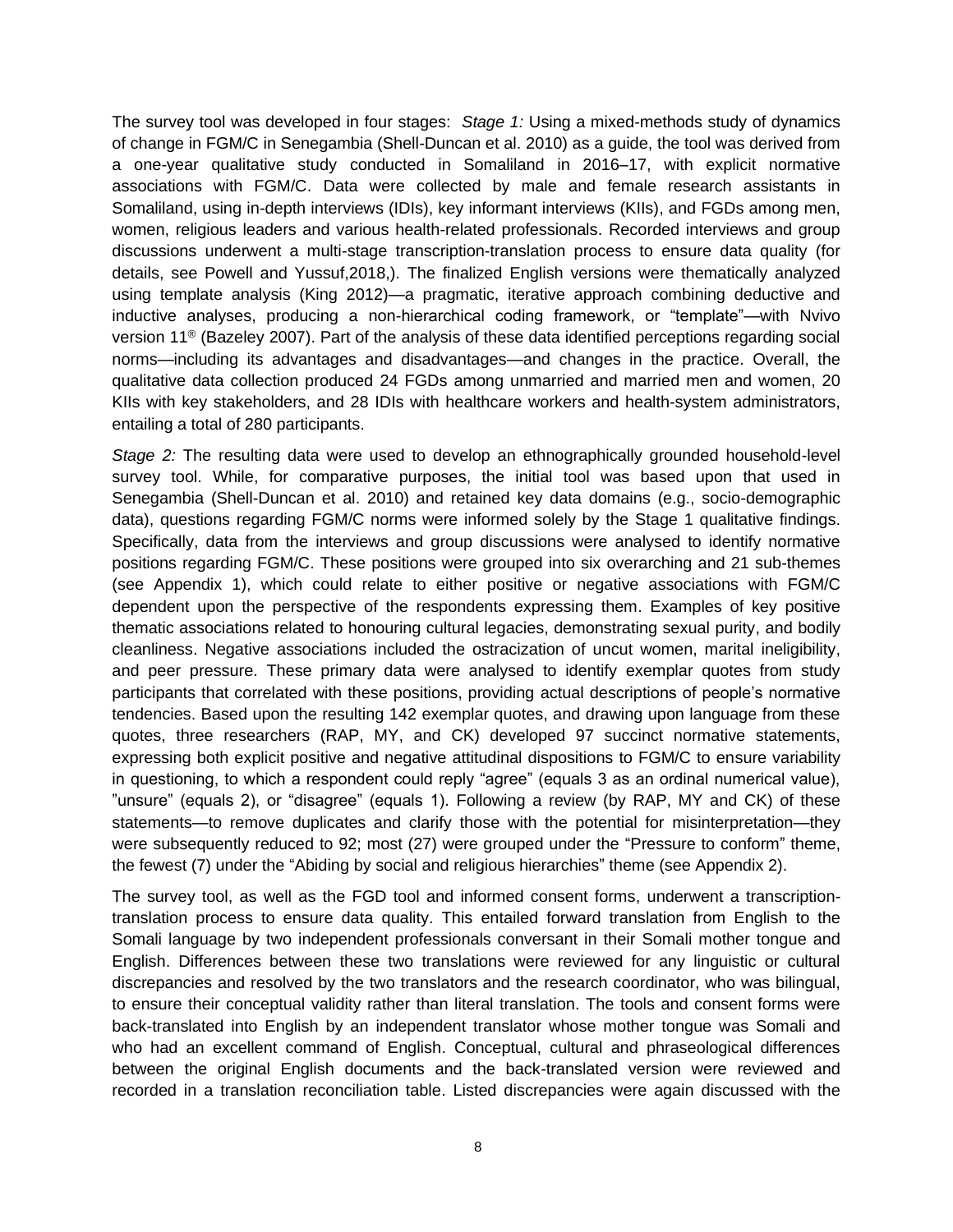research coordinator, with an emphasis on conceptual and cultural rather than linguistic equivalence, until a satisfactory translated version was agreed upon.

*Stage 3:* A three-part developmental pre-test of the survey was carried out in February 2019 for validity and cultural application: (a) Following the review of the explicit norm inventory, a conceptual review of the entire questionnaire was undertaken using cognitive interviews with six key Somaliland volunteer consultants (comprised of three female consultants [one from the Ministry of Education, another from the Ministry of Health gender section and one FGM/C focal person or the community member] , and three male consultants [a project officer, a project director/manager, and a researcher with FGM/C experience]).

Cognitive interviews were conducted to ensure the tool was fit for the purpose, ensuring respondents would be able to understand the questions asked, would understand them in the same way, and that they would be willing and able to answer them (Collins 2003). The consultants were briefed in detail about the study and invited to offer their feedback and insights to help develop an effective and culturally appropriate list of statements. The consultants had experience of at least five years in either tool development or FGM/C. Questions were administered in Somali to the consultants and followed by simple interviews to assess their comprehension of the translated questions (including terminological appropriateness of descriptions used to discuss FGM/C), as well as any suggestions they had regarding their alternate phrasing, especially with more sensitive topics.

Data from these interviews were collected by comments written on the questionnaire by the research assistants and by taking notes on the oral debriefing about the survey questions. These first interviews clarified which questions were easier or more difficult to understand, providing insights for further adjustments before their administration in Stage 2. Consequently, any questions that were unclear or worded poorly were either adjusted or removed, leaving only those that operated best in the field. Politically sensitive questions the study team were advised to omit were: (i) the cut status of co-wives and (ii) the explicit designation of clan and sub-clan, with the latter seen as highly problematic. Identifying variation by clan was seen as divisive and could threaten the viability of the survey. Consequently, we used geographic location as proxies for clan and sub-clan but remained cognisant of the sensitivities regarding the subject and the fact that geographical location and clan/sub-clan are not necessarily directly correlated.

(b) We assessed the influence of flow, naturalness, question order, and reliability using a test-retest approach. The tool was administered in individual interviews with seven women (aged 18–40 who havd given birth to at least one girl) and three men to assess appropriateness of skip patterns, respondent fatigue, and conceptual understanding.

(c) The revised version of the tool was administered to the same groups as in Stage 2 but with 30 women and 10 men. The tool was then applied within the community settings to 570 women and 145 men/husbands (one quarter), using a sample size formula adapted from that used by UNICEF Somalia and Somaliland Ministry of Planning and National Development based on the Somaliland Multiple Indicator Cluster Survey:

$$
n=D\times\frac{Z^2_{1-\alpha/2}P(1-P)}{d^2}
$$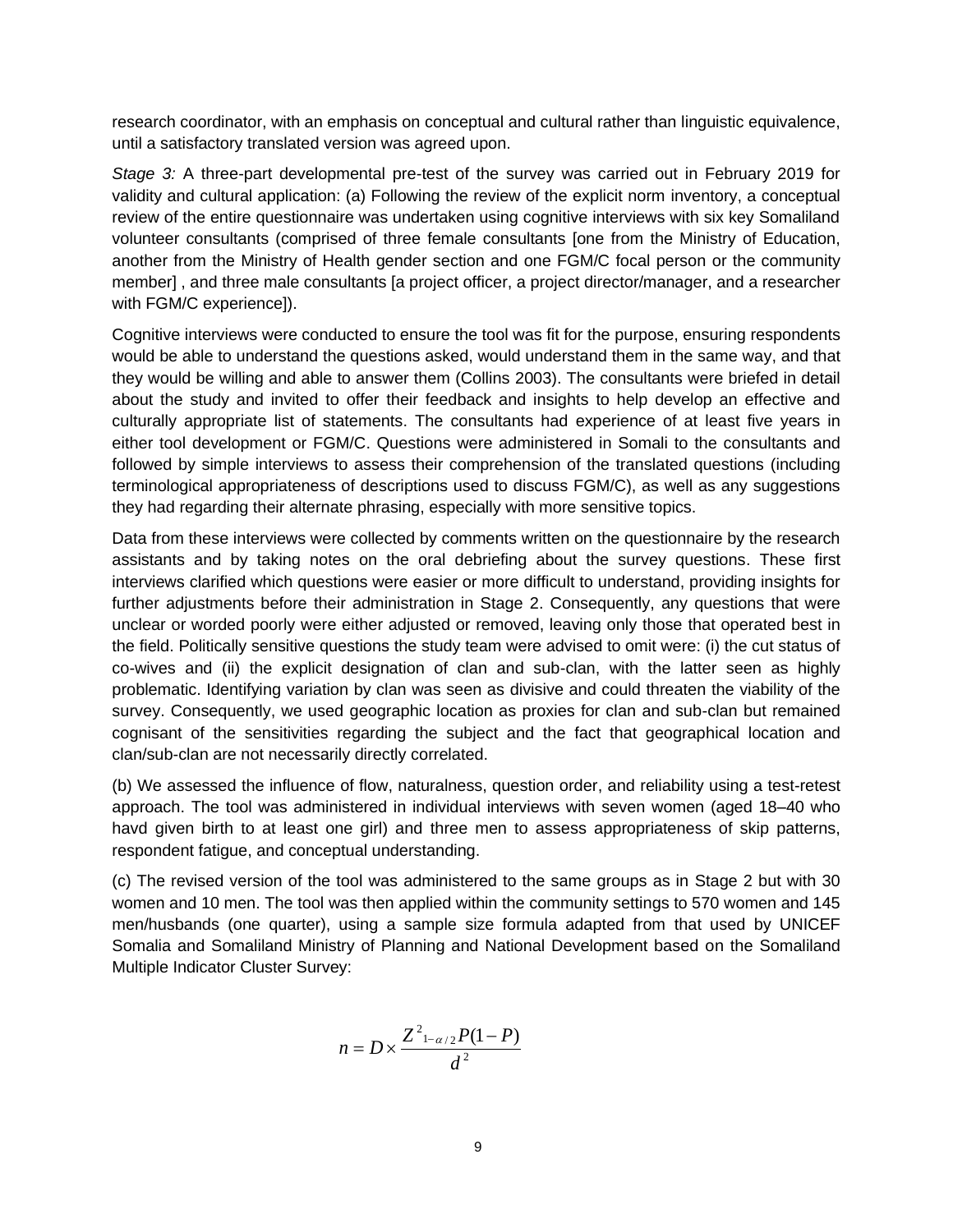Where:

- *D* Design effect, set at 1.5, to account for homogeneity among respondents sampled from the same village
- *P* Estimated proportion of women 15–49 years who approve of FGM/C (set at 28.9% based on the 2011 estimates for Somaliland)
- *Z1- α-/2* Z-score corresponding to the probability with which it is desired to be able to conclude that the observed proportion does not occur by chance (Z=1.96 for two-tailed test at 95% confidence level)
- *d* Degree of accuracy or precision, set at  $\pm 5\%$ .

A multistage sampling procedure was employed to select a study sample. First, a cluster sample of districts was undertaken within the five study regions. Second, a random sampling of districts was conducted to select one study district in each region (Appendix 3). Segmentation was undertaken within each site to randomly select one segment where the survey was conducted (Appendix 3). In each selected district, villages were stratified by geographical location (i.e., rural and urban) to ensure respondents were representative of the target population in both areas, with the numbers proportional to population size. As a result of security concerns, the research team had to change two of the selected study sites in which the survey was supposed to be undertaken in the region of Sanaag during the data-collection process. Randomization was therefore recomputed to select two new rural sites where data collection was subsequently undertaken.

In terms of identifying eligible women (and their husbands) for the study, given there could be more than one in each household—who potentially shared characteristics, such as household wealth, household size, etc.—we selected only one eligible woman per household. To achieve this, and with the assistance of social enablers among the target populations, female participants were identified by research assistants through a comprehensive household listing of all female residents between the ages of 18–40 years who had given birth to at least one girl, from which we randomly selected one name. If this woman was unavailable or declined to participate in the survey, we randomly selected another woman from the same household list using a random number generator app called Random#pro. We also retained records of the number of respondents who declined to participate so we could report the nonresponse rate, which was zero (i.e., nobody declined to participate). The resulting sample was comprised of 143 people in each district—72 in urban and 71 in rural areas (Appendices 3 and 4). For one quarter of the selected women (n=570), their co-resident husband was also interviewed (n=145).

#### *(ii) Focus group discussions*

To address the potential limitations of explicit associations, this study also used vignette-based FGDs that employed more implicit, association-based theoretical scenarios to reveal narratives around community-level FGM/C normative contestation and change, values deliberations, the factors promoting these deliberations and readiness to change. Whilst not replicating the implicit association test—a measure used in social psychology to detect the strength of a person's immediate automatic associations with social constructs communicated through pertinent computer screen images, as employed in Sudan by Efferson et al. (2015)—the normative-based vignettes, exploring community attitudes and preferences, similarly allow researchers to detect individual differences in associations that cannot necessarily be easily measured through explicit, self-reported methods due to lack of awareness, reactivity, or social desirability bias (Krumpal, 2013). The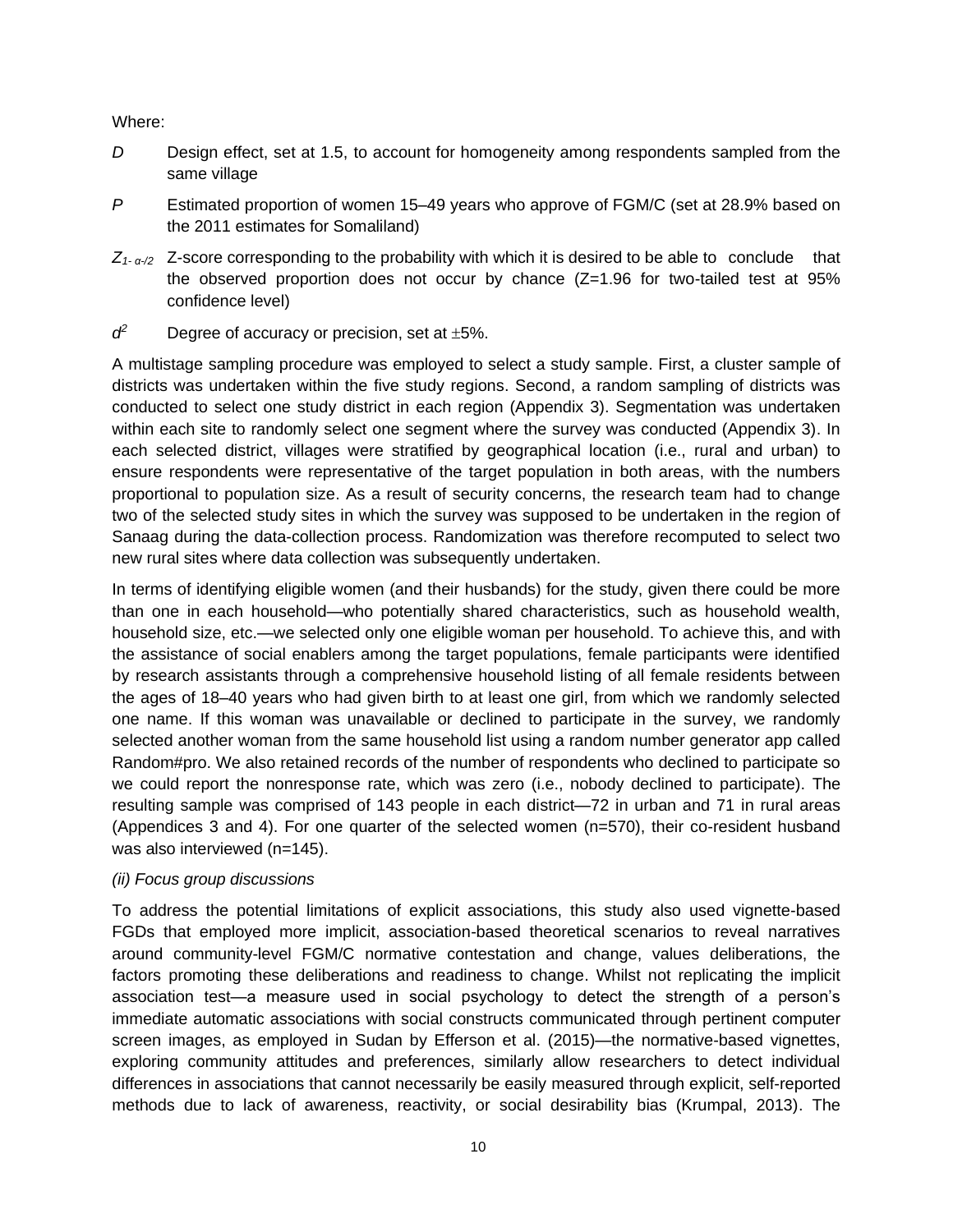vignettes require a number of relatively rapid judgments that are thought to reveal cognitive processes over which respondents do not have conscious awareness, thereby avoiding the types of response bias that can arguably influence explicit, survey-based measures (e.g., lack of awareness, reactivity, or social desirability bias). They not only create the opportunity for respondents to articulate their thoughts on hypothetical, community-based scenarios—minimising the explicit test measure biases outlined above—but also afford participants the cognitive space and time to reflect thoroughly upon the multiple considerations that may impact upon each scenario. The focus group guide employed three vignette scenarios:

- The main characters, Bilan and her mother Faduma, were presented as a typical daughter and mother from the village where the FGD was held. Bilan was soon to undergo FGM but, unlike her other two daughters, Faduma wanted Bilan to undergo a less severe cut (i.e., Sunna not pharaonic). Participants were then asked about what others would think of her decision; the most important people she would consult with, including her husband, and the advice they would give her; and any rewards or sanctions that might be involved.
- Caasho is a typical 10-year-old girl from the village. One day Caasho's mother and father decide that it is best for their daughter to be cut in one month's time but they want it to be undertaken by a health professional rather than a traditional cutter. Participants were then asked about the preference to use a health professional, what her aunts and uncles would think about the parents, the grandmother's preference for a traditional cutter, and the thoughts of her friend on the decision.
- The last vignette concerned Warsame, a married man from the village who heard on the radio that there was a fatwa from a religious council that said that all girls had to have a Sunna cut. Participants were then asked about what his wife would think of the fatwa, their preference that none of their young daughters be cut and abandoning the practice altogether, and the response of family and friends to the latter decision.

Following a review of the vignette-based FGD guide investigating marriage in Cameroon (Cislaghi unpublished), and development of the above questions with expert input from Cislaghi on social norms exploration, the FGD guide was administered to eight women aged 18–40 years who had given birth to at least one girl, and eight men, in FGDs to assess the social acceptability and cultural validity of the vignette scenarios. The guide explored descriptive norms, injunctive norms, noncompliance of the main character of the vignette, sanctions, sensitivity to sanctions and exceptions (Cislaghi & Heise 2017). Participants were administered the guide and asked to verbalize their thought processes following *each* vignette.

The revised guide was administered to eight FGDs (four each in two regions, Maroodi-Jeex and Toogdheer, with three rural—two of which were with men—and five urban settings—three of which were with women) with 64 people, among women who had given birth to a girl and men who had a wife who had given birth to a girl, aged 18–40. With regard to the composition of the FGDs, using gender as a control characteristic and two break characteristics—characteristics that differentiate groups from each other (Knodel 1993)—of age (over 30 year of age vs. under 30 years of age) and location of residence (urban vs. rural), four focus group categories were defined: younger urban women/men, older urban women/men, younger rural women/men and older rural women/men. These participants were aged 18–40, unmarried or married, and had given birth to at least one girl.

To compile the actual study sample, community sensitization was undertaken by the Ministry of Health (MoH) and the Ministry of Employment, Social Affairs and Family (MESAF) focal persons and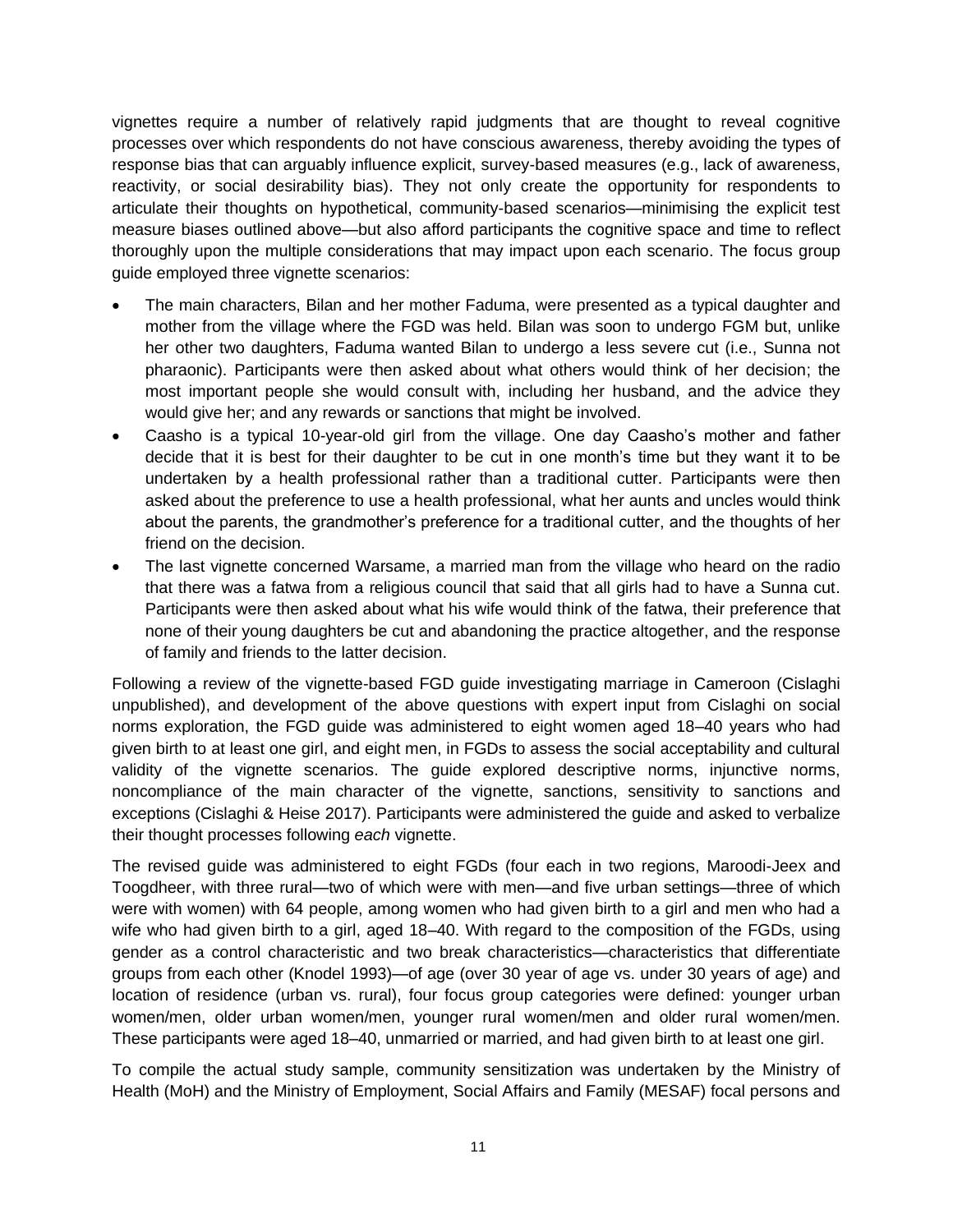community social workers. Using a purposive sampling technique—following identification of the original seed respondent with local social enablers in the community and healthcare facility settings—to construct the study sample, the FGDs were conducted in the relevant local languages by trained research assistants (matched by gender) and digitally audio recorded. The FGDs were undertaken using a moderator and observer, with each group held at a location acceptable to the participants. A self-complete participant record was provided to all FGD participants to gather demographic data,.

#### <span id="page-18-0"></span>**Data analysis**

For the household survey, all interviewers used tablets to collect the data. For all completed interviews, each research assistant wrote the final outcome for all household visited and interviews conducted on the Interviewer Progress Sheet. This enabled the team leaders and field coordinator to track data collection progress and address any issues arising. It was the responsibility of the interviewer to review each questionnaire when they finished the interview to ensure all questions were answered. The resulting completed survey questionnaires were reviewed for completeness by the field manager. The team leaders also conducted shadow interviews and spot checks in selected households to ensure fieldworkers were interviewing the correct households and eligible respondents, as well as asking questions, and recording the answers correctly. The interviewers and team leaders met on a daily basis to hold regular reflection meetings to review interviewers' progress. They discussed fieldwork issues, data quality, and the performance and assignment of work each interviewer had completed by filling in a daily progress sheet. The field coordinator monitored the day-to-day field activities, as well as the performance and quality of work completed by the field team, and reported on a daily basis to the research coordinator by completing the supervisor's daily monitoring sheet.

Each interviewer uploaded their data at the end of each day to a password-protected laptop in the Population Council (PC) office in Nairobi, with the research coordinator reviewing the data to determine distributions, and identify any data entry errors and anomalous outliers, and cleaning the data for analysis using SPSS. The analysis was descriptive and inferential in nature, the former to profile the study population and the latter to address the study hypotheses and questions.

For the FGDs, digital audio recordings of the group discussions underwent a multi-stage transcription-translation process to ensure data quality:

- Recordings were transcribed verbatim by experienced Somali-speaking transcribers;
- These anonymized transcripts were forward-translated from Somali to English by Somali-English speaking translators;
- All transcripts were back-translated by additional independent English-Somali speaking translators; and
- Differences between the originally translated and back-translated English versions were identified and documented, and anomalies discussed between the translators, until a consensus on an accurate translation was achieved. All identifying information was then removed.

Data analyses for this study—both quantitative and qualitative—are ongoing. Consequently, this section outlines what analysis has been completed and what further analysis is proposed.

#### **Household survey**

*(a) Descriptive analysis*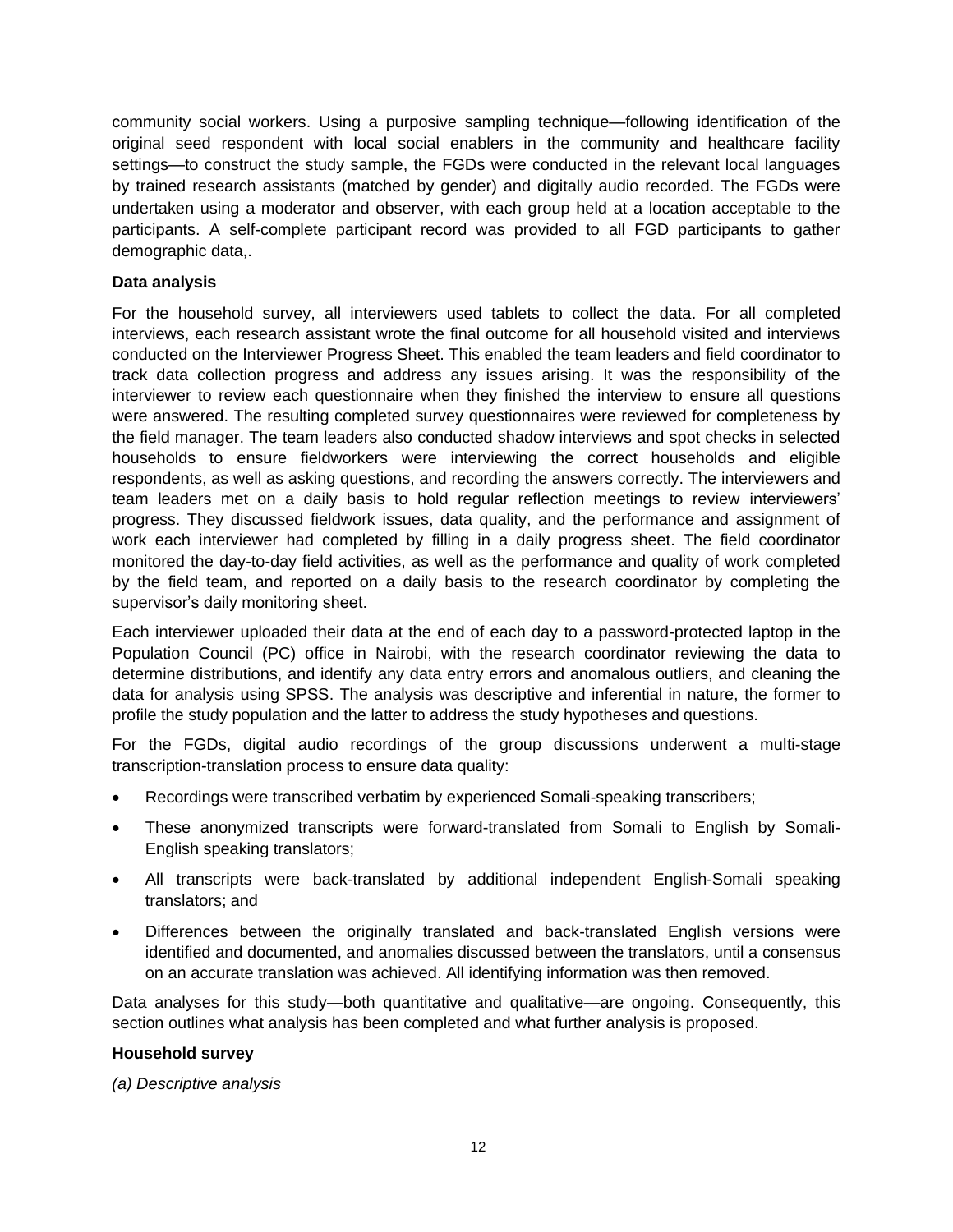Socio-demographic data was analysed using basic descriptive statistics (i.e., frequencies) and tests of association (e.g., chi-square and appropriate measures of central tendency determined by the data distribution) were also used to explore differences in the study population metrics by respondent gender.

#### (b) Inferential analysis

#### *Completed undertaken: factor analysis*

An exploratory factor analysis was performed—with rotations as needed—to see how explicit associations cluster and to select items to create as scales that will underpin additional data analyses. Internal consistency was calculated using Cronbach's alpha; according to Nunnally (1967), in initial stages of research, reliabilities of 0.5–0.6 are sufficient.

In the full survey, an inventory of 40 questions on explicit associations was administered to 715 respondents. Each statement, derived from illustrative quotes from themes discovered in the qualitative segment of the research, was followed by a response choice: agree, disagree or not sure. To explore these data for the purpose of creating scales on explicit associations, we performed a factor analysis using Promax rotations (an oblique rotation) and principle axis factoring, retaining factors with an eigenvalue greater than one and comprised of more than one item.

#### *Analyses to be completed*

Proposed analyses to be undertaken include:

• *Extent to which FGM/C-related norms are associated with different types and stages of readiness to change*

A first step will be an exploratory determination of what "readiness to change" means in Somaliland (in terms of what is being changed and how that is manifesting itself; e.g., abandonment of the practice, or changing its type, the age at which it is being undertaken, or its medicalisation.),

Given the near-universality of FGM/C, participants were asked to self-identify with one of a number of categories of readiness to change that entailed more than simply their adherence to, or readiness to abandon, the practice per se. This analysis will entail comparing a staging algorithm based on responses to multiple questions, and creating a scale to assign readiness to change stage, be that in the severity of the cut, abandonment, or medicalisation. This will be compared to the self-described "stage" question.

Logistical regression analysis will be employed to identify any correlations between explicit positive and negative responses to the FGM/C valuation survey items and the different types and stages of readiness to change. This will be undertaken to determine whether the driving forces underpinning readiness to change are driven by positive associations rather than negative ones (e.g., perceptions of adverse health risk) and the extent to which FGM/C norms are supported as explicit associations and consistently expressed in contrast with more implicit associations.

Moreover, and modeled on the work of Wander, Moreau, and Shell-Duncan (under review), additional proposed analyses entail the following:

• *Extent to which FGM/C-related norms are associated with socio-demographic variables and the extent to which, and the nature of how and by whom, FGM/C-related norms are contested*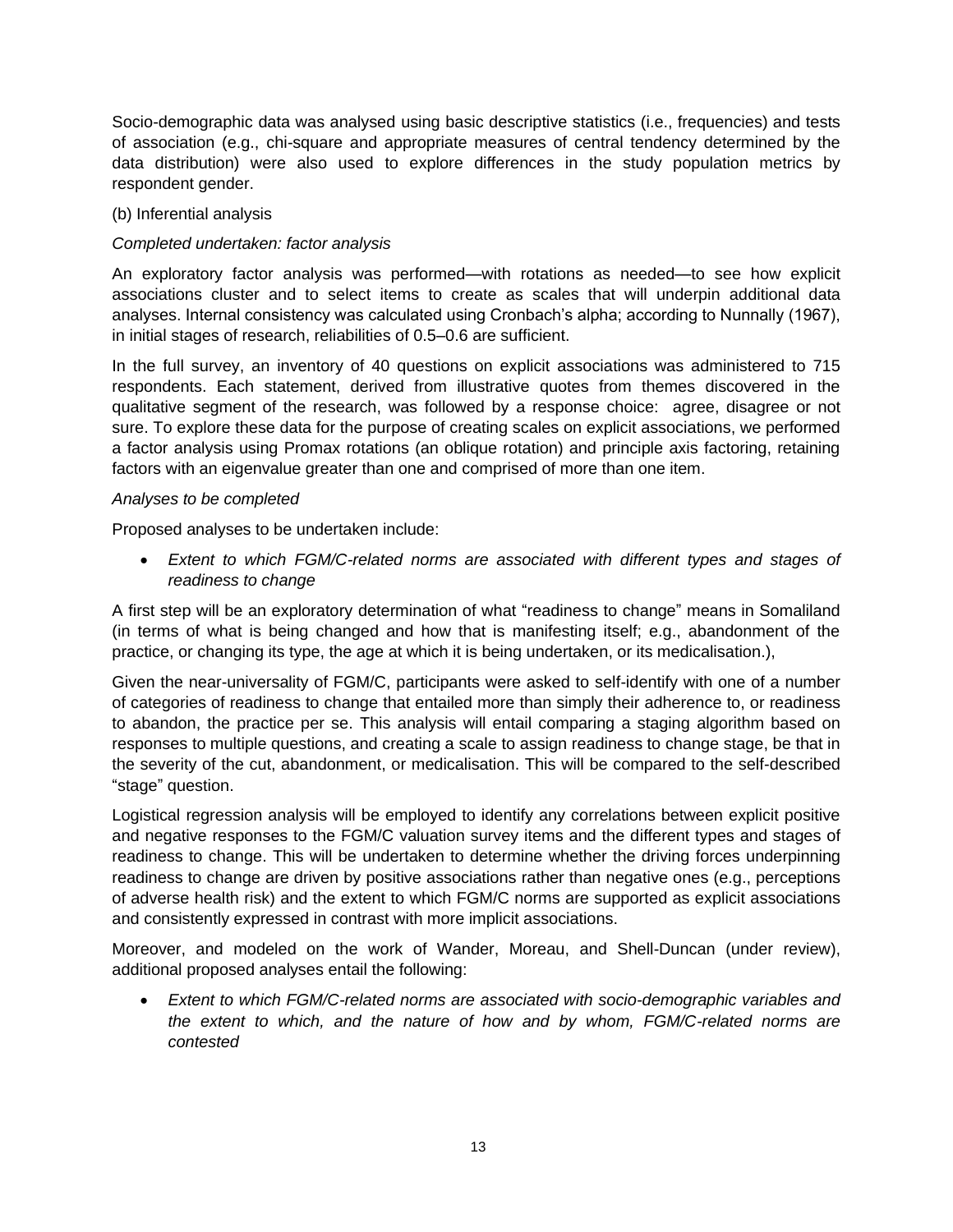Logistical regression analysis will be employed to identify any key socio-demographic variables correlated to positive and negative responses to the FGM/C valuation survey items and the actual/probability of future cut status of daughters.

In this way, a determination will also be made using multiple logistic regression of the extent to which the FGM/C status of a mother and youngest daughter/foster daughter is correlated with readinessto-change categories. Other variables to be explored will include medicalisation using limited indicators (e.g., person who performed the cut, location of cut, and pain-relieving medications used) and the extent to which those choosing non-infibulating forms of FGM/C—such as the Sunna cut—in comparison with those who select infibulation for their daughters will have a different readiness to change.

Additional correlates to be analysed include younger and older, female and male, and urban- and rural-based participant variables, with a determination of the extent to which support for continuation of FGM/C varies by each, or any patterning regarding how its norms are contested.

• *Extent to which FGM/C-related norms are consistent with a social coordination norm*

Analysis will explore the extent to which, despite the near universality of its practice, any variations in positive and negative norms associated with FGM/C are expressed consistently within the social coordination norm framework (i.e., presenting as a distinct normative schema in a bimodal data distribution).

A further aspect of this analysis will be a determination of the extent to which the way in which FGM/C is practiced (actual or intended behaviour) has a "modifier effect" on individual attitudes, or preferences for ideal behavior. More specifically, it will identify the extent to which the way FGM/C is undertaken might influence individual FGM/C preferences (i.e., modifies them). For example, does having undergone a medicalised form of the cut render a person more likely to prefer that FGM/C continue or be discontinued?

#### **Focus group discussions**

Following transcription and translation, and deductively informed by social norms theory and the parameters of each vignette narrative, three independent analysts (to address potential bias) used a modified version of reflexive thematic analysis (Clark et al., 2019) to identify patterned thematic meaning within the data, whilst being inductively receptive to thematic content arising from the data irrespective of their synergy with traditional understanding of social norms.

The modified analysis process entailed a largely sequential six phases which, however, was also recursive in nature, with movement back and forth between the different phases to facilitate a rigorous process of data interrogation and engagement: (i) *Familiarisation with the data*: this involved reading and re-reading the data, immersing the analysts in its content; (ii) *Coding*: this involved the three analysts and PI reviewing the same single script to identify some initial main and sub-themes under each vignette, as well as noting how many times they arose, generating coding labels for each vignette. Script 2 was then reviewed, using this initial coding frame, to determine if the codes were evident again and then refined the coding frame to incorporate new themes and sub-themes, highlighting new codes. The relevant study team members held a series of meetings to determine any misplaced assumptions in their coding and discuss the coding labels to identify provisional recurring themes and patterns of interpretation.

(iii) *Generating initial themes*: this involved examining the codes and collated data to identify significant patterns of meaning (i.e., potential themes), as well as collating data relevant to each potential theme to assess its viability. The team then independently reviewed and refined these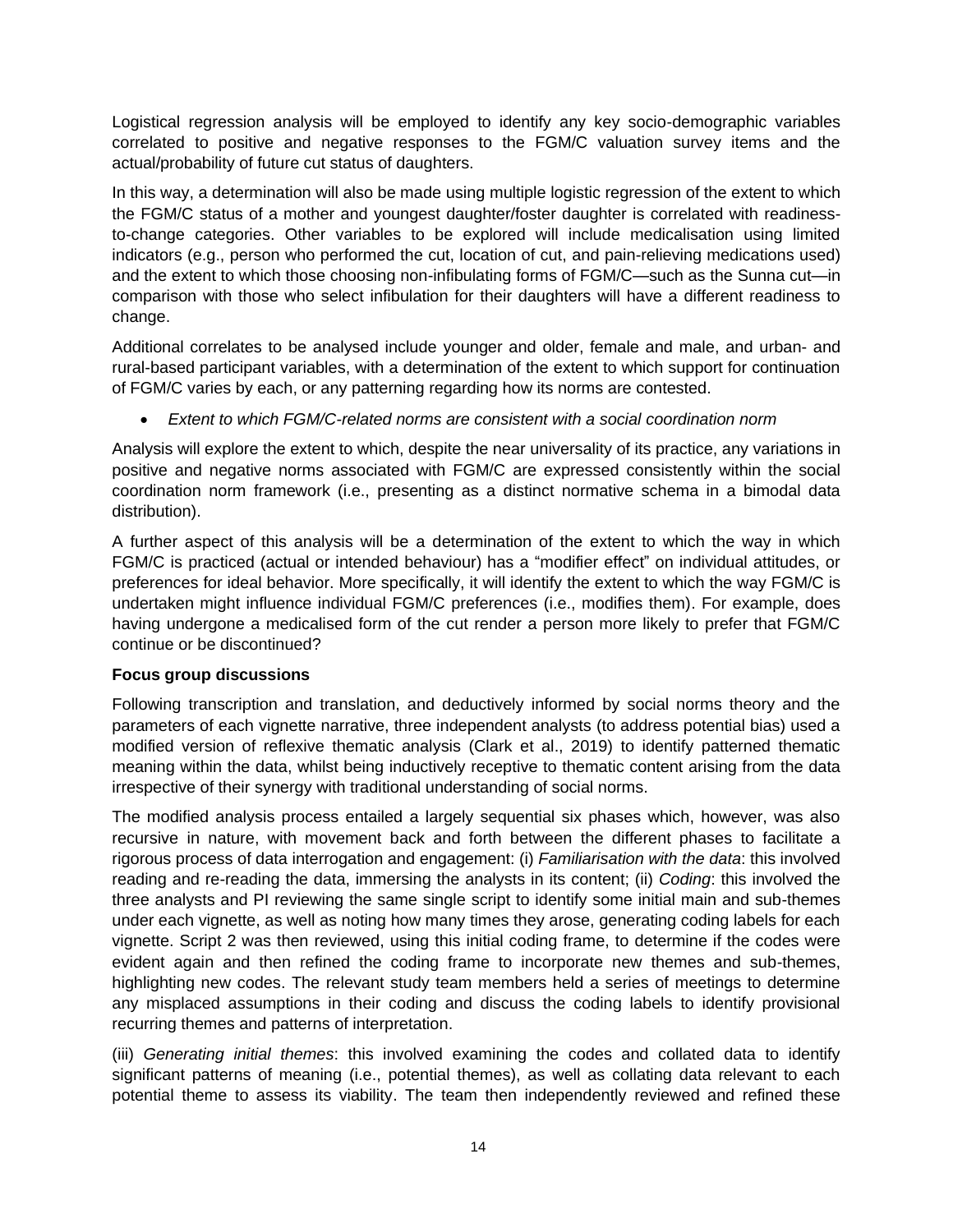themes. (iv) *Reviewing themes*: this involved the team checking the potential themes against the dataset to determine if they reflected a convincing set of narratives for each of this study's three vignettes, and if they answer the research question. This phase also entailed a refinement of the themes, including their splitting, combining, and discarding, driven primarily by the search for patterns of shared meaning underpinned by a central concept or idea. (v) *Defining and naming themes*: this phase involved a detailed analysis of each theme, working out its scope and focus, and determining what is behind each; (vi) *Quantifying the frequency and importance of thematic and subthematic social norms*: this phase entailed ranking and tabulating the frequency of reporting of the norms—descriptive (what a person thinks others do), injunctive (what a person thinks other will approve/disapprove of someone doing), and subjective (what a person thinks significant others expect someone to do). The sanctions reported to enforce them—through social approval (e.g., status) or disapproval (e.g., isolation, other sanctions) via expected and acceptable behaviours, attitudes, and aspirations, both positive and negative in nature—were then listed. Recurrent thematic concepts around each norm were compared to determine their importance as influencing factors, the social group advocating them, and colour code–highlighting the negative norms that needed to be addressed or transformed and the positive norms that needed to be promoted as beneficial ones. (vii) *Writing up*: this phase involved merging together the analytic narrative and extracted data and contextualising the analysis within both the study's quantitative household survey data and existing literature.

Examples of the themes and their codes will be provided in the final technical report. Following further proposed analyses, the qualitative data derived from the study will integrated into the additional quantitative data analyses that is proposed.

#### <span id="page-21-0"></span>**Ethical considerations**

Risks to participants included a potential breach of confidentiality and potentially sensitive questions on the practice of FGM/C. Written informed consent was obtained from all participants before conducting the interviews. Additionally, counseling services were made available for anyone who might become distressed. To negate any adverse responses from their community, no FGD participants were named and participants were asked to commit to nondisclosure of the discussion content during the informed consent process. The study was reviewed and approved by the Population Council (reference number 834; dated 31 January 2018) and the Somaliland Ministry of Employment, Social Affairs and Family (no reference number or approval date).

# <span id="page-21-1"></span>**Results**

This section first presents the socio-demographic profile of the household survey and FGD participants, the factor analysis, and preferences regarding the future versions of the practice that were undertaken. These are a necessary prerequisite to more advanced data analysis, that is outlined below as a path forward, and the qualitative findings.

#### <span id="page-21-2"></span>**Respondents' socio-demographic profiles**

As Table 1 shows, men completing the household survey were slightly older than the women (especially those aged 40 years and above), with higher educational levels (especially at secondary, college/university), with proportionally more of married status. Among the FGD participants, men were proportionally more aged 20–29 years (mean age was identical), with much higher levels of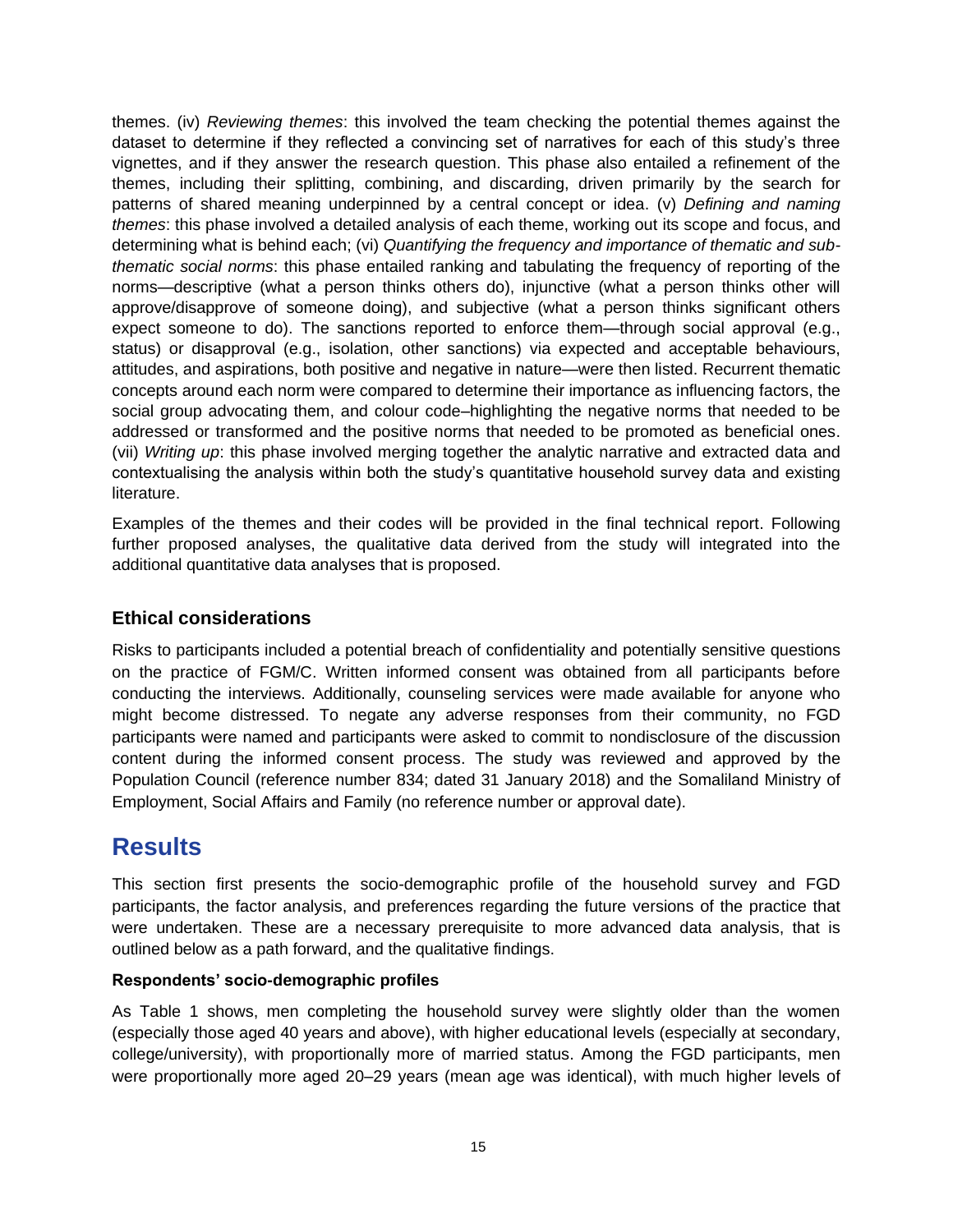education (especially at secondary, college/university), and more of an unmarried status. A much greater proportion of the women than men were from urban areas.

| Socio-demographic<br>profile | <b>HH</b> survey<br>$(n=715)$ |                  |               |                 | <b>FGDs</b><br>$(n=64)$ |                  |                |              |
|------------------------------|-------------------------------|------------------|---------------|-----------------|-------------------------|------------------|----------------|--------------|
|                              | <b>Male</b>                   |                  | <b>Female</b> |                 | <b>Male</b>             |                  | <b>Female</b>  |              |
|                              | $\overline{p}$                | $\frac{9}{6}$    | $\mathsf{n}$  | $\frac{9}{6}$   | N                       | $\%$             | $\overline{p}$ | $\%$         |
| Gender                       | 145                           | 100              | 570           | 100             | 32                      | 100              | 32             | 100          |
| Age                          |                               |                  |               |                 |                         |                  |                |              |
| Mean age                     |                               | 34               |               | 32              |                         | 30               | 30             |              |
| 18-19 years                  | $\Omega$                      | $\Omega$         | 23            | $\overline{4}$  | $\Omega$                | $\mathbf{0}$     | 3              | 9            |
| $20 - 29$ years              | 35                            | 24               | 191           | 33              | 16                      | 50               | 12             | 38           |
| 30-39 years                  | 60                            | 41               | 267           | 47              | 13                      | 41               | 13             | 41           |
| 40 years                     | 50                            | 35               | 89            | 16              | $\mathbf{3}$            | $\boldsymbol{9}$ | $\overline{4}$ | 12           |
| <b>Education level</b>       |                               |                  |               |                 |                         |                  |                |              |
| No formal education          | 58                            | 40               | 401           | 70              | 6                       | 19               | 17             | 53           |
| Primary                      | 37                            | 26               | 125           | 22              | $\overline{4}$          | 12               | 11             | 34           |
| Secondary                    | 25                            | 17               | 27            | 5               | $\overline{5}$          | 16               | $\overline{4}$ | 13           |
| College/university           | 25                            | 17               | 17            | 3               | 17                      | 53               | $\mathbf{0}$   | $\mathbf{0}$ |
| <b>Marital status</b>        |                               |                  |               |                 |                         |                  |                |              |
| Married                      | 145                           | 100              | 497           | 87              | 18                      | 56               | 28             | 88           |
| Unmarried                    | $\Omega$                      | $\Omega$         | $\Omega$      | $\Omega$        | 14                      | 44               | $\overline{4}$ | 12           |
| Widowed                      | $\overline{0}$                | $\mathbf 0$      | 33            | $6\phantom{1}6$ | $\mathbf 0$             | $\mathbf 0$      | $\overline{0}$ | $\pmb{0}$    |
| <b>Divorced</b>              | $\mathbf{0}$                  | $\boldsymbol{0}$ | 40            | $\overline{7}$  | $\overline{0}$          | $\mathbf 0$      | $\mathbf{0}$   | $\pmb{0}$    |
| <b>Location</b>              |                               |                  |               |                 |                         |                  |                |              |
| Urban                        | 74                            | 51               | 285           | 50              | 16                      | 50               | 24             | 75           |
| Rural                        | 71                            | 49               | 285           | 50              | 16                      | 50               | 8              | 25           |
| <b>Religion</b>              |                               |                  |               |                 |                         |                  |                |              |
| Islam                        | 145                           | 100              | 570           | 100             | 32                      | 100              | 32             | 100          |

| Table 1. Socio-demographic characteristics of participants |  |
|------------------------------------------------------------|--|
|                                                            |  |

#### <span id="page-22-0"></span>**Factor analysis**

In the full survey, an inventory of 40 questions on explicit associations—not always norms; sometimes beliefs—was administered to 715 respondents. Each statement, derived from illustrative quotes from themes discovered in the qualitative segment of the research, was followed by a response choice: agree, disagree or not sure. To explore these data for the purpose of creating scales on explicit associations, we performed a factor analysis using Promax rotations (an oblique rotation) and principle axis factoring. We retained factors with an eigenvalue greater than one and comprised of more than one item. Results were confirmed by visually examining the scree plots. The factor analysis based upon these explicit associations suggested a four-factor solution. The loadings are shown in Table 2 as follows:

#### **Table 2. Four-factor analysis study loadings**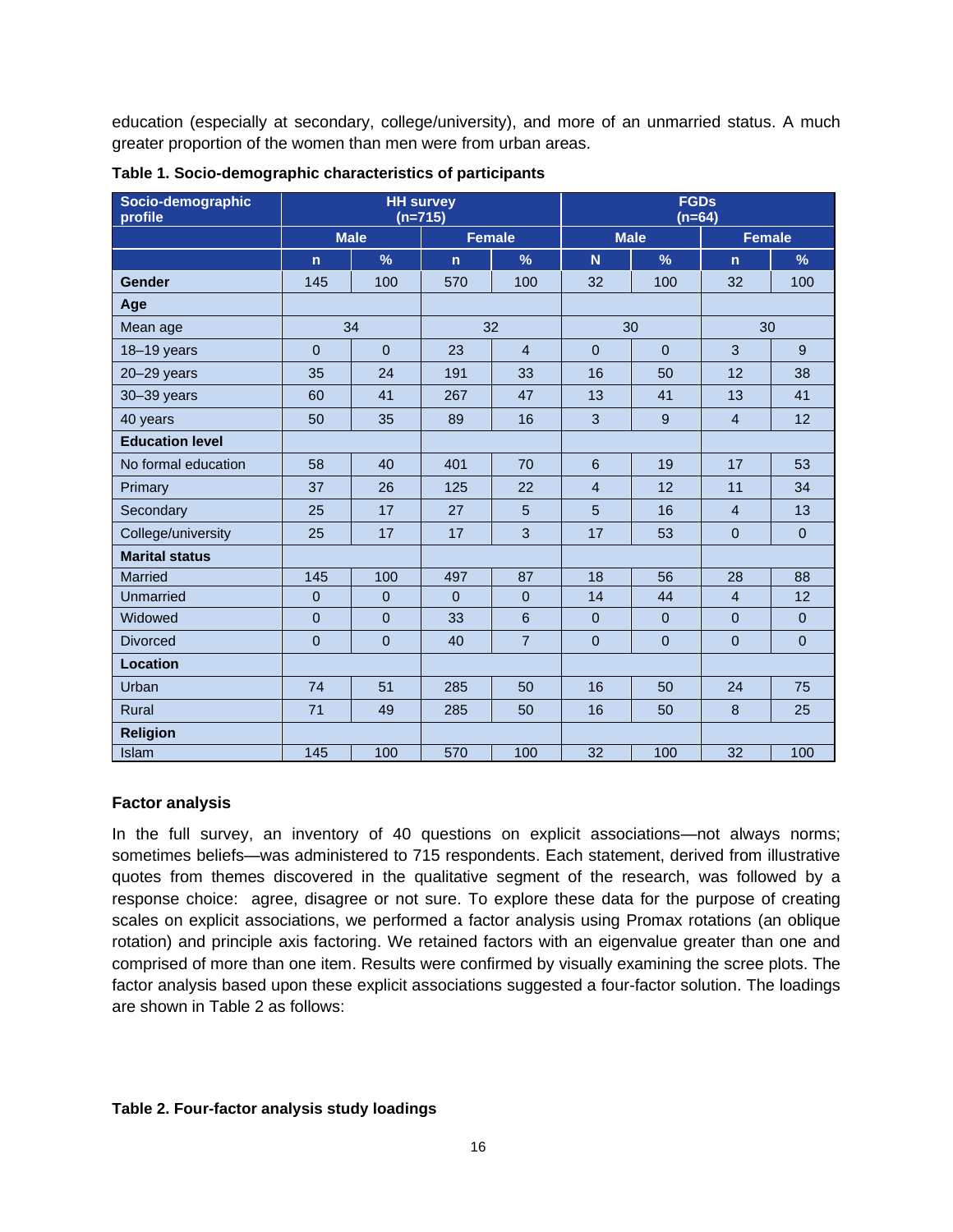|                                                                                                   | <b>Factor 1</b> | <b>Factor 2</b> | <b>Factor 3</b> | <b>Factor 4</b> |
|---------------------------------------------------------------------------------------------------|-----------------|-----------------|-----------------|-----------------|
| 476 Circumcision performed by a health professional is safe                                       | .782            |                 |                 |                 |
| 477 Being circumcised in a hospital is safer than circumcision<br>done at home                    | .822            |                 |                 |                 |
| 478 Community members should seek the services of health<br>workers to perform circumcision       | .893            |                 |                 |                 |
| 479 Health professionals encourage less severe circumcision                                       | .633            |                 |                 |                 |
| 483 Circumcision performed by health professionals<br>encourages the continuation of the practice | .508            |                 |                 |                 |
| 486 I trust health professionals who perform female<br>circumcision                               | .844            |                 |                 |                 |
| 427 Families whose daughters have Sunna circumcision<br>deserve good reputations                  |                 | .526            |                 |                 |
| 435a Sunna circumcision is required by the community                                              |                 | .522            |                 |                 |
| 446 There should be a law to ban pharaonic circumcision only                                      |                 | .505            |                 |                 |
| 456 Pharaonic circumcision causes health problems                                                 |                 | .829            |                 |                 |
| 459 Sunna circumcision is less harmful than the pharaonic cut                                     |                 | .648            |                 |                 |
| 460 Pharaonic circumcision can cause infection                                                    |                 | .857            |                 |                 |
| 461 Pharaonic circumcision can lead to death                                                      |                 | .606            |                 |                 |
| 462 Pharaonic circumcision can cause complications with<br>childbirth                             |                 | .861            |                 |                 |
| 455 A girl should be able to pray when she is circumcised<br>(either Sunna or pharaonic)          |                 |                 | .618            |                 |
| 455b A girl who has been circumcised (either Sunna or<br>pharaonic) is pure and clean             |                 |                 | .742            |                 |
| 463 Only a woman with some form of circumcision (Sunna or<br>pharaonic) can become a mature woman |                 |                 | .569            |                 |
| 465 A girl who is circumcised is more beautiful than an<br>uncircumcised girl                     |                 |                 | .795            |                 |
| 466 If a woman is not circumcised, the private part of her body<br>will look ugly                 |                 |                 | .778            |                 |
| 474 Circumcision makes girls moral                                                                |                 |                 | .574            |                 |
| 462b Sunna circumcision can cause diseases                                                        |                 |                 |                 | .687            |
| 462c Sunna circumcision can lead to death                                                         |                 |                 |                 | .912            |
| 462d Sunna circumcision can cause complications with<br>childbirth                                |                 |                 |                 | .867            |

The Kaiser-Meyer-Okin measure of sampling adequacy is a measure that can vary between 0 and 1, with a value closer to 1 considered better, indicating correlations are compact and factor analysis is appropriate. Our measure is .866, which is considered very good. Bartlett's test of sphericity tests the null hypothesis that the correlation matrix is an identity matrix, where all diagonal elements are 1, and off-diagonal elements are 0. For our data, this hypothesis was rejected at p<.01.

An important but sometimes neglected element of factor analysis is the need to interpret the results. We suggest that Factor 1 represents pro-medicalisation, Factor 2 represents being pro-Sunna but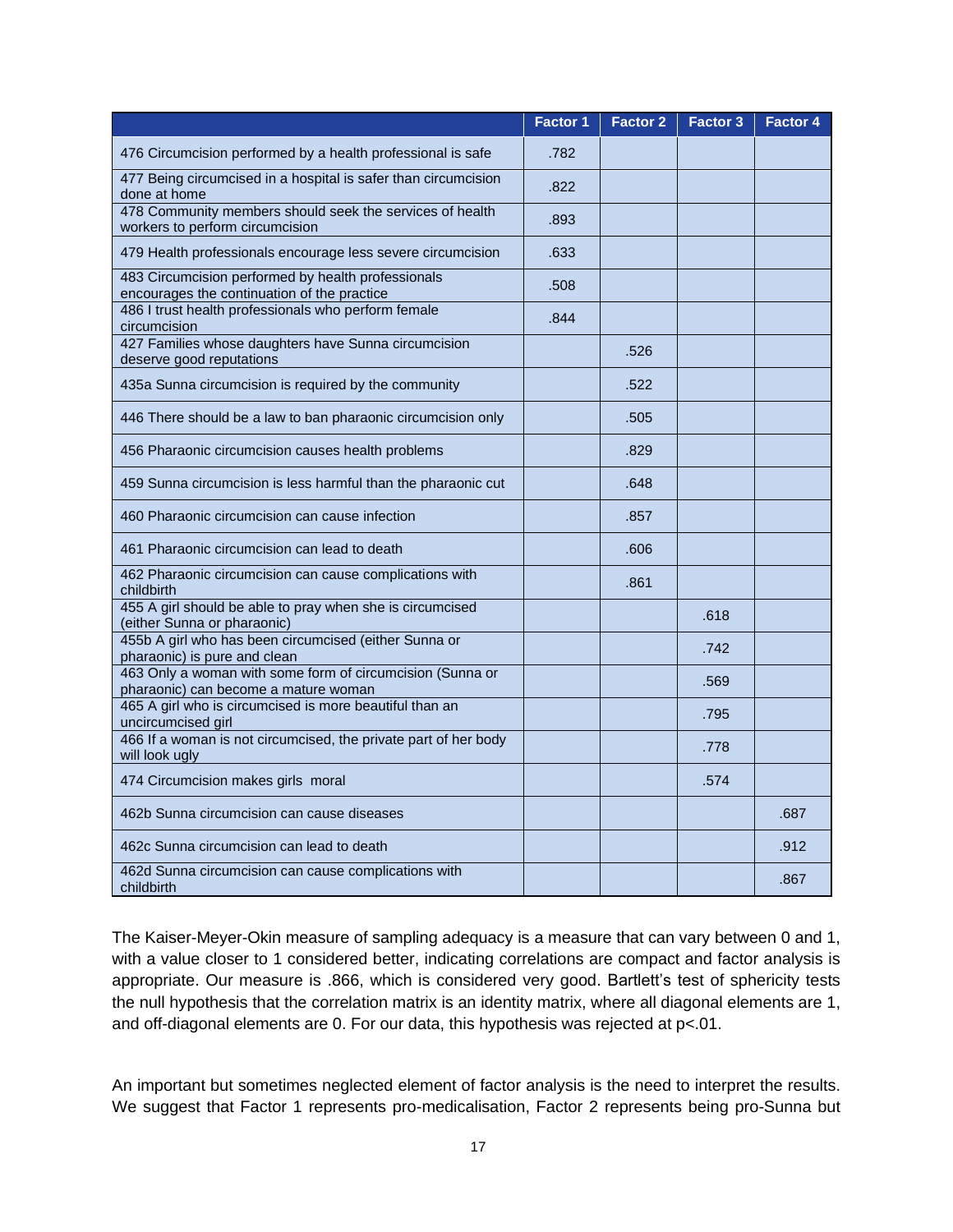anti-pharaonic circumcision, Factor 3 represents feminine virtue, and Factor 4 represents anticircumcision (all forms). Before creating scales, we assessed the reliability by computing Cronbach's alpha, a measure of internal consistency. The values ranged from .835 (for feminine virtue) to .879 (for pro-medicalization), indicating high internal consistency across all four factors rather than item redundancy, given the relatively small number of items.

#### <span id="page-24-0"></span>**Readiness to change**

While additional advanced analysis (e.g., correlates and predictors) will explore the concept of readiness to change, when directly asked regarding their readiness to continue the practice, as well as their commitment to, and preferred type of, cut for girls in their immediate family, there was a clear preference to continue the practice but only with the Sunna version (85%; n=612) (Table 3).

#### **Table 3: Continuation/discontinuation of FGM/C types**

| Continuation/discontinuation of FGM/C        |     | $\frac{9}{6}$ |
|----------------------------------------------|-----|---------------|
| All form of circumcision to continue         | 16  |               |
| Only pharaonic circumcision to continue      | 68  |               |
| Only Sunna circumcision to continue          | 612 | 85            |
| All forms of female circumcision should stop | 14  |               |
| Unsure what should continue or not.          |     |               |
| Total                                        | 715 | 100           |

Moreover, most respondents committed to circumcising the girls in their immediate family (91%; n=654), with the Sunna version of the cut again being the prime preference (83%; n=556) (Table 4):

| <b>Future circumcision</b>  | $\mathsf{n}$ | $\frac{9}{6}$ |
|-----------------------------|--------------|---------------|
| Yes                         | 654          | 91            |
| <b>No</b>                   | 48           |               |
| Unsure                      | 13           | ◠             |
| <b>Total</b>                | 715          | 100           |
| <b>Type of circumcision</b> |              |               |
| Pharaonic                   | 73           | 11            |
| Sunna                       | 556          | 83            |
| Unsure                      | 38           | 6             |
| <b>Total</b>                | 667          | 100           |

#### <span id="page-24-1"></span>**Qualitative findings**

In analyzing the FGDs and their theoretical vignettes, this section focuses on the reporting of descriptive and injunctive norms and any associated rewards or sanctions regarding their maintenance or contestation (see Table 5 for a summary of the findings).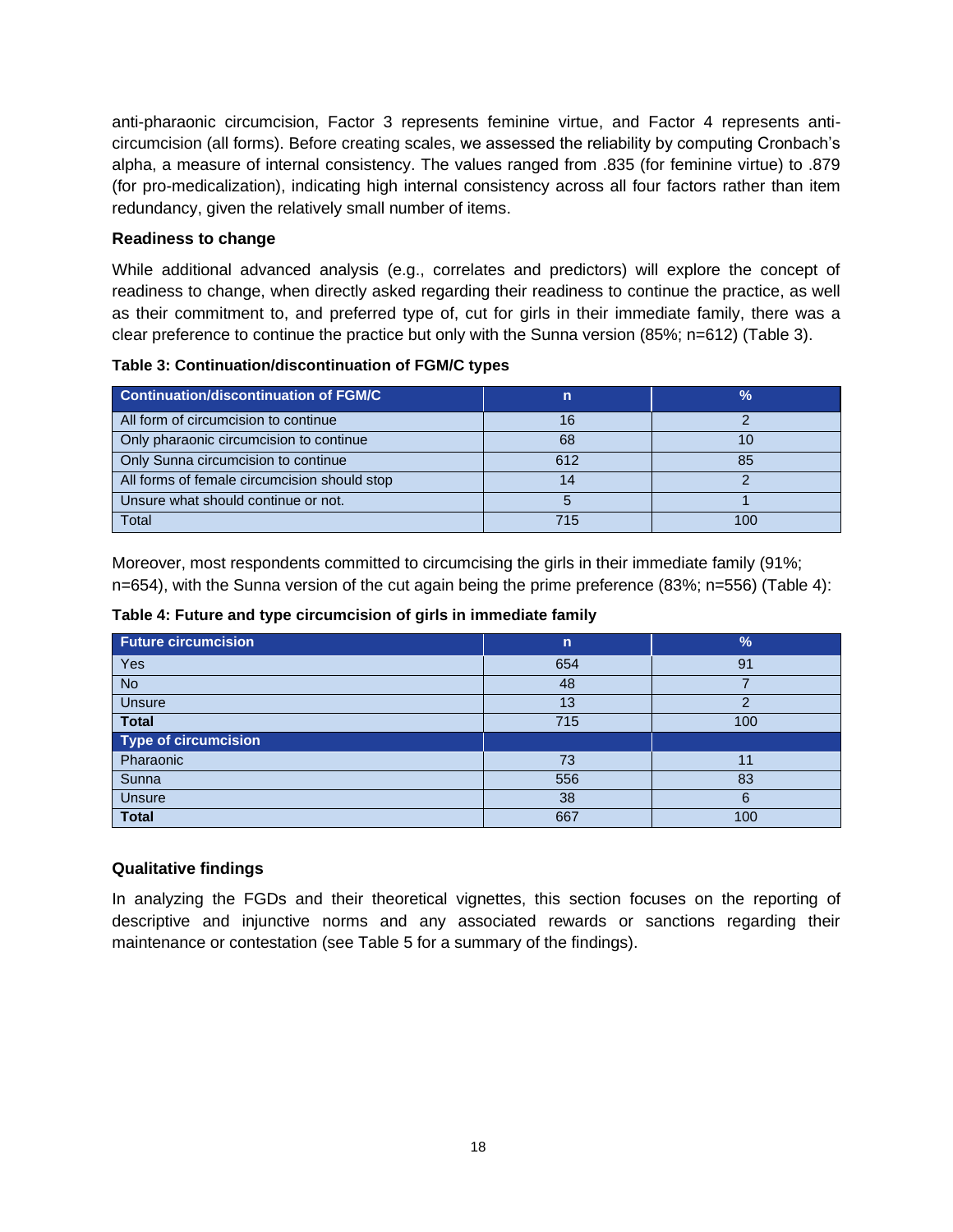#### **Table 5: Summary of normative findings from FGDs**

| <b>Norms</b><br># | <b>Behavior</b><br>under<br>normative<br><b>influence</b> | <b>Population</b><br>complying | <b>Reference</b><br>groups | <b>Themes &amp; sub-themes</b>                                                                                                                                                                                                                                                                                                                         | <b>Descriptive</b><br>norms                                                               | <b>Injunctive norms</b>                                             | <b>Sanctions</b> | <b>Rewards</b>                         |
|-------------------|-----------------------------------------------------------|--------------------------------|----------------------------|--------------------------------------------------------------------------------------------------------------------------------------------------------------------------------------------------------------------------------------------------------------------------------------------------------------------------------------------------------|-------------------------------------------------------------------------------------------|---------------------------------------------------------------------|------------------|----------------------------------------|
|                   | Undergoing<br>Sunna cut to<br>minimise<br>harm            | Mothers /<br>parents           |                            | (a) Knowledge of different cut types<br>$\bullet$ Circumcision = purification<br>• Sunna, pharaonic & 2-stich pharaonic                                                                                                                                                                                                                                |                                                                                           |                                                                     |                  |                                        |
| 1                 |                                                           |                                |                            | (b) Preferred type of cut<br>· Sunna; no stitching just picking<br>• Less harmful & fewer / no complications                                                                                                                                                                                                                                           |                                                                                           | Rejection of<br>choice                                              |                  | Supported by<br>religious<br>teachings |
|                   |                                                           |                                | Fathers/<br>relatives      | (c) Transition between cut types<br>• Definition of Sunna cut                                                                                                                                                                                                                                                                                          | In a state of<br>flux                                                                     | Not approved $=$<br>not<br>circumcision/parti<br>al circumcision    |                  |                                        |
|                   |                                                           |                                | Family                     | (d) Generational differences in Sunna<br>attitudes<br>• Supported by younger generation<br>- More aware of pharaonic complications<br>• Supported by women who've undergone<br>pharaonic cut<br>- But not universally the case                                                                                                                         |                                                                                           | Sunna cut is not<br>circumcision &<br>such cut girls are<br>immoral |                  |                                        |
|                   |                                                           |                                |                            | (e) Religious support of Sunna<br>• Advocated for as seen as having no<br>complications<br>• Influencing support among key reference<br>groups                                                                                                                                                                                                         | Permissible<br>under Islamic<br>religion<br>Shaping<br>endorsement<br>of the Sunna<br>cut |                                                                     |                  |                                        |
|                   |                                                           |                                |                            | (f) Gender & decision-making<br>• Mother key decisionmaker in "kitchen<br>issues"<br>• Grandmothers are important but not all<br>powerful<br>- Can be informed after preferred cut<br>done<br>- Decision-making is kept secret<br>- Convinced of decision by health &<br>religious arguments<br>• Men not informed of issues "between<br>women's legs" |                                                                                           |                                                                     |                  |                                        |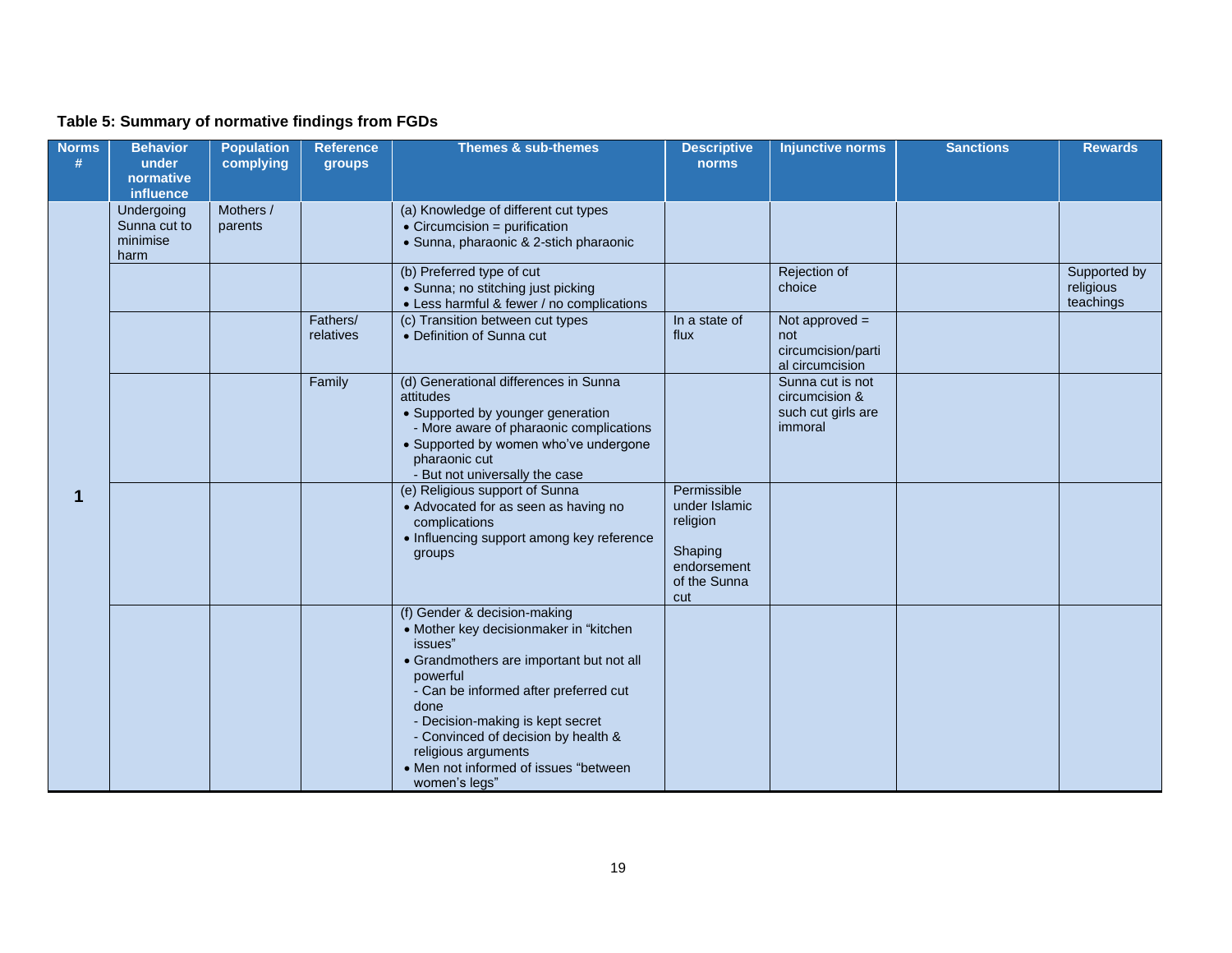| $\overline{2}$ | Being cut by a<br>health<br>professional<br>to minimise<br>harm     | Mothers/<br>parents | (a) Decision-making & medicalisation<br>• Using a health professional<br>• Parents are ultimate decisionmakers<br>• Grandmothers exert significant influence<br>- Opinion can be followed in respect<br>- Can be convinced of decision<br>• Other family members/friends = little<br>power                                                                            | <b>Not</b><br>widespread so<br>sometimes<br>secretly done                                   |                                                                                                                                                                                                     |                                                                                                                                                                                                                    |                                                            |
|----------------|---------------------------------------------------------------------|---------------------|-----------------------------------------------------------------------------------------------------------------------------------------------------------------------------------------------------------------------------------------------------------------------------------------------------------------------------------------------------------------------|---------------------------------------------------------------------------------------------|-----------------------------------------------------------------------------------------------------------------------------------------------------------------------------------------------------|--------------------------------------------------------------------------------------------------------------------------------------------------------------------------------------------------------------------|------------------------------------------------------------|
|                |                                                                     |                     | (b) Religion & medicalisation<br>• Religious leaders play a key role<br>• Can be disagreed with in rural areas<br>- Less awareness                                                                                                                                                                                                                                    | Most don't<br>object to<br>medicalised<br>cut<br>Traditionally<br>prefer a<br>pharaonic cut | Included in<br>Mosque Friday<br>sermons<br>Follow what<br>leaders<br>recommend                                                                                                                      |                                                                                                                                                                                                                    | Seen as good<br>for girl's<br>health                       |
|                | Following<br>religious<br>guidance to<br>be a good<br><b>Muslim</b> | All<br>community    | (a) Religious leaders support change<br>• Abandonment of the practice not<br>supported<br>• Abandonment possible only if supported<br>by religion                                                                                                                                                                                                                     | Abandonment<br>is not common                                                                | Being cut is<br>"obligatory"                                                                                                                                                                        |                                                                                                                                                                                                                    |                                                            |
| 3              |                                                                     |                     | (b) Knowledge & effect of the fatwa against<br>the pharaonic cut<br>• People will continue with Sunna cut<br>• Abandonment not possible religiously<br>• Continuing with pharaonic cut possible if<br>it is seen as traditional<br>• Repercussions of ignoring the fatwa<br>- Abandonment as transgression<br>- Generational differences in support of<br>abandonment |                                                                                             | Adherence to<br>religious decrees<br>& what they<br>promote.<br>Commanded by<br>religious leaders<br>to stop practicing<br>pharaonic cut<br>Need to form a<br>new norm against<br>the pharaonic cut | Depicted as<br>"abandoning" the culture<br>Treated as an "outsider"<br>Seen as "against the<br>culture & religion" or as<br>"devils"<br>Ridiculed in society by<br>gossip<br>Marriageability may be<br>jeopardised | Younger<br>people see<br>abandonment<br>as more<br>"right" |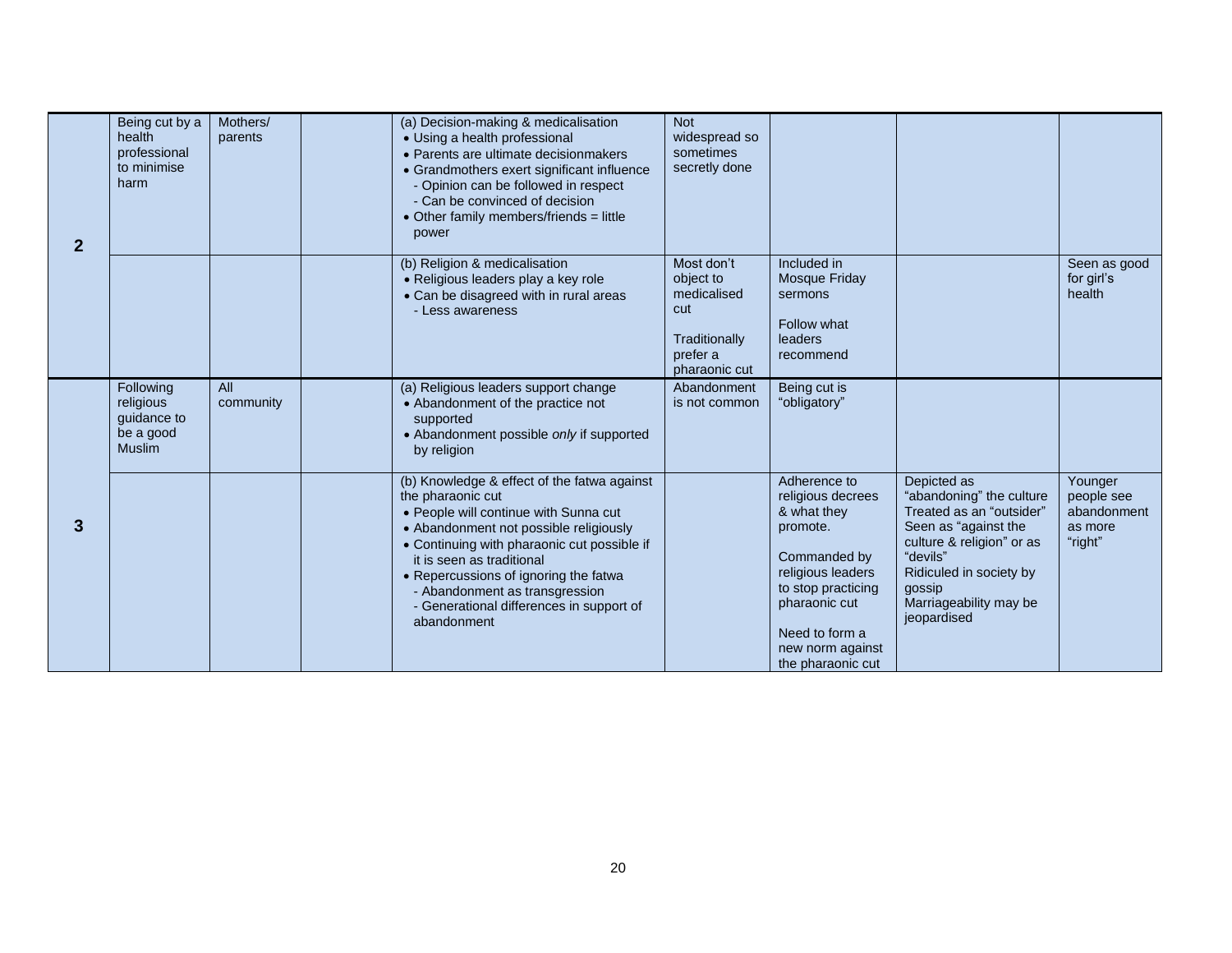#### <span id="page-27-0"></span>**Norm 1: Undergoing Sunna cut to minimise harms**

#### <span id="page-27-1"></span>**(a) Knowledge of different types of cut**

In general terms, the term circumcision—or purification—was reported as referring to FGM/C regardless of the cut type. Most participants reported there being two main types of FGM/C—Sunna and pharaonic. A man and a woman, for instance, said respectively:

*"They use the words Sunna and pharaonic to refer to it. The people of the past practiced pharaonic (fircooni) while the present people practice Sunna."* 

Abaarso, Rural men under 30 yrs

*"The types are pharaonic and Sunna but when girls are circumcised, we use purification but the type of circumcision is not specified."*

Qoyta, Rural women under 30 yrs

Others instead revealed that there are three types: pharaonic, Sunna, and a third that entails two stitches that is similar to the pharaonic—with most people currently practicing the Sunna type:

*"There are three types of circumcision. One with complete stitching called pharaonic. One with two stitches that is similar to pharaonic and a third in which the girl is pricked only and nothing else is done. So, the Sunna is the last one"* 

Qoyta, Rural women under 30 yrs

#### <span id="page-27-2"></span>**(b) Preferred type of cut**

Most participants thought Sunna was the least harmful form of FGM/C, since it involved pricking, no stitching and had fewer or no complications when compared to the pharaonic cut. Sunna was reported to be widely practiced—especially in the urban areas—unlike the pharaonic, which was said to have been increasingly abandoned because of its negative health complications but remains in more rural areas. A new descriptive norm, the Sunna was also reported to be approved by the Islamic religion, acting as a religious norm:

*"Yes, but I don't think the Sunna circumcision is used. The Sunna is less severe, and it is not a bit complicated like the old traditional practice, so girls suffer fewer problems. Yes, because it involves pricking to bleed the clitoris… No stitching is done on the girl when Sunna circumcision is done."* 

Abaarso, Rural men under 30 yrs

*"We understand Sunna circumcision very well because it is pricking only. What we understand about the Sunna circumcision is that the religion allows it." The religion that has allowed the Sunna circumcision by doing pricking of the girl. … The religion has instructed us to do the Sunna circumcision and it involves pricking of girls."* 

Hargeisa, Urban women under 30 yrs

*"Currently, I believe the most common form is the Sunna circumcision which has no stitching but has pricking of the frontal tip of the clitoris." … In the same way, I think it involves the girl being circumcised by doing pricking of the clitoral hood. I think the Sunna type which the religion permits is practiced in this district and it involves doing pricking on the girl."*

Qoyta, Rural men 30 yrs and over

#### <span id="page-27-3"></span>**(c) Transition between cut types and definitions**

Participants explained that, in each community, the most common form of FGM/C is frequently also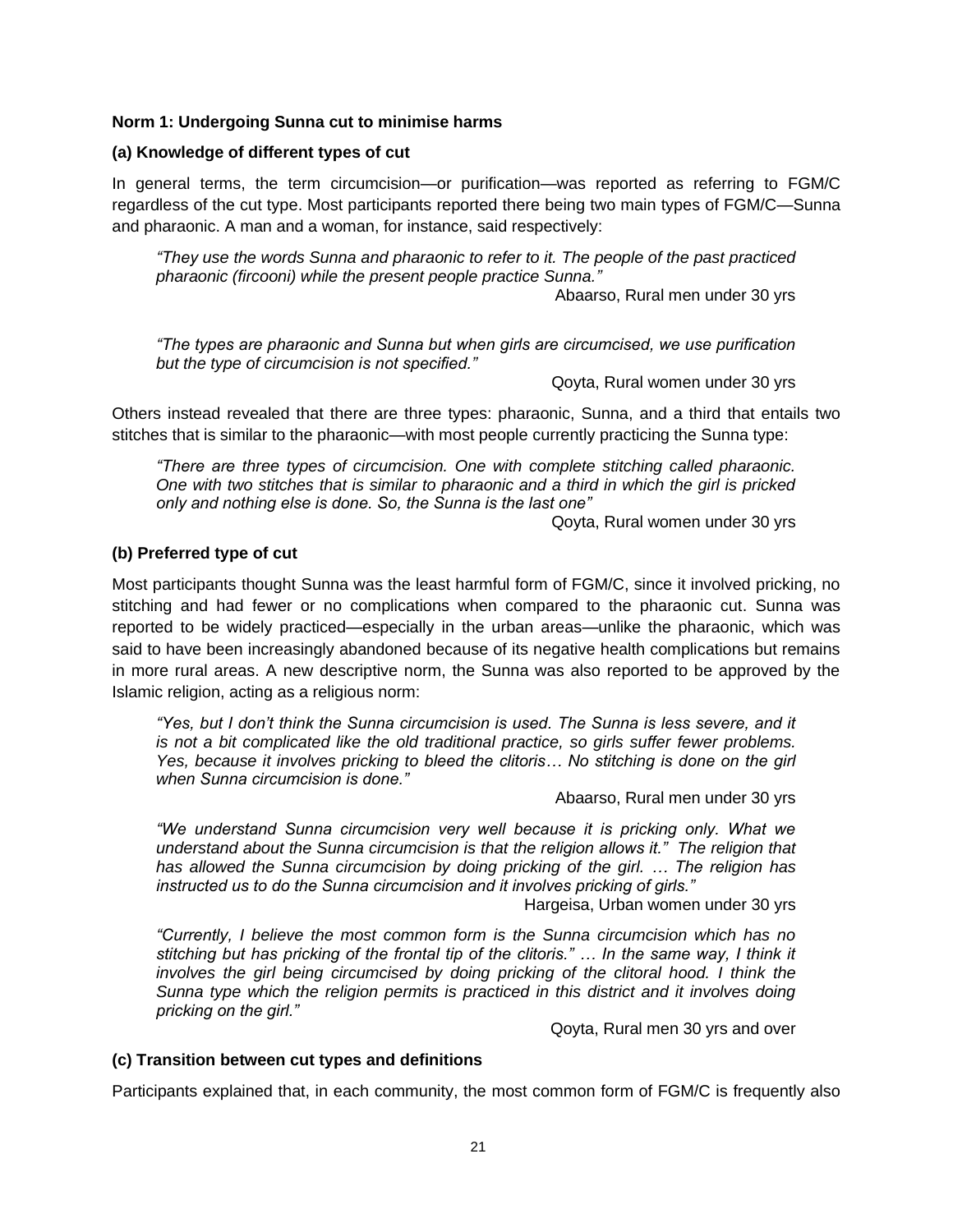sustained by injunctive norms. Some communities, however, experienced a phase of transition, with confusion about what the leading injunctive norm might be. A woman, for instance, explained that people were unsure of what form to practice:

*"[Community members] … are divided into two: those supporting the Sunna and those who want the pharaonic. Then when you want to do the Sunna, the father or the relatives may disagree with you… If you try do the Sunna, many people will reject it and will tell you the pharaonic is better than the Sunna. So, you will get confused on which type to choose."* 

Hargeisa, Urban women under 30 years

Knowing what form of FGM/C one person went through, however, is difficult. One cannot distinguish girls who have gone through Sunna and those who have gone through the pharaonic cuts.

Confusion also exists on what the Sunna cut actually is, with a few participants stating that the Sunna is considered partial circumcision or no circumcision at all, hence some do not approve of it, suggesting that a descriptive norm is in a state of flux, influenced partly by its increasing popularity but also by confusion regarding what it exactly is. Other participants mentioned that the Sunna type of FGM/C entailed cutting of a small part of the clitoris and/or having two stitches as opposed to the pharaonic, where complete stitching is undertaken. Another participant mentioned that Sunna involves cutting the whole clitoris while others mentioned that it entails pricking only:

*"No. When circumcision is heard we believe it is the former type so there is no confusion and the two types are clear. Circumcision (pharaonic) involves stitching and the Sunna is a girl who is not touched (not circumcised at all) or only pricked."* 

Hargeisa, Urban men 30 yrs and over

*"I understand Sunna circumcision as one involving the female genitals. The female genitalia has a small piece called the clitoris which is usually removed. Then nothing else is done such as stitching. So, the word used is pricking or Sunna."* 

Hargeisa, Urban men under 30 yrs

#### <span id="page-28-0"></span>**(d) Generational differences in attitudes toward Sunna**

The Sunna cut was generally supported by the younger generation, in part because they had greater awareness of FGM/C and the complications resulting from the severe pharaonic cut. Moreover, women who underwent the pharaonic cut have first-hand experience of its health complications and are most likely to support the Sunna cut among their daughters and granddaughters. However, this is not always the case. Some maternal and paternal grandparents who underwent the pharaonic type of FGM/C, and older aunts and elderly neighbours, are likely to oppose the choice of the Sunna cut. It was also noted that these groups are likely to oppose the Sunna cut if they have not received information on the complications of the pharaonic cut:

*"If it is a grandparent they will tell her to do pharaonic circumcision. … Both maternal and paternal grandmothers will tell her to do pharaonic circumcision on her daughter.… Bilan's grandparents will tell her to let her daughter undergo the previous form of female circumcision which was pharaonic. Maternal and paternal grandparents' of Bilan will say say, 'let the girl undergo the circumcision we knew and understood (pharaonic).'"* Hargeisa, Urban men under 30 yrs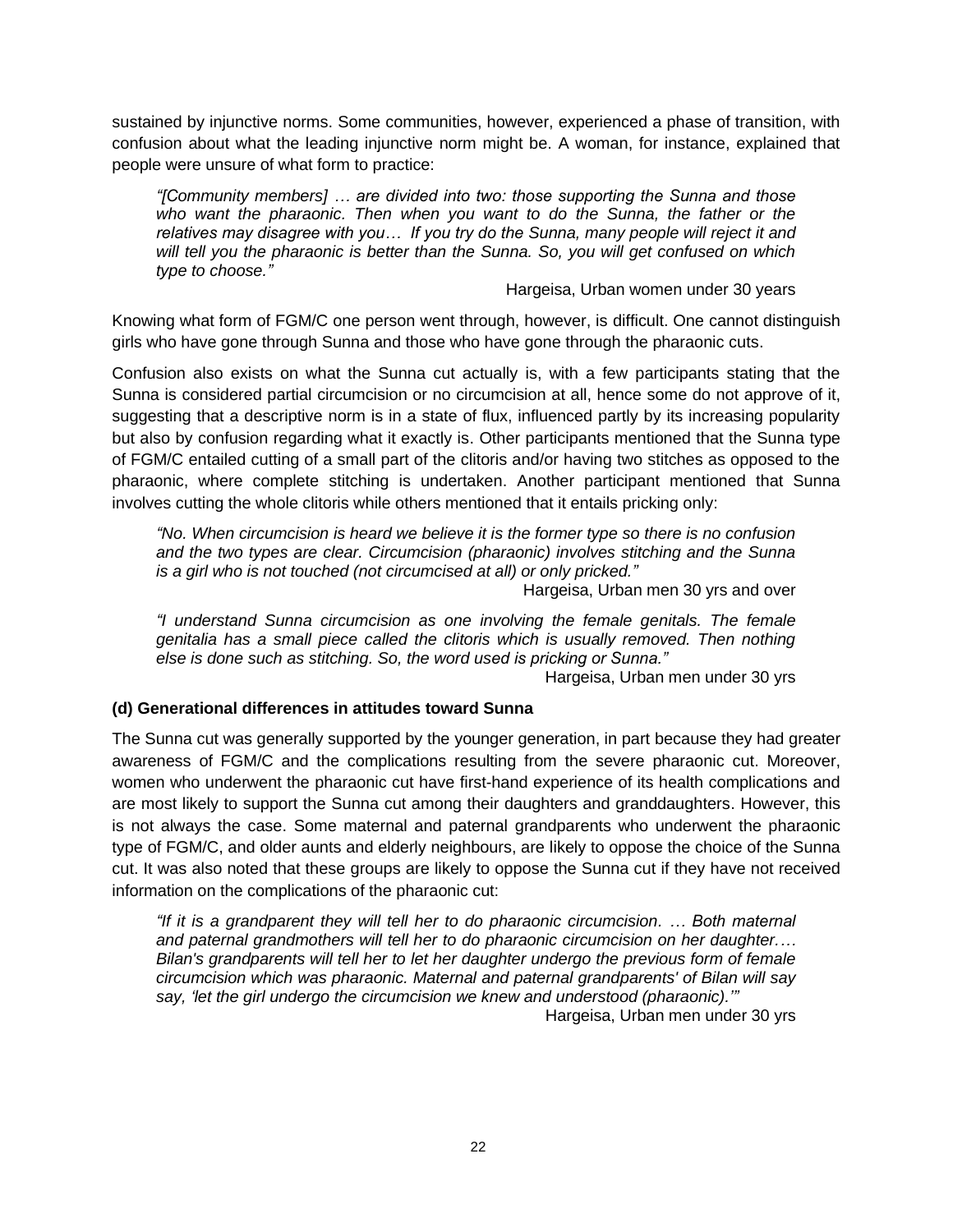Participants also reported that people from the older generation—especially women—prefer the pharaonic type of cut because they believe that those undergoing the lesser cut are left "open" and, as such, are not circumcised and are immoral.

*"She will refuse her grandchild to get Sunna and will say, 'Do pharaonic on her because the old parents never liked an open girl but liked a closed (stitched) one.'"* Hargeisa, Urban women 30 yrs and over

*"Her sister will tell her, 'We never had any problems with pharaonic. So, circumcise your daughter because infibulation will prevent her from being immoral.'"*

Burco, Urban women 30 yrs and over

*"She will tell her, 'The reason why these girls are immoral is because they were not circumcised.' She will advise her to do pharaonic on the girl."*

Burco, Urban women 30 yrs and over

There is minimal indication—as discussed in the third vignette—that this awareness has resulted in the emergence of a new norm: the total abandonment of the practice.

#### <span id="page-29-0"></span>**(e) Religious support for Sunna**

Participants also reported that religious leaders support the Sunna cut since they believe it is permissible under the Islamic religion. The religious leaders also advocate for it since it is seen as having no complications, contributing to injunctive norms that have persuaded multiple reference groups (e.g., father, aunts, uncles, and neighbors) to support and undergo the "lesser" cut because of its religious endorsement.

*"If she tells the nurse she wants to circumcise her daughter, the nurse might advise her to move on to a more modern and acceptable form, which is the Sunna. The religious leaders will say do the Sunna because it's a religious requirement. … Mostly, it's the religious leaders and health professional only who advice people to do Sunna circumcision. So they will tell her to do Sunna."* 

Hargeisa, Urban men under 30 yrs

*"The father will advise her to do the Sunna on the girl because the Sunna is currently practiced…. The maternal aunt will advise the girl to undergo the Sunna because the religion allows it.…The father will agree with the Sunna because the father doesn't want his daughter to have complications … so the father is a parent and will not wish bad for his daughter and will advise her to do the Sunna.…Men and women are not the same. Men prefer the Sunna because pharaonic brings health complications…The father is a parent who doesn't want bad things to happen to his children and wants the Sunna for them which is less severe. So he might agree to practice it and his advice will be the Sunna…The young ones and the guys who know something about the religion support it. An educated person supports it. A majority of the people who support it are the young ones who have knowledge and have listened to the awareness creation. So a majority support the Sunna…I think Sunna circumcision is the only one that the people support now. People have full knowledge about the complications of pharaonic and the Sunna is a mercy from Allah sent to us."* 

Hargeisa, Urban women 30 yrs and over

The preferred type of cut also varied by rural versus urban populations; those who had been educated about the practice, and those who were less informed of the health complications of the severe cut, which is also more expensive to perform, and the fact that girls in the community can get married even after undergoing the lesser done in the community, so there are no sanctions around marriageability prospects, at least for the Sunna cut.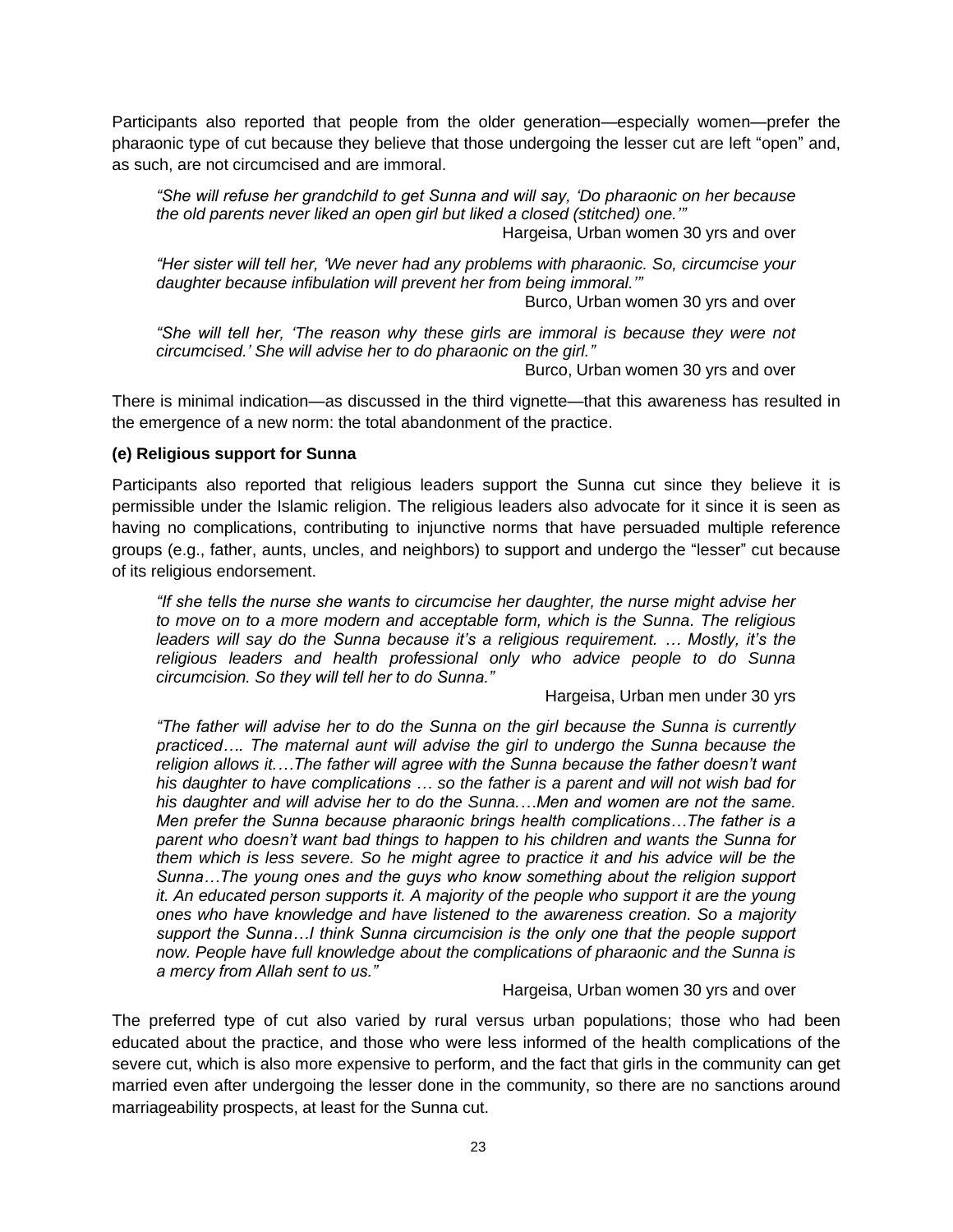*"There are three reasons why Faduma preferred the Sunna. The cost of performing circumcision is huge. When infibulation is done on the girl, the cost is 250,000/300,000 Somaliland shillings (\$25/\$30), the cost for the Sunna may be 150,000 Somaliland shillings (\$15). The second reason is the complications she experienced which she used to hide. The other reason is, previously when a girl is to get married, if she is open (not circumcised), she will not be married and if the marriage happens, she will be brought back to you which will be shameful. So, she realized that the culture is no longer there."* Burco, Urban women 30 yrs and over

The role of the religious norm was consistently expressed as a critical consideration, with one participant stating that people will be "forced" to follow what has been religiously prescribed:

*"I'm a father. I will agree with Fadumo if she was my wife because it is practicing the religion."* 

Qoyta, Rural Men 30 yrs and over

*"When she consults with the religious scholars, Fadumo's husband will be forced to accept what the religion permitted to be done."* 

Qoyta, Rural Men 30 yrs and over

*"Her husband will tell her that the religion did not mention the pharaonic to be done so do Sunna and let her go."* 

Qoyta, Rural women under 30 yrs

#### <span id="page-30-0"></span>**(f) Gender and decisionmaking: the mother's power**

Many participants reported that a mother might consult her husband but any disagreement he may have with her decision may not change it; he may also just be informed in a *de facto* manner, after the cut is already performed. Whilst the opinion of grandmothers are important, parents or mothers alone who prefer the Sunna cut may keep their decision on the cut type a secret or instead attempt to convince the grandmother of their decision using health-related arguments and citing religious doctrinal support.

*"If the father sees the girl being circumcised or circumcised, he will agree with her decision because the household work is separate. If it is a matter of women, women*  have a say on it but if the issue is conflict, men are responsible for resolving the *differences."*

Hargeisa, Urban men 30 yrs and over

*"Traditionally, men are not told about women's activities because this is part of the kitchen issues. Similarly, what happens between a woman's legs, men are not informed."*

Hargeisa, Urban men 30 yrs and over

#### <span id="page-30-1"></span>**Norm 2: Being cut by a health professional to minimise harm**

#### <span id="page-30-2"></span>**(a) Decision-making and medicalization**

Despite not being a prevalent descriptive norm, most participants felt that the vignette where the parents of young Caasho plan to have her cut using a health professional does happen—sometimes in secrecy—but others could not relate to this form of cut:

*"Yes, it can happen but currently people take their daughters to health professionals secretly to do circumcision."*

Hargeisa, Urban men 30 yrs and over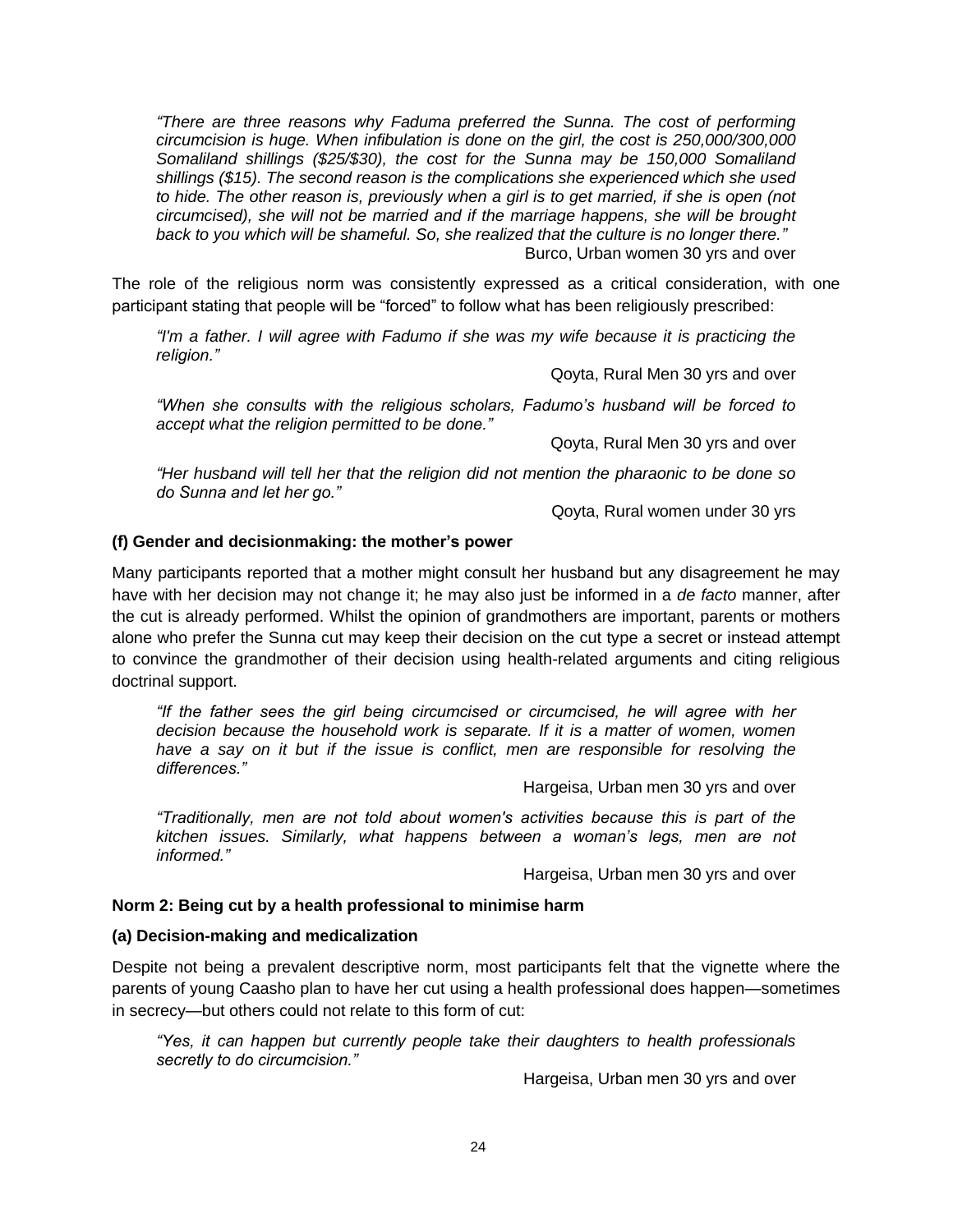*"It is possible this story happens because some people have their girls get circumcised by a health professional."*

Hargeisa, Urban women 30 yrs and over

*"It can happen this way because some of the girls are being circumcised in a health facility."* 

Qoyta, Rural women under 30 yrs

While parents are seen as the ultimate decisionmakers in the practice of FGM/C, in the Somali community grandmothers exert a significant influence on the decision-making process, unlike aunts and uncles, neighbours, and friends. Consequently, while grandmothers will not impose their preference for choice of cut on their children, their views are taken into consideration with considerable work undertaken to convince them to agree to a medicalized form of the practice:

*"She will listen to her parents' advice because they will be held accountable if a problem arises, but the friends can do nothing.*"

Hargeisa, Urban women under 30 years

*"Once the family has agreed to take their girl to a health facility to circumcise her, the aunts and uncles will agree with that decision."* 

Hargeisa, Urban men 30 yrs and over

*"She will listen to her family's advice because they are the ones to have the final decision.*"

Hargeisa, Urban women under 30 years

Consequently, parents might change their decision to take their children to a health professional for circumcision if a grandmother disagrees with it—partly out of respect—but they may also change their decision if everyone else disagrees with it:

*"If the grandmother disagrees with that decision, the parent must revoke their decision because in every house, the grandparents rule."* 

Burco, Urban women 30 yrs and over

"*If the grandmother gets involved in the matter, I believe that the little girl would not be taken to a health professional to do the circumcision."* 

Hargeisa, Urban men 30 yrs and over

*"Out of the respect for the parent [grandmother], they might circumcise the young girl using the traditional method."* 

Hargeisa, Urban women 30 yrs and over

*"Yes, if all members of the family are on the same side and against her and are opposed to the decision of having a health professional perform the circumcision, she may be satisfied and change her decision."*

Qoyta, Rural men 30 yrs and over

#### <span id="page-31-0"></span>**(b) Religion and medicalisation**

Religious leaders again play a key role in decisions made in the community, including FGM/C. Parents tend to make decisions that mirror what the religious leaders recommend. Consequently, the majority of people in the community will not object to medicalised circumcision.

*"They [aunts] will agree with their decision because the religious scholars have recommended health professionals to do it."*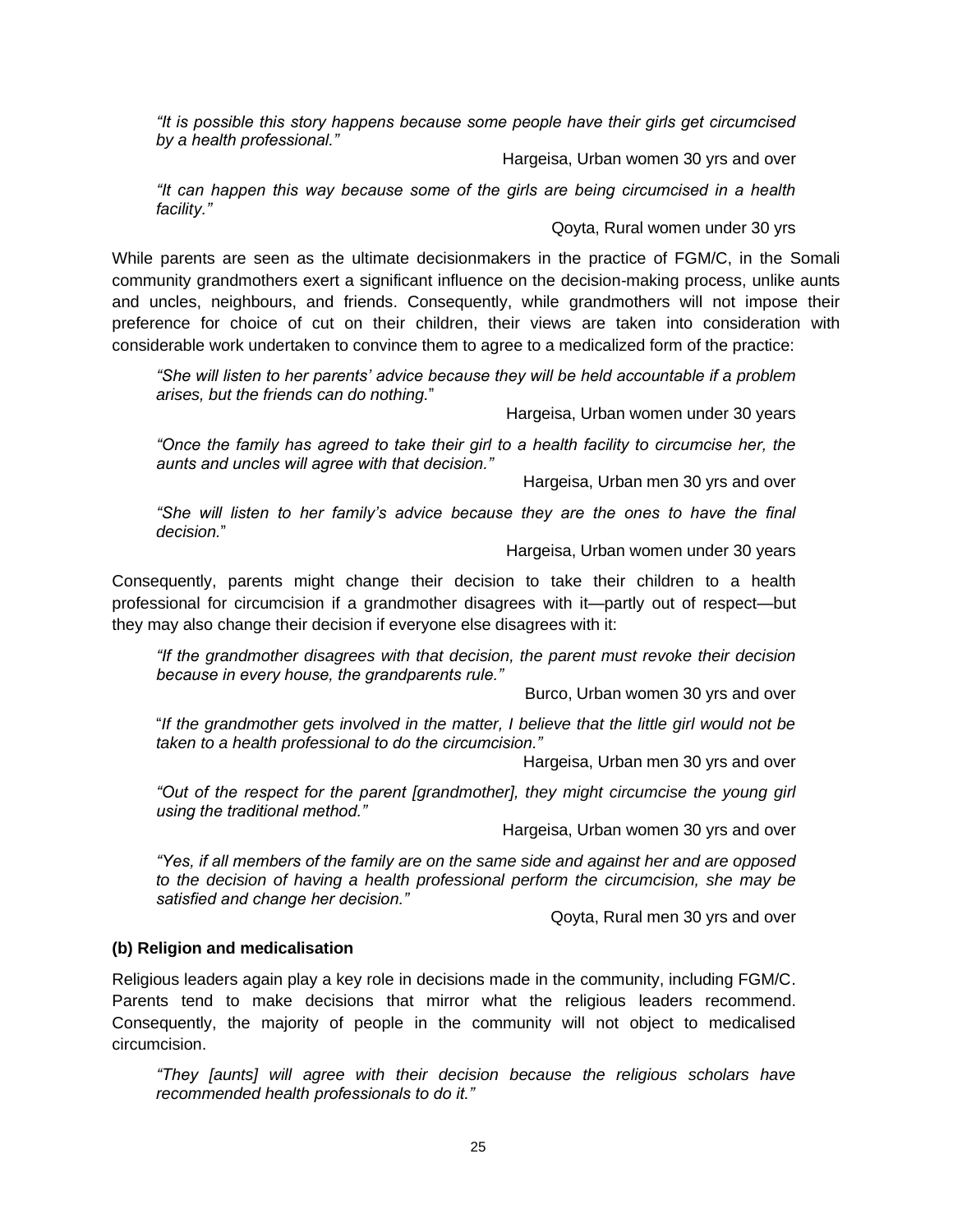Hargeisa, Urban men under 30 yrs

*"Parents … will tell the grandmother that the religious leaders support the practice of Sunna and will inform her that they instructed people to let a health professional perform the circumcision, so that the grandmother understands the decision of the parents."* Hargeisa, Urban men 30 yrs and over

*"People have now gained awareness. Mosques do awareness on it and it is included in the Friday sermons by the religious leaders. Circumcision by health professional is good for the girl's health."*

Qoyta, Rural men 30 year and over

These religious and gender norms are overlayed by the issue of rurality/urbanicity, with people from urban centers are more receptive to alternative thinking—including from educational campaigns and more likely to allow their daughters to be circumcised by health professional, in contrast to those from more rural settings who prefer the traditional pharaonic cut:

*"Maybe if they (aunts and uncles) live in a city, they will support their decision as they have received awareness creation. If they are from the rural settings, they will be against that decision, but it is best for a health professional to do it when you look at the health aspect because it's safer."*

Hargeisa, Urban men under 30 yrs

*"They will support that decision if they live in a city, if they are in the rural area, they will disagree with that decision."*

Hargeisa, Urban Men 30 yrs and over

#### <span id="page-32-0"></span>**Norm 3: Being a good Muslim**

#### <span id="page-32-1"></span>**(a) Religious leaders supporting change**

The vignette which concerned the married man, Warsame, who heard that there was a fatwa from a religious council stating that all girls had to have a Sunna cut but who then decided, with his wife, to abandon the practice altogether, was not a common scenario. However it was hypothetically possible, including using religious arguments on what is considered "obligatory":

*"It may happen and may continue with some of the religious scholars saying this is correct and that the Sunna can be abandoned."* 

Qoyta, Rural men 30 yrs and over

"*This story is something that can happen if the Sunna is supported but if left out, it can't happen."* 

Qoyta, Rural women under 30 yrs

*"It could happen because the Sunna can be abandoned religiously because it is not obligatory but anything obligatory cannot be abandoned."* 

Hargeisa, Urban men under 30 yrs

However, a majority of the participants felt that total abandonment was unrealistic given that the practice—especially the Sunna form—is supported by culture and religion. Indeed, to some participants abandonment was unimaginable and shameful:

*"It is common but may not occur because the Sunna cannot be abandoned."*  Hargeisa, Urban men 30 yrs and over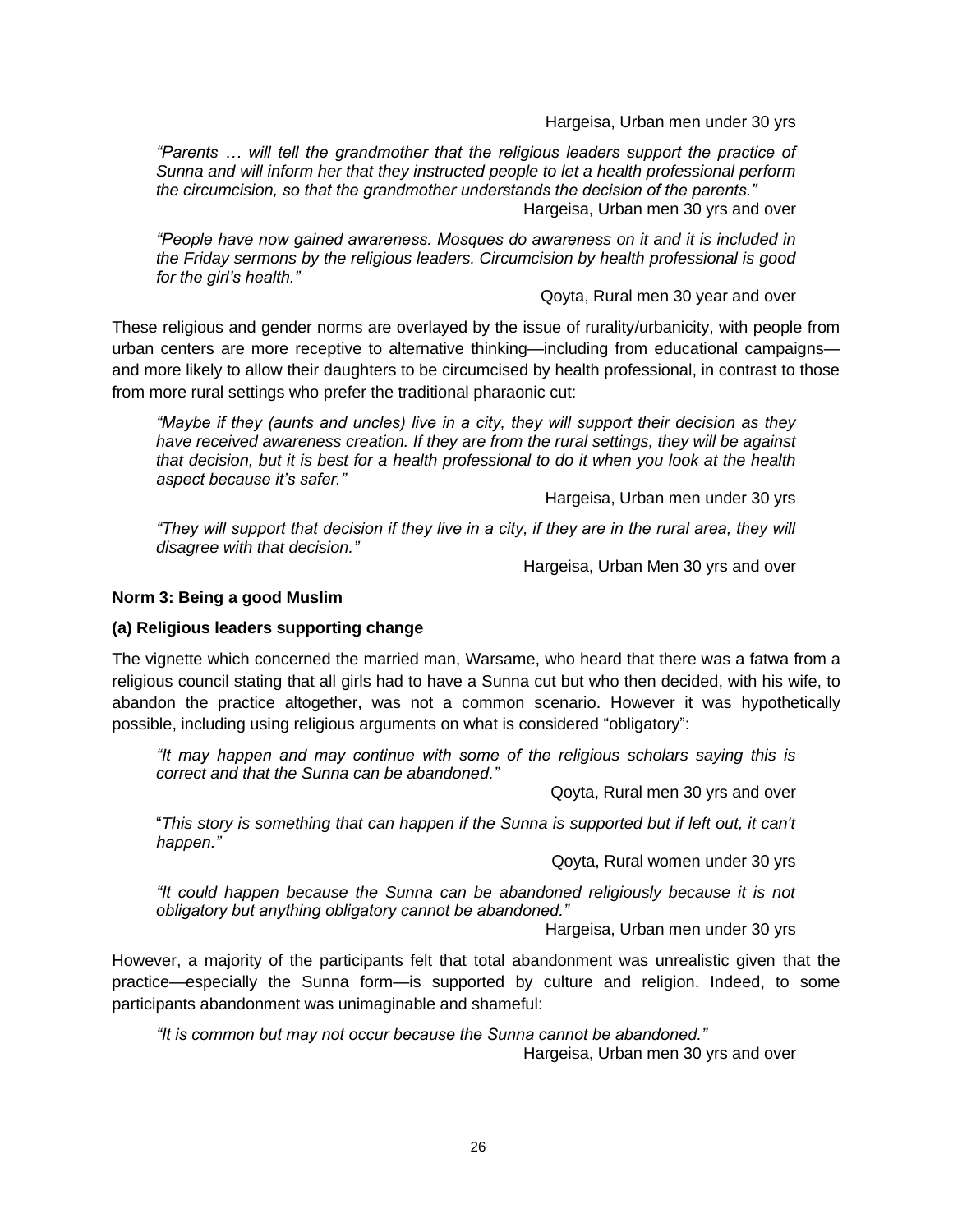*"This way of saying to leave the girls uncircumcised, we never heard about it. Is this true? We never heard it in the religion and never saw anyone saying leave the girls uncircumcised."*

Hargeisa, Urban women 30 yrs and over

*"Yes it can happen if the religious leaders say all forms of circumcision should be abandoned. If not, it can't happen."*

Hargeisa, Urban women under 30 yrs

"They will bring great shame to their children and their families if they abandon all forms of circumcision."

Burco, Urban women 30 yrs and over

#### <span id="page-33-0"></span>**(b) Knowledge and effect of the fatwa against the pharaonic cut**

Religious leaders provide direction around FGM/C through their decrees, and community members are expected to adhere to the decrees. Consequently, most people in the community follow what religious leaders promote and continue with Sunna circumcision rather than abandonment, seeking clarification from these leaders where there is confusion or uncertainty:

*"Warsame and his wife will accept the fatwa as the correct one because religious leaders have commanded people to do the Sunna and to stop practicing the pharaonic."*  Burco, Urban women 30 yrs and over

*"People will say a new project has come up. Controversies will eventually rise. So people will go back to the religious leaders to clarify why that family took the decision to abandoned Sunna circumcision."*

Burco, Urban women 30 yrs and over

*"Religious leaders have proposed the practice of Sunna circumcision as clarified by the religion. People will take the fatwa and practice it."*

Qoyta, Rural men 30 yrs and over

*"Once they have listened, it is something clear which our religion clarified. When they hear the religious leaders releasing lectures through the radios, they will see Sunna circumcision as a clear step forward which has its basis on the Hadiths."*

Qoyta, Rural women under 30 yrs

*"Yes they will follow it because they are religious people and they will not oppose the religious leaders."*

Qoyta, Rural women under 30 yrs

*"Since Warsame's family is not a nonreligious family, they will follow the fatwa and practice it."* 

Qoyta, Rural women under 30 yrs

While some participants thought that it may be possible for the family to reject the fatwa if they believed in the pharaonic type of circumcision, others could take time being convinced by it and would need to be educated on it and its implications at the mosques:

*"I think they will not agree to follow it because it happens that some people listen to the radio and hear it but they might still continue with their traditional practice."* 

Hargeisa, Urban women 30 yrs and over

*"It is possible that they might not follow and practice the fatwa because they believe in the old tradition."* 

Hargeisa, Urban women 30 yrs and over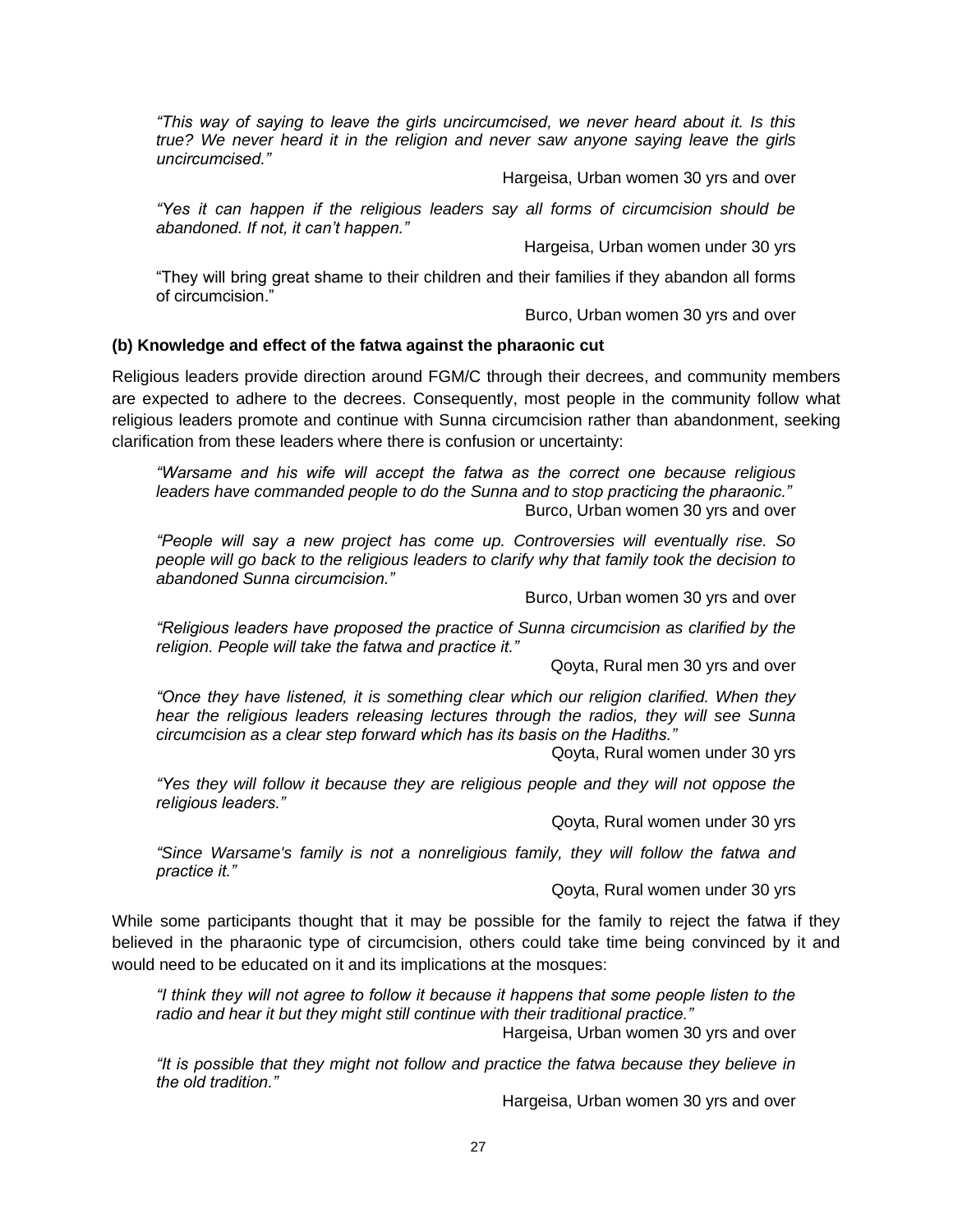*"They will not follow it because it is the first time the religious scholars produced it. So if it's not emphasized again and again, it may be difficult for the people to follow the fatwa if it's not addressed in the mosques regularly."*

Hargeisa, Urban men under 30 yrs

#### <span id="page-34-0"></span>**(c) Repercussions for ignoring the fatwa**

Ignoring the Fatwa would result in sanctions, however, with those people considered to be either wrong or nonbelievers, with pressure placed upon them to follow the religious instruction:

*"They will be seen to be wrong and they will be advised to change their decision. It is good to do what the religion permits. For that reason, they will change their decision."*  Hargeisa, Urban women under 30 yrs

*"We will be isolated from the neighborhood. I will feel depressed because the girl is uncircumcised."* 

Burco, Urban women 30 yrs and over

*"Someone who is an antisocial person. After that you will be vulnerable to the community in which you live and then you will withdraw your decision."* 

Hargeisa, Urban men under 30 yrs

*"People will see them as mad people because they neglected what the religion has instructed."*

Hargeisa, Urban women 30 yrs and over

Most participants felt that total abandonment of FGM/C transgresses local culture and religion and the person who doesn't circumcise their daughter will also be considered rebellious by the larger community and ostracised:

*"I have abandoned my culture and I have left the Sunna which my religion recommended. So I would have felt someone who is an outsider."*

Abaarso, Rural men under 30 yrs

*"They will be seen as people who are against the culture and religion."* Burco, Urban women 30 yrs and over

"May GOD not make us Warsame and his wife. We are people who follow the religion of *Islam. We say, 'GOD, make us understand it.' May GOD keep the thoughts of Warsame and his wife away from us. Maybe they are devils."*

Qoyta, Rural men 30 yrs and over

*"If I was Warsame or his wife, I would become a symbol of ridicule that people talked about whenever I stood within community."*

Qoyta, Rural women under 30 yrs

*"If I were Warsame or his wife, I will feel my girls would not get married.*"

Qoyta, Rural women under 30 yrs

*"I will not find a safe place to hide if I do that."* 

Qoyta, Rural women under 30 yrs

However, it was reported that the younger generation is receptive to total abandonment, which is seen by some as the way forward for circumcision:

*"If they are from the old generation, people will wonder about them but if they are from these young people, they will be seen to be right and their decision will be agreed with. I*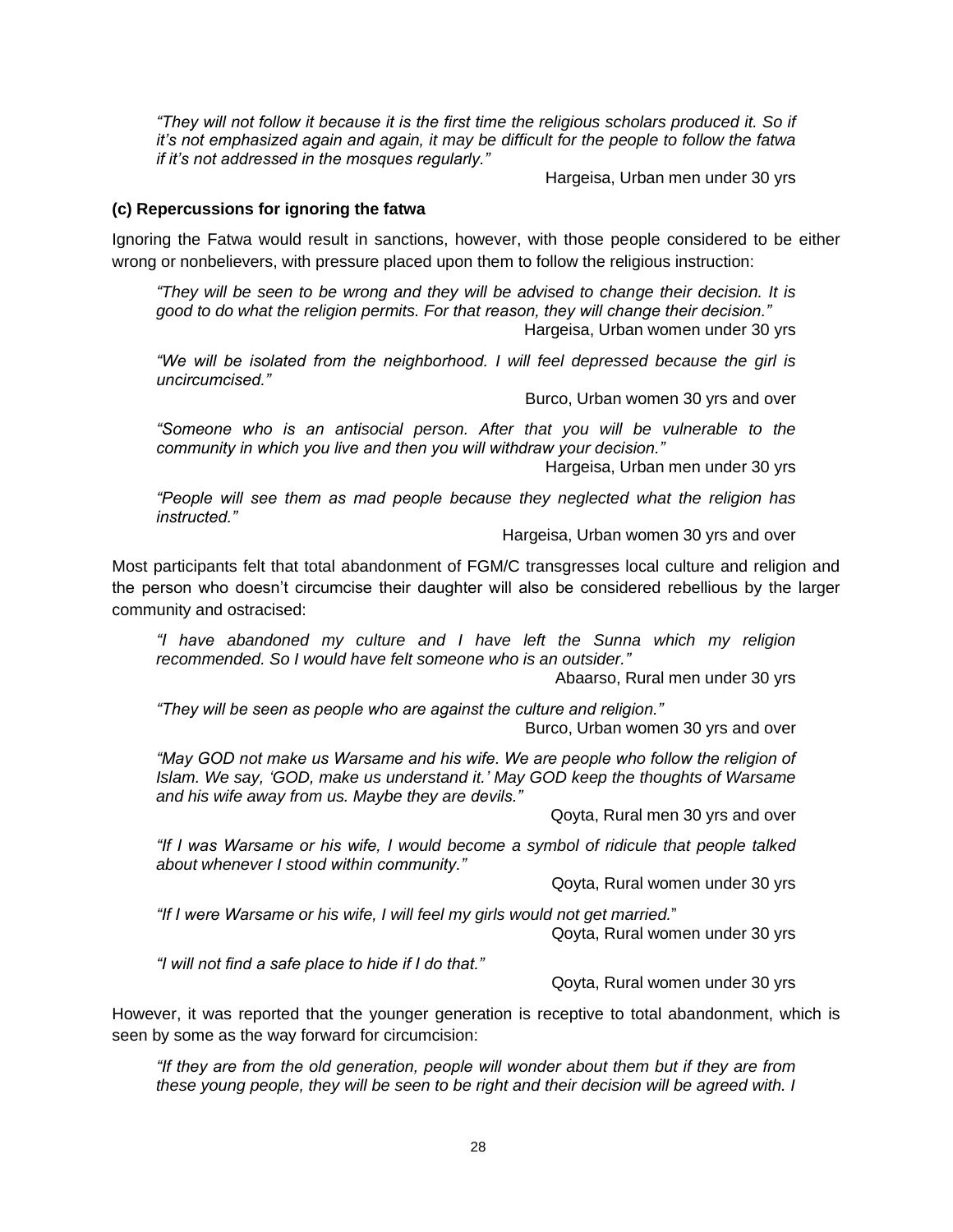*heard a woman saying she was cut using heaven's razor so she should be left like that and don't do anything else to the girls."* 

Hargeisa, Urban women 30 yrs and over

*"I and Warsame have made a clear decision and will never change it whatever the cost."* Qoyta, Rural women under 30 yrs

# <span id="page-35-0"></span>**Discussion**

This report only outlines the quantitative findings in terms of the socio-demographic profile of the study participants—both for the household survey and the FGDs; the factor analysis and preferences regarding the future versions of the practice that was undertaken as a necessary prerequisite to more advanced data analysis, outlined below as a path forward; and qualitative findings.

An important finding, however, is that despite the universality of FGM/C in Somaliland, there is clear variation in respondents' preferences for the practice in the future, with the vast majority endorsing the Sunna cut generally but also in terms of their commitment to undertaking that form of circumcision with girls in their immediate family. Only 2% (n=14) advocated for the complete abandonment of the practice. Further proposed analysis will explore the correlates and predictors of such preferences (e.g., younger and older generation, rural and urban, and male and female differences).

It is also clear that norms—which are primarily religious and engendered in nature—are evolving in support of these preferences, with a number of sanctions and rewards in place to ensure that they are sustained, which will be explored in further analysis.

# <span id="page-35-1"></span>**Limitations**

This report only provides descriptive quantitative findings from the study and therefore is only a partial picture of FGM/C currently in Somaliland. This limitation will be addressed subsequently when more rounded and integrated analysis will be written up.

# <span id="page-35-2"></span>**Conclusion**

Given the amount and richness of emerging quantitative and qualitative data generated by this study, and the need to integrate both when all analyses are completed, additional analyses to be undertaken include:

- Developing scales to assign readiness to change;
- Analysing the survey items on "readiness to change" so there is a better understanding of what that concept entails in the Somaliland context;
- Determining how these explicit associations vary by self-described readiness to change;
- Further analysis of the qualitative data to develop a coherent narrative using both data types;
- Analysing the extent to which FGM/C-related norms are associated with socio-demographic variables and the extent to which, and the nature of how and by whom, FGM/C-related norms are contested;
- Determining the extent to which FGM/C-related norms are consistent with a social coordination norm; and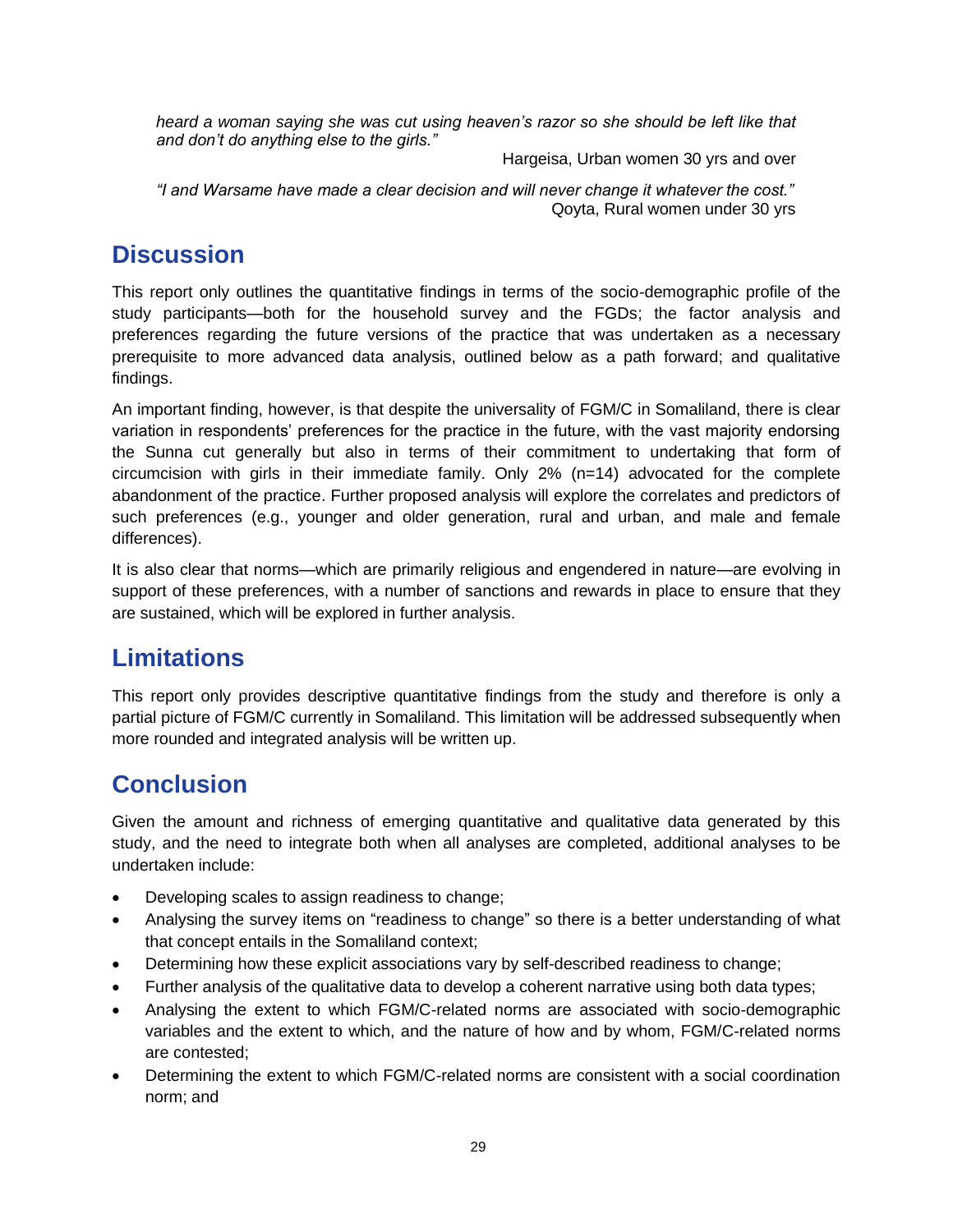• Exploring the extent to which the way FGM/C is practiced (actual or intended behaviour) has a "modifier effect" on individual attitudes, or preferences for ideal behaviour.

## <span id="page-36-0"></span>**Implications for policy/programmes/research**

<span id="page-36-1"></span>**Policy implications:** Subject to the proposed further analyses, the study's initial policy implications include the need for further discussion on the type and limitations of normative readiness to change that can receive wider support within the Somaliland context and a debate on pragmatism and purism in policy initiatives.

<span id="page-36-2"></span>**Programmatic implications:** Programmatically, there is clearly a need to engage religious leaders, in part on the interpretation of religious texts and resulting pronouncements and unequivocal clarification of what the proposed Sunna exactly entails.

<span id="page-36-3"></span>**Research implications:** A future research agenda based upon this study will be outlined following the more conclusive additional analyses.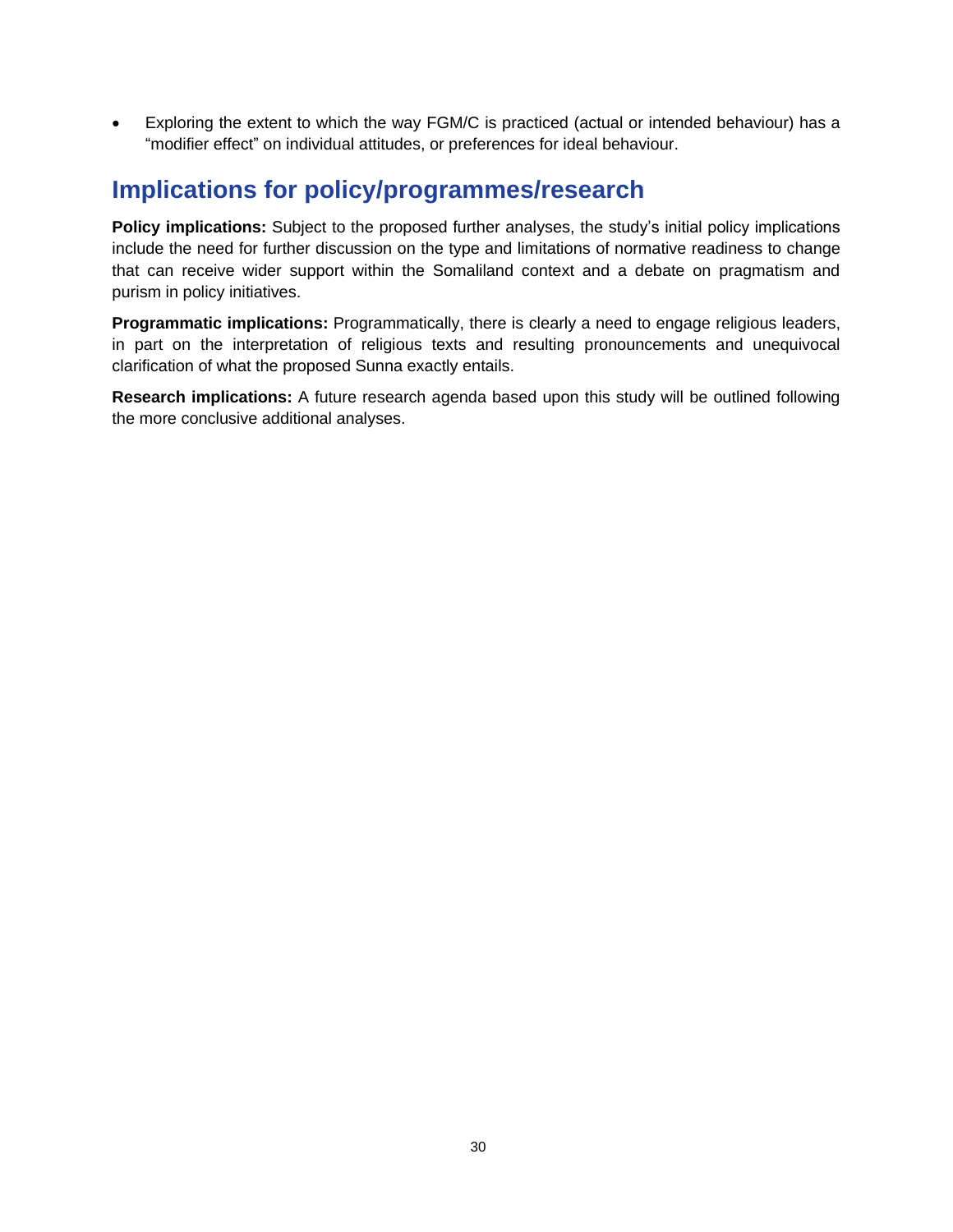### <span id="page-37-0"></span>**References**

- Anon. 2016. "Adado conference kicks off in central Somalia." Retrieved from: www.garoweonline.com/en/news/somalia/adado-conference-kicks-off-in-central-somalia
- Bazeley, P. 2007. *Qualitative Data Analysis with NVivo* (2nd edition). London: SAGE Publications Ltd.
- Berg, R.C. and E. Denison. 2012. "Effectiveness of interventions designed to prevent female genital mutilation/cutting: A systematic review," *Studies in Family Planning* 43(2): 135–146. https://doi 10.1111/j.1728-4465.2012.00311.x
- Campo, S., K.A. Cameron, D. Brossard, and M.S. Frazer. 2004. "Social norms and expectancy violation theories: Assessing the effectiveness of health communication campaigns," *Communication Monographs* 71(4): 488–470.
- Central Intelligence Agency (CIA). 2016. *The World Factbook: Somalia*. Retrieved from: www.cia.gov/library/publications/the-world-factbook/geos/so.html
- Cislaghi, B., Denny, E.K., M. Cissé, P. Gueye, B. Shrestha, P.N. Shrestha, G. Ferguson, C. Hughes, and C.J. Clark. 2019. "Changing social norms: The importance of 'organized diffusion' for scaling up community health promotion and women empowerment interventions," *Prevention Science* 20(6): 936–946.
- Cislaghi, B. and L. Heise. Under review. "Four avenues of normative influence."
- \_\_\_. 2017. *STRIVE Technical Brief: Measuring Social Norms*. London: London School of Hygiene and Tropical Medicine.
- Clarke, V., V. Braun, G. Terry, and N. Hayfield. 2019. "Thematic analysis." In *Handbook of Research Methods in Health and Social Sciences,* P. Liamputtong (ed.), 843–860. Singapore: Springer.
- Collins., D. 2003. "Pretesting survey instruments: An overview of cognitive methods," *Quality of Life Research* 12(3): 229–238. https://doi 10.1023/a:1023254226592
- Denison, E., R.C. Berg, S. Lewin, and A. Fretheim. 2009. *Effectiveness of interventions designed to reduce the prevalence of female genital mutilation/cutting*. Report from Kunnskapssenteret No. 25−2009. Oslo: Nasjonalt kunnskapssenter for helsetjenesten.
- Efferson, C., S. Vogt, A. Elhadi, H.E.F. Ahmed, and E. Fehr. 2015. "Female genital cutting is not a social coordination norm," *Science* 349(6255): 1446–1447. https://doi: 10.1126/science.aaa7978
- King, N. 2012. "Doing template analysis." In *Qualitative Organizational Research,* G. Symon and C. Cassell (eds.), 426–450. London: Sage.
- Knodel, J. 1993. "The design and analysis of focus group studies: A practical approach." In *Focus groups: Advancing the State of the Art,* D.L. Morgan (ed.), 35–50. Newbury Park, CA: Sage Publications.
- Krumpal, I. 2013. "Determinants of social desirability bias in sensitive surveys: A literature review," *Quality and Quantity* 47(4): 2025–2047. https://doi.org/10.1007/s11135-011-9640-9
- Mackie, G., F. Moneti, H. Shakya, and E. Denny. 2015. *What Are Social Norms?: How Are They Measured?* Geneva and San Diego: UNICEF and University of California, San Diego, Center on Global Justice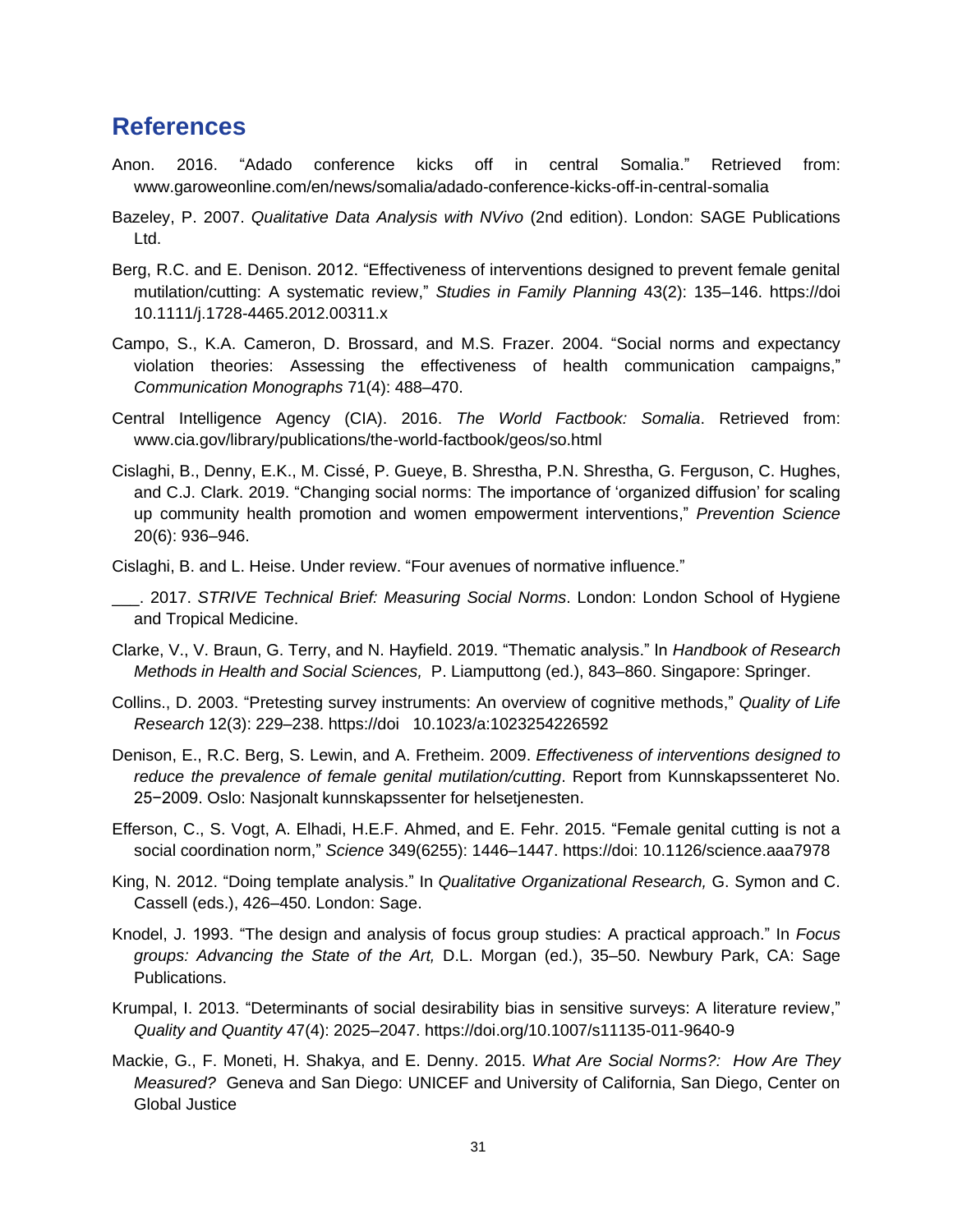- Muthumbi, J., J. Svanemyr, E. Scolaro, M. Temmerman, and L. Say. 2015. "Female genital mutilation: A literature review of the current status of legislation and policies in 27 African countries and Yemen," *African Journal of Reproductive Health* 19(3): 32–40.
- Nunnally, J.C. 1967. *Psychometric Theory*. New York: McGraw-Hill.
- Powell, R.A. and M. Yussuf. 2018. *Changes in FGM/C in Somaliland: Medical narrative driving shift in types of cutting*. Working Paper. New York: Population Council
- Rah, J., C. M. Hasler, J.E. Painter, and K.M. Chapman-Novakofski. 2004. "Applying the theory of planned behaviour to women's behavioural attitudes on consumption of soy products," *Journal of Nutritional Education and Behaviour* 36(5): 238–244. https:// doi 10.1016/s1499-4046(06)60386-2
- Scholly, K., A.R. Katz, J. Gasgoine, and P.S. Holck. 2005. "Using social norms theory to explain perceptions and sexual health behaviours of undergraduate college students: An exploratory study," *Journal of American College Health* 53(4): 159–166. https://doi 10.3200/JACH.53.4.159- 166
- Shell-Duncan, B., Y. Hernlund, K. Wander, and A. Moreau. 2010. Contingency and change in the practice of female genital cutting: dynamics of decision making in Senegambia. Summary Report. Available at: http://csde. washington. edu/bsd
- Shell-Duncan, B., R. Naik, and C. Feldman-Jacobs. 2017. *A State-of-Art Synthesis of Female Genital Mutilation/Cutting: What Do We Know?* New York: Population Council
- United Nations Children's Fund (UNICEF). 2016. *Female Genital Mutilation/Cutting: A Global Concern*. New York: UNICEF
- \_\_\_. 2013. *Female Genital Mutilation/Cutting: A statistical Overview and Exploration of the Dynamics of Change*. New York: UNICEF.
- \_\_\_. 2006. *Somalia Multiple Indicator Cluster Survey, 2006: Monitoring the Situation of Children and Women*. Somalia: UNICEF
- UNICEF Somalia and Somaliland Ministry of Planning and National Development (SMPND). 2014. *Somaliland Multiple Indicator Cluster Survey, 2011, Final Report*. Nairobi: UNICEF Somalia and SMPND.
- Wander, K., A. Moreau, and B. Shell-Duncan. Under review. "Evidence from Senegambia that female genital cutting is upheld by a social coordination norm."
- World Health Organization (WHO). 2016. *WHO Guidelines on the Management of Health Complications from Female Genital Mutilation*. Geneva: WHO.
- Yoder. P.S., S. Wang, and E. Johansen. 2013. "Estimates of female genital mutilation/cutting in 27 African countries and Yemen," *Studies in Family Planning* 44(2): 189–204. https://doi 10.1111/j.1728-4465.2013.00352.x.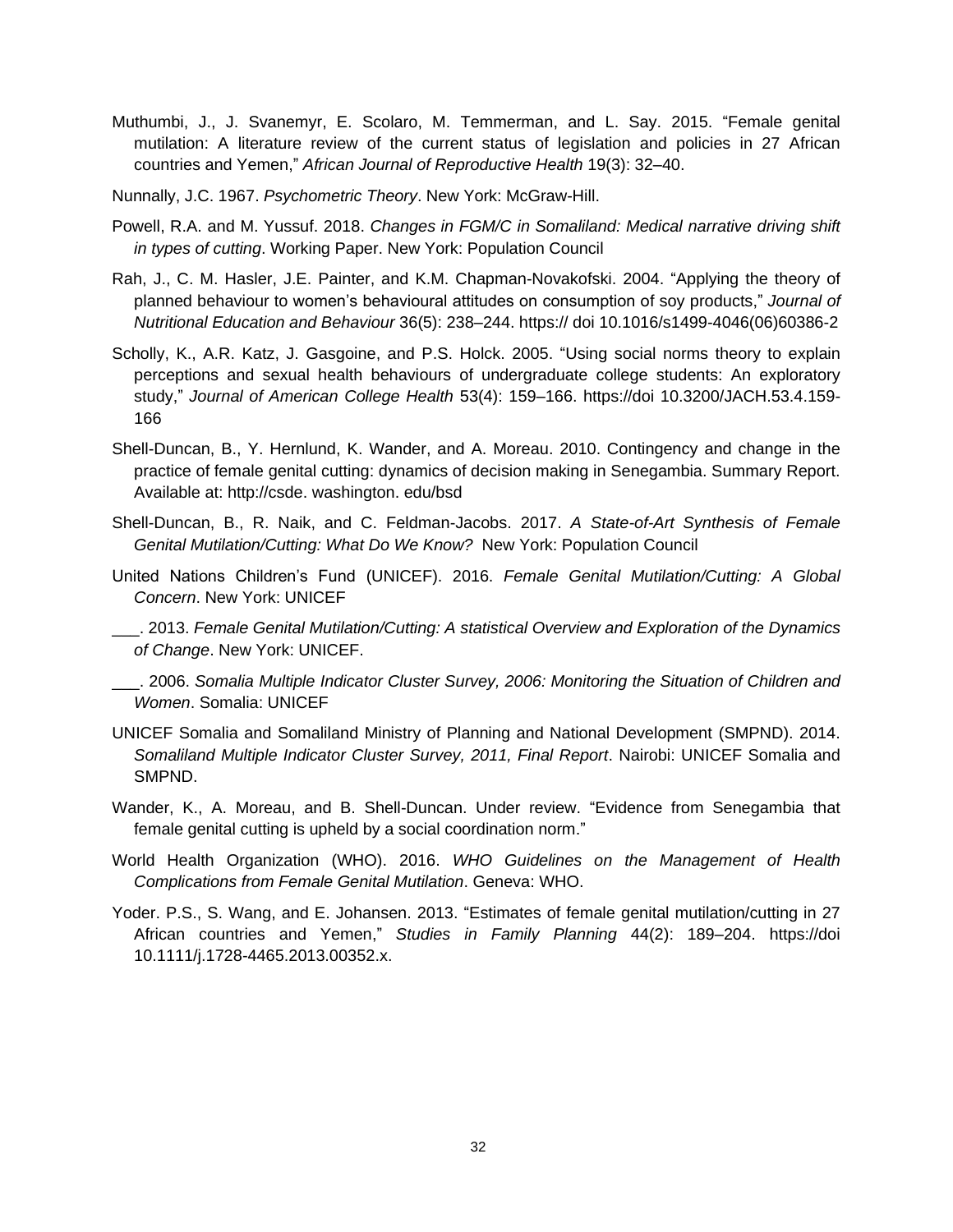# <span id="page-39-0"></span>**Appendices**

## <span id="page-39-1"></span>**Appendix 1**

**Table 1.1: Summary of overarching and sub-themes arising from qualitative data on explicit norms**

|                | <b>Overarching theme</b>                    | <b>Sub-themes</b>                        |  |  |  |  |
|----------------|---------------------------------------------|------------------------------------------|--|--|--|--|
|                |                                             | Ostracization of uncut women             |  |  |  |  |
|                |                                             | Generational peer pressure               |  |  |  |  |
| 1              | Pressure to conform                         | Isolation of uncut girl's family/parents |  |  |  |  |
|                |                                             | Marital ineligibility                    |  |  |  |  |
|                |                                             | Proper parenting                         |  |  |  |  |
|                |                                             | Community expectations                   |  |  |  |  |
|                |                                             |                                          |  |  |  |  |
|                |                                             | Honoring tradition                       |  |  |  |  |
| $\overline{2}$ | Obeying tradition, culture and legal edicts | Modern motherhood                        |  |  |  |  |
|                |                                             | Meeting cultural expectations            |  |  |  |  |
|                |                                             | Following legal obligations              |  |  |  |  |
|                |                                             |                                          |  |  |  |  |
| 3              | Abiding by social and religious hierarchies | Obeying parental authority               |  |  |  |  |
|                |                                             | Following religious requirements         |  |  |  |  |
|                |                                             |                                          |  |  |  |  |
| $\overline{4}$ | Health and hygiene                          | Cleanliness of the body                  |  |  |  |  |
|                |                                             | Associated health risks & benefits       |  |  |  |  |
|                |                                             |                                          |  |  |  |  |
|                |                                             | Passage into womanhood                   |  |  |  |  |
| 5              | Sexuality and womanhood                     | Chaste sexual reputation                 |  |  |  |  |
|                |                                             | Moral virtuousness/purity                |  |  |  |  |
|                |                                             |                                          |  |  |  |  |
|                |                                             | Medicalisation                           |  |  |  |  |
| 6              | Acceptability of practice changes           | <b>Cut severity</b>                      |  |  |  |  |
|                |                                             | Decreased age                            |  |  |  |  |
|                |                                             | Abandonment                              |  |  |  |  |
|                |                                             |                                          |  |  |  |  |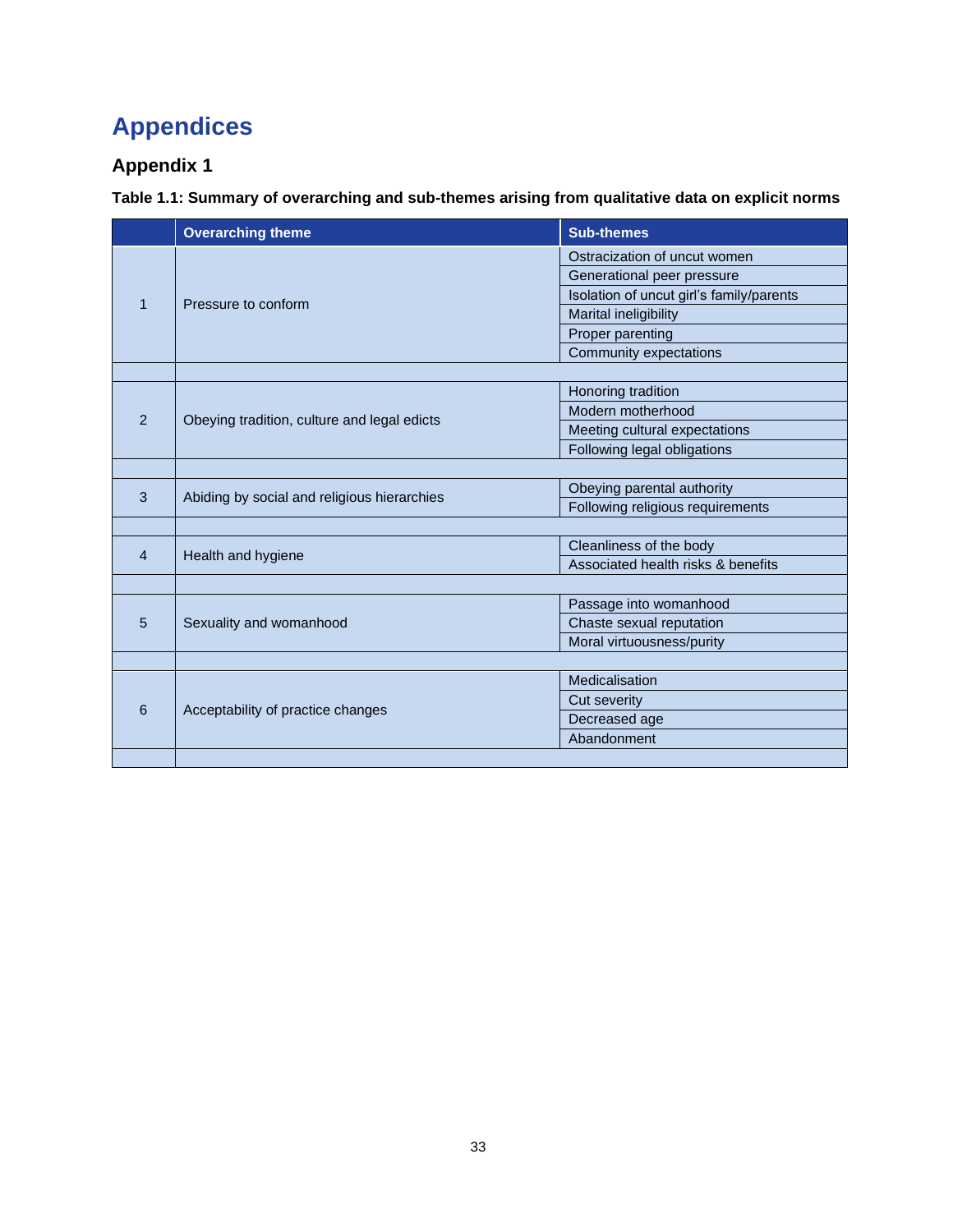### <span id="page-40-0"></span>**Appendix 2**

| Table 2.1: Summary of overarching and sub-themes arising from qualitative data on explicit norms |  |
|--------------------------------------------------------------------------------------------------|--|
| and three-stage statements                                                                       |  |

|                | <b>Overarching theme</b>   | <b>Sub-themes</b>                           | # original<br><b>statements</b> | #1 revised<br><b>statements</b> | #2 revised<br><b>statements</b> |  |
|----------------|----------------------------|---------------------------------------------|---------------------------------|---------------------------------|---------------------------------|--|
| 1              |                            | Ostracization of uncut women                | 6                               | 5                               | 5                               |  |
|                | Pressure to conform        | Generational peer pressure                  | $\overline{4}$                  | $\overline{3}$                  | $\overline{3}$                  |  |
|                |                            | Isolation of uncut girl's<br>family/parents | 8                               | 6                               | 6                               |  |
|                |                            | <b>Marital ineligibility</b>                | $\overline{3}$                  | $\overline{4}$                  | $\overline{4}$                  |  |
|                |                            | Proper parenting                            | $\overline{8}$                  | $\overline{8}$                  | $\overline{7}$                  |  |
|                |                            | Community expectations                      | $\overline{2}$                  | $\overline{2}$                  | $\overline{2}$                  |  |
|                | <b>Total</b>               |                                             | 31                              | 28                              | 27                              |  |
|                |                            | Honouring tradition                         | 2                               | $\overline{2}$                  | 2                               |  |
| $\overline{2}$ | Obeying tradition,         | Modern motherhood                           | $\overline{1}$                  | $\overline{2}$                  | $\overline{2}$                  |  |
|                | culture, and legal edicts  | Meeting cultural expectations               | $\mathbf{1}$                    | $\overline{4}$                  | $\overline{4}$                  |  |
|                |                            | Following legal obligations                 | $\overline{1}$                  | $\overline{2}$                  | $\overline{3}$                  |  |
|                | <b>Total</b>               |                                             | 5                               | 10                              | 11                              |  |
|                | Abiding by social and      | Obeying parental authority                  | $\overline{2}$                  | $\overline{\mathbf{4}}$         | $\overline{4}$                  |  |
| 3              | religious hierarchies      | Following religious<br>requirements         | $\overline{7}$                  | 6                               | 3                               |  |
|                | <b>Total</b>               |                                             | 9                               | $\overline{10}$                 | $\overline{7}$                  |  |
|                |                            | Cleanliness of the body                     | $\overline{2}$                  | 2                               | $\overline{2}$                  |  |
| 4              | Health and hygiene         | Associated health risks &<br>benefits       | 6                               | $\overline{7}$                  | $\overline{7}$                  |  |
|                | <b>Total</b>               |                                             | $\overline{\mathbf{8}}$         | $\overline{9}$                  | $\overline{9}$                  |  |
|                |                            | Passage into womanhood                      | $\overline{2}$                  | $\overline{2}$                  | $\overline{2}$                  |  |
| 5              | Sexuality and<br>womanhood | <b>Beauty</b>                               | $\overline{2}$                  | $\overline{2}$                  | $\overline{2}$                  |  |
|                |                            | Chaste sexual reputation                    | 9                               | $\overline{7}$                  | 6                               |  |
|                |                            | Moral virtuousness                          | 3                               | 3                               | 3                               |  |
|                | <b>Total</b>               |                                             | 16                              | $\overline{14}$                 | 13                              |  |
|                | Acceptability of practice  | Medicalisation                              | $\overline{11}$                 | 10                              | 11                              |  |
| 6              |                            | Cut severity                                | $\overline{5}$                  | $\overline{4}$                  | $\overline{4}$                  |  |
|                | changes                    | Decreased age                               | $\overline{2}$                  | $\overline{2}$                  | $\overline{2}$                  |  |
|                |                            | Abandonment                                 | 10                              | $\overline{7}$                  | 8                               |  |
|                | <b>Total</b>               |                                             | 28                              | 23                              | 25                              |  |
|                | <b>OVERALL TOTAL</b>       |                                             | 97                              | 94                              | 92                              |  |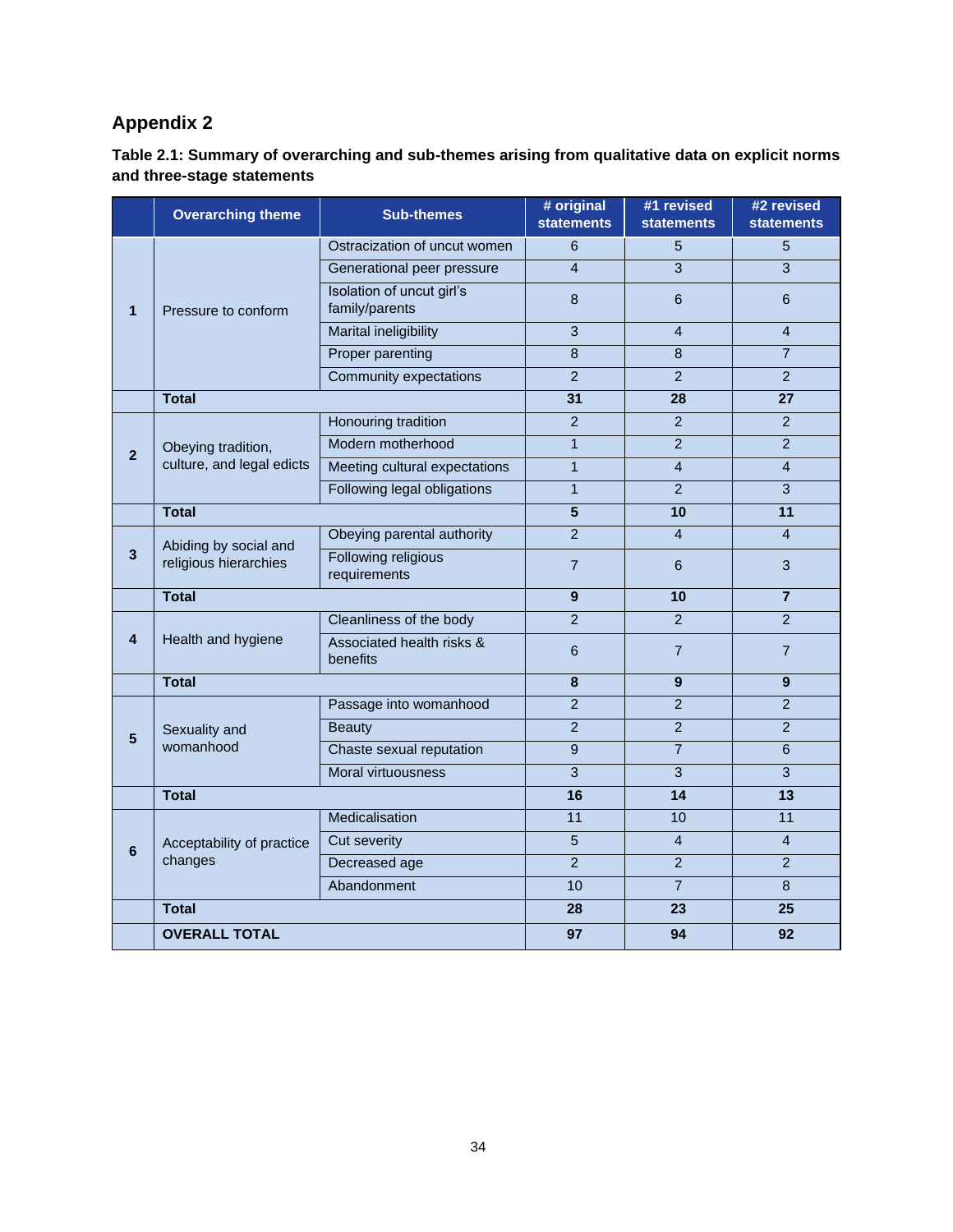# <span id="page-41-0"></span>**Appendix 3**

| <b>Regions</b> | <b>District</b> | <b>Sample size HH survey</b> | <b>Women</b> | <b>Men</b> |                                             |
|----------------|-----------------|------------------------------|--------------|------------|---------------------------------------------|
|                |                 | 715                          | 570          | 145        |                                             |
| Awdal          | <b>Borama</b>   | 137                          | 110          | 27         |                                             |
| Maroodi-Jeex   | Hargeisa        | 253                          | 201          | 53         | These samples by<br>gender was spread       |
| Togdheer       | <b>Burco</b>    | 147                          | 118          | 29         | across the regions'<br>selected<br>randomly |
| Sool           | Caynabo         | 67                           | 53           | 13         | districts                                   |
| Sanaag         | Ceerigabo       | 111                          | 89           | 22         |                                             |
| <b>Total</b>   |                 | 715                          | 570          | 145        |                                             |

#### **Table 3.1: Population-proportionate household-level study samples**

### **Table 3.2: Areas visited for data collection**

<span id="page-41-1"></span>

| <b>Regions</b> | <b>District</b> | <b>Urban</b>       | <b>Rural</b>      |  |  |  |  |
|----------------|-----------------|--------------------|-------------------|--|--|--|--|
|                |                 | Ga'an Libah        | Xunbo-Wayne       |  |  |  |  |
| Maroodi-Jeex   | Hargeisa        | Ahmed Dhagax       | Cuna-Qabad        |  |  |  |  |
|                |                 | <b>Kood Buur</b>   | Arabsiyo          |  |  |  |  |
|                |                 | Sh. Cali Jowhar    | Caro-Garanuug     |  |  |  |  |
| Awdal          | <b>Borama</b>   | Sh. Cismaan        | Goraya-Cawl       |  |  |  |  |
|                |                 | Sh. Makaahiil      | Magaalo-Cad       |  |  |  |  |
|                |                 | Faarah Oomar       | Yiroobe           |  |  |  |  |
| Togdheer       | <b>Burco</b>    | <b>Mohamed Ali</b> | <b>Bali Hille</b> |  |  |  |  |
|                |                 | Sh. Bashiir        | Qoyta             |  |  |  |  |
|                |                 | Daalo              | Kulmiye           |  |  |  |  |
| Sanaag         | Ceerigaabo      | Kulmiye            | Yufle             |  |  |  |  |
|                |                 | Shacabka           | Karin             |  |  |  |  |
|                |                 | Garoonka           | Wadaamo goo       |  |  |  |  |
| Sool           | Caynabo         | <b>MCH</b>         | War idaad         |  |  |  |  |
|                |                 | Stationka Caynabo  | Oog               |  |  |  |  |